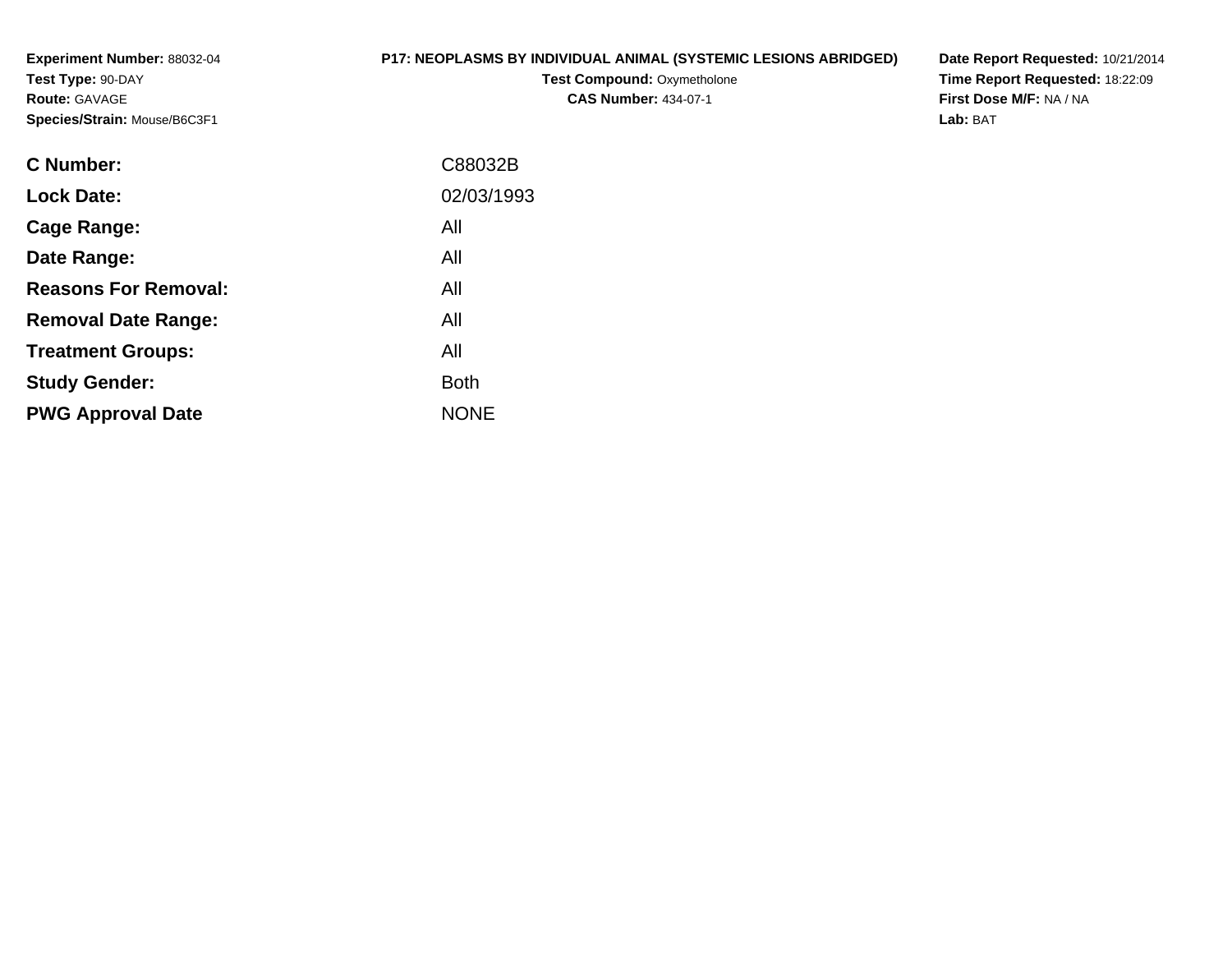# **P17: NEOPLASMS BY INDIVIDUAL ANIMAL (SYSTEMIC LESIONS ABRIDGED)**

**Test Compound: Oxymetholone** 

**CAS Number:** 434-07-1

**Date Report Requested:** 10/21/2014**Time Report Requested:** 18:22:09**First Dose M/F:** NA / NA**Lab:** BAT

**Species/Strain:** Mouse/B6C3F1

**Test Type:** 90-DAY**Route:** GAVAGE

| opecies/otrain. Mouse/Doconi |                  |                                                                                |                                                                      |                                                                     |                                                                      |                                                                       |                                                                       |                                                           |                                                        |                                                             |                                                |         |
|------------------------------|------------------|--------------------------------------------------------------------------------|----------------------------------------------------------------------|---------------------------------------------------------------------|----------------------------------------------------------------------|-----------------------------------------------------------------------|-----------------------------------------------------------------------|-----------------------------------------------------------|--------------------------------------------------------|-------------------------------------------------------------|------------------------------------------------|---------|
| <b>B6C3F1 Mouse Male</b>     | DAY ON TEST      | $\boldsymbol{\theta}$<br>0<br>9                                                | 0<br>$\boldsymbol{\theta}$<br>9                                      | $\boldsymbol{\theta}$<br>$\boldsymbol{\theta}$<br>9                 | $\boldsymbol{\theta}$<br>$\boldsymbol{\theta}$<br>9                  | 0<br>$\boldsymbol{\theta}$<br>9                                       | 0<br>$\boldsymbol{\theta}$<br>9                                       | 0<br>$\boldsymbol{\theta}$<br>9                           | 0<br>$\boldsymbol{\theta}$<br>9                        | 0<br>$\boldsymbol{\theta}$<br>9                             | 0<br>$\boldsymbol{\theta}$<br>9                |         |
| 0 MG/KG                      | <b>ANIMAL ID</b> | $\overline{\mathbf{3}}$<br>$\mathbf 0$<br>$\mathbf 0$<br>0<br>$\mathbf 0$<br>1 | $\overline{\mathbf{3}}$<br>$\mathbf 0$<br>0<br>0<br>$\mathbf 0$<br>2 | $\mathfrak{z}$<br>$\mathbf 0$<br>0<br>$\mathbf 0$<br>$\pmb{0}$<br>3 | $\overline{\mathbf{3}}$<br>$\mathbf 0$<br>0<br>0<br>$\mathbf 0$<br>4 | $\mathfrak{z}$<br>$\mathbf 0$<br>$\mathbf 0$<br>0<br>$\mathbf 0$<br>5 | $\mathfrak{z}$<br>$\mathbf 0$<br>$\mathbf 0$<br>$\mathbf 0$<br>0<br>6 | $\mathfrak{z}$<br>$\mathbf 0$<br>0<br>0<br>$\pmb{0}$<br>7 | $\mathfrak{z}$<br>0<br>$\Omega$<br>0<br>$\pmb{0}$<br>8 | $\mathfrak{z}$<br>$\mathbf 0$<br>0<br>0<br>$\mathbf 0$<br>9 | $\mathfrak{z}$<br>0<br>0<br>0<br>1<br>$\Omega$ | *TOTALS |
| <b>Alimentary System</b>     |                  |                                                                                |                                                                      |                                                                     |                                                                      |                                                                       |                                                                       |                                                           |                                                        |                                                             |                                                |         |
| Esophagus                    |                  | +                                                                              | +                                                                    | +                                                                   | +                                                                    | +                                                                     | +                                                                     | +                                                         | +                                                      | +                                                           | +                                              | 10      |
| Gallbladder                  |                  | +                                                                              | $\ddot{}$                                                            | $\ddot{}$                                                           | $\ddot{}$                                                            | $\ddot{}$                                                             | $\ddot{}$                                                             | $\ddot{}$                                                 | $\ddot{}$                                              | $\ddot{}$                                                   | +                                              | 10      |
| Intestine Large, Cecum       |                  | +                                                                              | +                                                                    | +                                                                   | +                                                                    | +                                                                     | $\pm$                                                                 | +                                                         | +                                                      | $\pm$                                                       | $\ddot{}$                                      | 10      |
| Intestine Large, Colon       |                  | $\ddot{}$                                                                      | $\ddot{}$                                                            | +                                                                   | $\ddot{}$                                                            | $\ddot{}$                                                             | $\ddot{}$                                                             | $\ddot{}$                                                 | $\ddot{}$                                              | $\ddot{}$                                                   | $\ddot{}$                                      | 10      |
| Intestine Large, Rectum      |                  | $\ddot{}$                                                                      | +                                                                    | $\ddot{}$                                                           | $\ddot{}$                                                            | $\ddot{}$                                                             | $+$                                                                   | $\ddot{}$                                                 | $\ddot{}$                                              | $\ddot{}$                                                   | $\ddot{}$                                      | 10      |
| Intestine Small, Duodenum    |                  | $\ddot{}$                                                                      | $\ddot{}$                                                            | $\ddot{}$                                                           | $\ddot{}$                                                            | $\ddot{}$                                                             | $\ddot{}$                                                             | $\ddot{}$                                                 | $\ddot{}$                                              | $\ddot{}$                                                   | $\ddot{}$                                      | 10      |
| Intestine Small, Ileum       |                  | +                                                                              | +                                                                    | $\ddot{}$                                                           | $\ddot{}$                                                            | $\ddot{}$                                                             | $\ddot{}$                                                             | +                                                         | $\ddot{}$                                              | $\ddot{}$                                                   | $\ddot{}$                                      | 10      |
| Intestine Small, Jejunum     |                  | +                                                                              | $\ddot{}$                                                            | $\ddot{}$                                                           | $\ddot{}$                                                            | $\ddot{}$                                                             | $\ddot{}$                                                             | $\ddot{}$                                                 | $\ddot{}$                                              | $\ddot{}$                                                   | $\ddot{}$                                      | 10      |
| Liver                        |                  | +                                                                              | $\ddot{}$                                                            | $\ddot{}$                                                           | $\ddot{}$                                                            | $\ddot{}$                                                             | $+$                                                                   | $\ddot{}$                                                 | $\ddot{}$                                              | $\ddot{}$                                                   | $\ddot{}$                                      | 10      |
| Pancreas                     |                  | $\ddot{}$                                                                      | $\ddot{}$                                                            | $\ddot{}$                                                           | $\ddot{}$                                                            | $\ddot{}$                                                             | $\ddot{}$                                                             | $\ddot{}$                                                 | $\ddot{}$                                              | $\ddot{}$                                                   | $\ddot{}$                                      | 10      |
| <b>Salivary Glands</b>       |                  | +                                                                              | $\ddot{}$                                                            | $\ddot{}$                                                           | $\ddot{}$                                                            | $\ddot{}$                                                             | $\ddot{}$                                                             | $\ddot{}$                                                 | $\ddot{}$                                              | $\ddot{}$                                                   | $\ddot{}$                                      | 10      |
| Stomach, Forestomach         |                  | +                                                                              | +                                                                    | +                                                                   | +                                                                    | $\ddot{}$                                                             | $\ddot{}$                                                             | $\ddot{}$                                                 | $\ddot{}$                                              | $\ddot{}$                                                   | $\ddot{}$                                      | 10      |
| Stomach, Glandular           |                  | $\ddot{}$                                                                      | $\ddot{}$                                                            | $\ddot{}$                                                           | ÷                                                                    | $\ddot{}$                                                             | $\ddot{}$                                                             | $\ddot{}$                                                 | $\ddot{}$                                              | $\ddot{}$                                                   | $\ddot{}$                                      | 10      |
| <b>Cardiovascular System</b> |                  |                                                                                |                                                                      |                                                                     |                                                                      |                                                                       |                                                                       |                                                           |                                                        |                                                             |                                                |         |
| <b>Blood Vessel</b>          |                  | +                                                                              | +                                                                    | +                                                                   | +                                                                    | +                                                                     | +                                                                     | +                                                         |                                                        |                                                             | +                                              | 10      |
| Heart                        |                  | $\ddot{}$                                                                      | $\ddot{}$                                                            | $\ddot{}$                                                           | $\ddot{}$                                                            | $\ddot{}$                                                             | $\ddot{}$                                                             | $\ddot{}$                                                 | $\ddot{}$                                              | $\ddot{}$                                                   | $\ddot{}$                                      | 10      |
| <b>Endocrine System</b>      |                  |                                                                                |                                                                      |                                                                     |                                                                      |                                                                       |                                                                       |                                                           |                                                        |                                                             |                                                |         |
| <b>Adrenal Cortex</b>        |                  | +                                                                              | +                                                                    | +                                                                   | +                                                                    | +                                                                     | +                                                                     | +                                                         | +                                                      | ٠                                                           | +                                              | 10      |
| Adrenal Medulla              |                  | +                                                                              | +                                                                    | +                                                                   | +                                                                    | $\ddot{}$                                                             | $\ddot{}$                                                             | +                                                         | +                                                      | +                                                           | +                                              | 10      |
| Islets, Pancreatic           |                  | +                                                                              | +                                                                    | +                                                                   | +                                                                    | $\ddot{}$                                                             | $\ddot{}$                                                             | +                                                         | +                                                      | +                                                           | +                                              | 10      |

\* ..Total animals with tissue examined microscopically; Total animals with tumor **M** . Missing tissue M ..Missing tissue

+ ..Tissue examined microscopically

I ..Insufficient tissue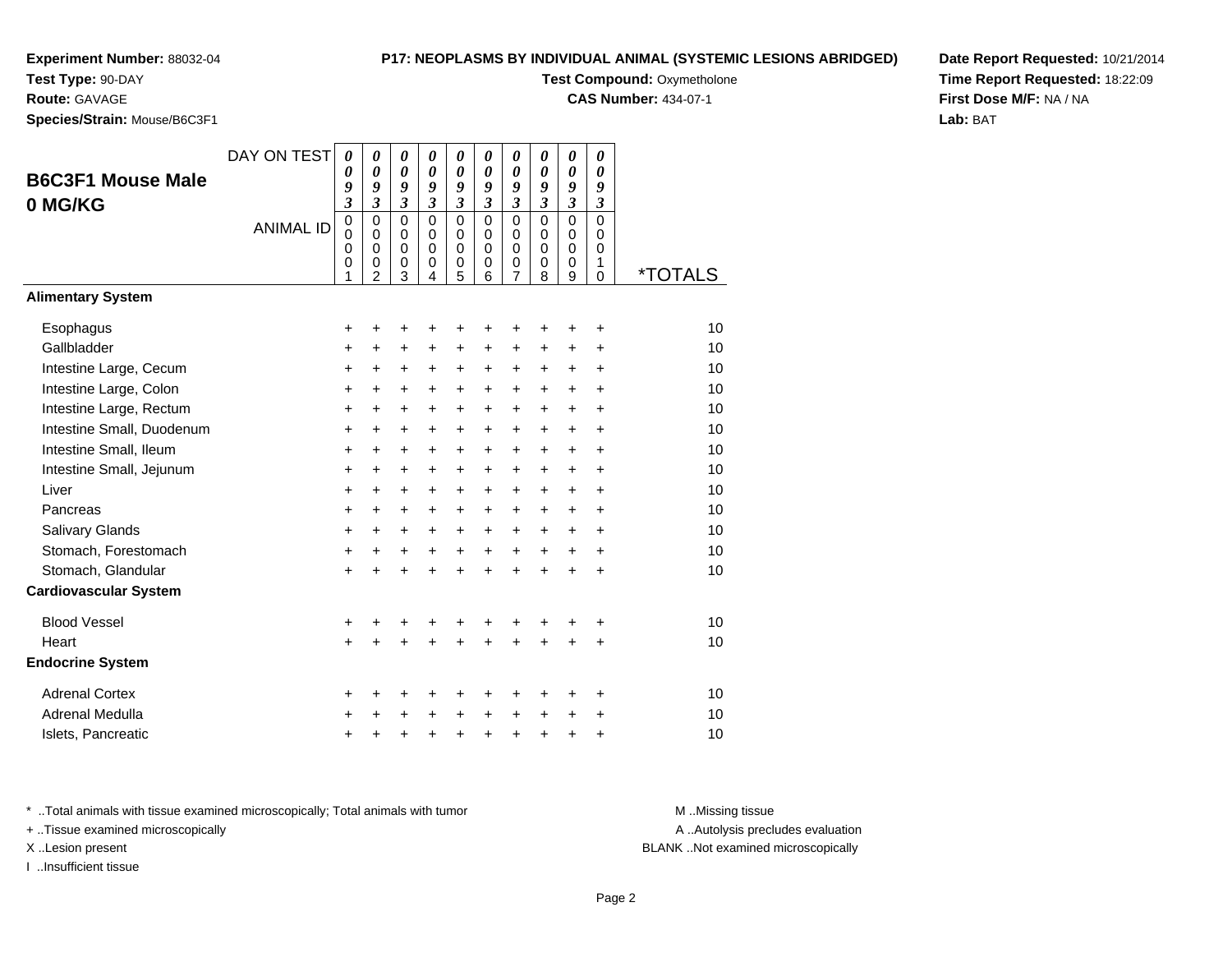#### **Test Type:** 90-DAY

**Route:** GAVAGE

**Species/Strain:** Mouse/B6C3F1

#### **P17: NEOPLASMS BY INDIVIDUAL ANIMAL (SYSTEMIC LESIONS ABRIDGED)**

**Test Compound: Oxymetholone** 

**CAS Number:** 434-07-1

**Date Report Requested:** 10/21/2014**Time Report Requested:** 18:22:09**First Dose M/F:** NA / NA**Lab:** BAT

| <b>B6C3F1 Mouse Male</b><br>0 MG/KG | DAY ON TEST<br><b>ANIMAL ID</b> | 0<br>$\boldsymbol{\theta}$<br>9<br>$\mathfrak{z}$<br>$\mathbf 0$<br>$\mathbf 0$<br>$\mathbf 0$<br>$\mathbf 0$<br>1 | 0<br>$\boldsymbol{\theta}$<br>9<br>$\overline{\mathbf{3}}$<br>$\mathbf 0$<br>$\mathbf 0$<br>$\mathbf 0$<br>0<br>$\overline{c}$ | $\pmb{\theta}$<br>$\boldsymbol{\theta}$<br>9<br>$\mathfrak{z}$<br>$\mathbf 0$<br>$\mathbf 0$<br>$\mathbf 0$<br>0<br>3 | 0<br>0<br>9<br>$\mathfrak{z}$<br>$\mathbf 0$<br>$\mathbf 0$<br>$\Omega$<br>0<br>4 | $\pmb{\theta}$<br>$\boldsymbol{\theta}$<br>9<br>$\mathfrak{z}$<br>$\mathbf 0$<br>$\mathbf 0$<br>$\mathbf 0$<br>$\pmb{0}$<br>$\overline{5}$ | $\pmb{\theta}$<br>0<br>9<br>$\mathfrak{z}$<br>$\Omega$<br>$\Omega$<br>$\Omega$<br>0<br>6 | $\boldsymbol{\theta}$<br>$\boldsymbol{\theta}$<br>9<br>$\mathfrak{z}$<br>$\mathbf 0$<br>$\pmb{0}$<br>$\mathbf 0$<br>$\pmb{0}$<br>$\overline{7}$ | 0<br>0<br>9<br>3<br>$\Omega$<br>$\mathbf 0$<br>$\Omega$<br>0<br>8 | $\boldsymbol{\theta}$<br>$\pmb{\theta}$<br>9<br>$\mathfrak{z}$<br>$\mathbf 0$<br>$\pmb{0}$<br>$\pmb{0}$<br>$\pmb{0}$<br>$\boldsymbol{9}$ | 0<br>$\boldsymbol{\theta}$<br>9<br>$\mathfrak{z}$<br>$\Omega$<br>$\mathbf 0$<br>$\mathbf 0$<br>1<br>$\mathbf 0$ | <i><b>*TOTALS</b></i> |
|-------------------------------------|---------------------------------|--------------------------------------------------------------------------------------------------------------------|--------------------------------------------------------------------------------------------------------------------------------|-----------------------------------------------------------------------------------------------------------------------|-----------------------------------------------------------------------------------|--------------------------------------------------------------------------------------------------------------------------------------------|------------------------------------------------------------------------------------------|-------------------------------------------------------------------------------------------------------------------------------------------------|-------------------------------------------------------------------|------------------------------------------------------------------------------------------------------------------------------------------|-----------------------------------------------------------------------------------------------------------------|-----------------------|
| Parathyroid Gland                   |                                 | $\ddot{}$                                                                                                          | $\ddot{}$                                                                                                                      | M                                                                                                                     | $\ddot{}$                                                                         | $+$                                                                                                                                        | $\ddot{}$                                                                                | $\ddot{}$                                                                                                                                       | $\ddot{}$                                                         | $\ddot{}$                                                                                                                                | $\ddot{}$                                                                                                       | 9                     |
| <b>Pituitary Gland</b>              |                                 | +                                                                                                                  | M                                                                                                                              | M                                                                                                                     | $\ddot{}$                                                                         | +                                                                                                                                          | +                                                                                        | +                                                                                                                                               | $\ddot{}$                                                         | $\ddot{}$                                                                                                                                | $\ddot{}$                                                                                                       | 8                     |
| <b>Thyroid Gland</b>                |                                 | $\ddot{}$                                                                                                          | $\ddot{}$                                                                                                                      | $\ddot{}$                                                                                                             | Ŧ.                                                                                | $\ddot{}$                                                                                                                                  | $\ddot{}$                                                                                | $\ddot{}$                                                                                                                                       | $\ddot{}$                                                         | $\ddot{}$                                                                                                                                | $\ddot{}$                                                                                                       | 10                    |
| <b>General Body System</b>          |                                 |                                                                                                                    |                                                                                                                                |                                                                                                                       |                                                                                   |                                                                                                                                            |                                                                                          |                                                                                                                                                 |                                                                   |                                                                                                                                          |                                                                                                                 |                       |
| <b>NONE</b>                         |                                 |                                                                                                                    |                                                                                                                                |                                                                                                                       |                                                                                   |                                                                                                                                            |                                                                                          |                                                                                                                                                 |                                                                   |                                                                                                                                          |                                                                                                                 |                       |
| <b>Genital System</b>               |                                 |                                                                                                                    |                                                                                                                                |                                                                                                                       |                                                                                   |                                                                                                                                            |                                                                                          |                                                                                                                                                 |                                                                   |                                                                                                                                          |                                                                                                                 |                       |
| Epididymis                          |                                 | +                                                                                                                  |                                                                                                                                | +                                                                                                                     | +                                                                                 | +                                                                                                                                          | +                                                                                        | +                                                                                                                                               | +                                                                 | +                                                                                                                                        | +                                                                                                               | 10                    |
| <b>Preputial Gland</b>              |                                 | +                                                                                                                  | $\ddot{}$                                                                                                                      | $\ddot{}$                                                                                                             | $\ddot{}$                                                                         | $\ddot{}$                                                                                                                                  | +                                                                                        | +                                                                                                                                               | +                                                                 | +                                                                                                                                        | +                                                                                                               | 10                    |
| Prostate                            |                                 | $\ddot{}$                                                                                                          | +                                                                                                                              | +                                                                                                                     | +                                                                                 | $\ddot{}$                                                                                                                                  | $\ddot{}$                                                                                | $\ddot{}$                                                                                                                                       | $\ddot{}$                                                         | +                                                                                                                                        | +                                                                                                               | 10                    |
| <b>Seminal Vesicle</b>              |                                 | +                                                                                                                  | +                                                                                                                              | +                                                                                                                     | +                                                                                 | +                                                                                                                                          | $\ddot{}$                                                                                | +                                                                                                                                               | $\ddot{}$                                                         | +                                                                                                                                        | +                                                                                                               | 10                    |
| <b>Testes</b>                       |                                 | $\ddot{}$                                                                                                          |                                                                                                                                | $\div$                                                                                                                | +                                                                                 | +                                                                                                                                          | $\ddot{}$                                                                                | $\ddot{}$                                                                                                                                       | +                                                                 | +                                                                                                                                        | $\div$                                                                                                          | 10                    |
| <b>Hematopoietic System</b>         |                                 |                                                                                                                    |                                                                                                                                |                                                                                                                       |                                                                                   |                                                                                                                                            |                                                                                          |                                                                                                                                                 |                                                                   |                                                                                                                                          |                                                                                                                 |                       |
| <b>Bone Marrow</b>                  |                                 | +                                                                                                                  |                                                                                                                                | +                                                                                                                     | +                                                                                 | +                                                                                                                                          | +                                                                                        | +                                                                                                                                               | +                                                                 | +                                                                                                                                        | ٠                                                                                                               | 10                    |
| Lymph Node, Mandibular              |                                 | $\ddot{}$                                                                                                          | ٠                                                                                                                              | $\ddot{}$                                                                                                             | +                                                                                 | $\ddot{}$                                                                                                                                  | +                                                                                        | $\ddot{}$                                                                                                                                       | +                                                                 | $\ddot{}$                                                                                                                                | +                                                                                                               | 10                    |
| Lymph Node, Mesenteric              |                                 | +                                                                                                                  | +                                                                                                                              | +                                                                                                                     | +                                                                                 | $\ddot{}$                                                                                                                                  | М                                                                                        | $\ddot{}$                                                                                                                                       | $\ddot{}$                                                         | $\pm$                                                                                                                                    | +                                                                                                               | 9                     |
| Spleen                              |                                 | +                                                                                                                  | +                                                                                                                              | +                                                                                                                     | +                                                                                 | +                                                                                                                                          | $\ddot{}$                                                                                | $\ddot{}$                                                                                                                                       | $\ddot{}$                                                         | $\ddot{}$                                                                                                                                | $\ddot{}$                                                                                                       | 10                    |
| Thymus                              |                                 | $\ddot{}$                                                                                                          | +                                                                                                                              | $\ddot{}$                                                                                                             | +                                                                                 | $\ddot{}$                                                                                                                                  | $\ddot{}$                                                                                | $\ddot{}$                                                                                                                                       | $\ddot{}$                                                         | +                                                                                                                                        | $\ddot{}$                                                                                                       | 10                    |
| <b>Integumentary System</b>         |                                 |                                                                                                                    |                                                                                                                                |                                                                                                                       |                                                                                   |                                                                                                                                            |                                                                                          |                                                                                                                                                 |                                                                   |                                                                                                                                          |                                                                                                                 |                       |
| <b>Mammary Gland</b>                |                                 | M                                                                                                                  | М                                                                                                                              | M                                                                                                                     | M                                                                                 | M                                                                                                                                          | М                                                                                        | M                                                                                                                                               | М                                                                 | м                                                                                                                                        | М                                                                                                               | $\mathbf 0$           |
| Skin                                |                                 | +                                                                                                                  | +                                                                                                                              | +                                                                                                                     | +                                                                                 | +                                                                                                                                          | +                                                                                        | +                                                                                                                                               | +                                                                 | +                                                                                                                                        | +                                                                                                               | 10                    |

\* ..Total animals with tissue examined microscopically; Total animals with tumor **M** . Missing tissue M ..Missing tissue

+ ..Tissue examined microscopically

I ..Insufficient tissue

A ..Autolysis precludes evaluation

X ..Lesion present BLANK ..Not examined microscopically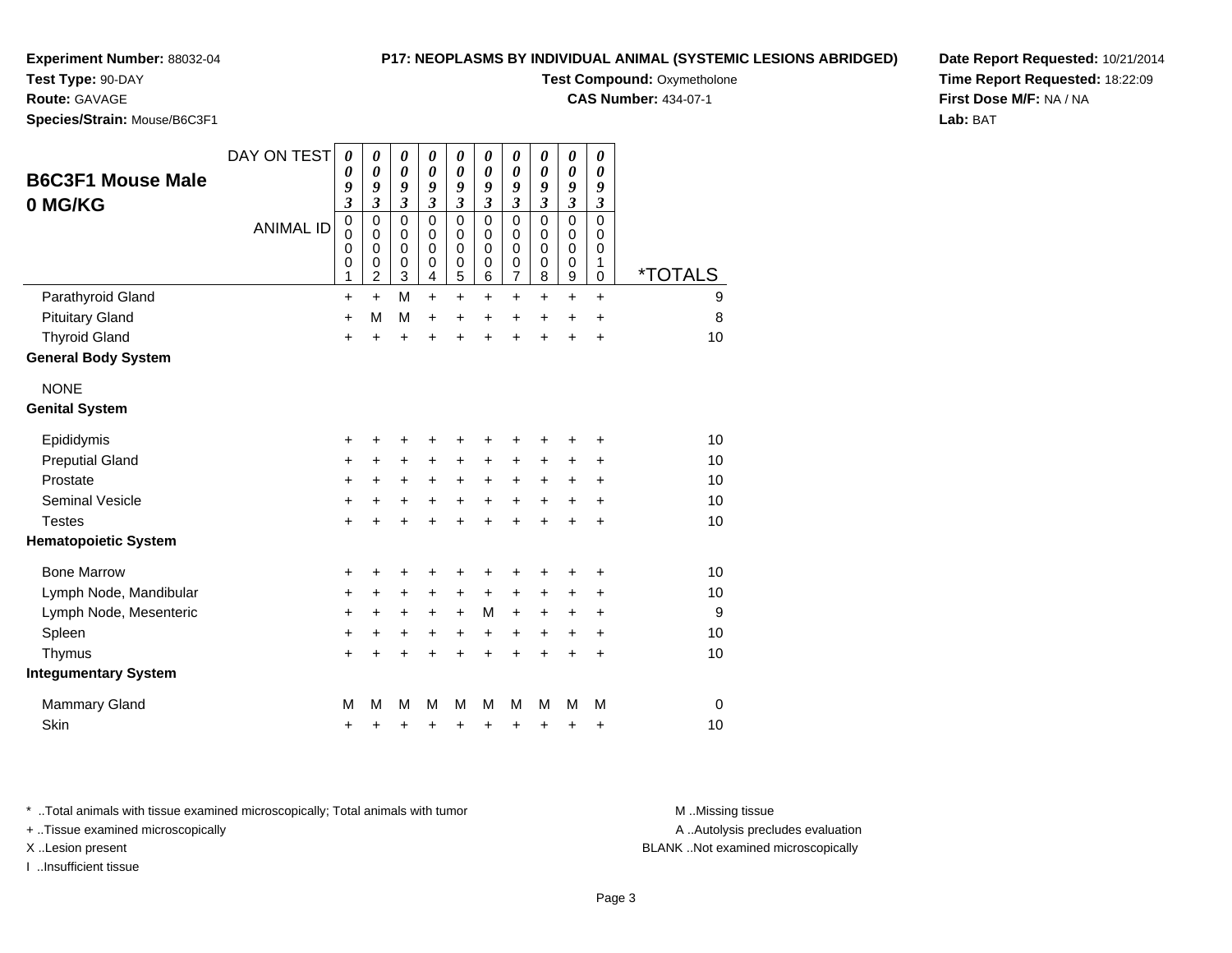**Test Type:** 90-DAY

**Route:** GAVAGE

**Species/Strain:** Mouse/B6C3F1

#### **P17: NEOPLASMS BY INDIVIDUAL ANIMAL (SYSTEMIC LESIONS ABRIDGED)**

**Test Compound: Oxymetholone** 

**CAS Number:** 434-07-1

**Date Report Requested:** 10/21/2014**Time Report Requested:** 18:22:10**First Dose M/F:** NA / NA**Lab:** BAT

| <b>B6C3F1 Mouse Male</b><br>0 MG/KG                            | DAY ON TEST<br><b>ANIMAL ID</b> | 0<br>0<br>9<br>$\overline{\mathbf{3}}$<br>$\mathbf 0$<br>0<br>$\mathbf 0$<br>0<br>1 | 0<br>$\boldsymbol{\theta}$<br>9<br>$\mathfrak{z}$<br>0<br>0<br>$\mathbf 0$<br>$\mathbf 0$<br>$\overline{2}$ | 0<br>0<br>9<br>$\mathfrak{z}$<br>$\mathbf 0$<br>0<br>$\mathbf 0$<br>$\mathbf 0$<br>3 | 0<br>0<br>9<br>$\mathfrak{z}$<br>$\mathbf 0$<br>0<br>$\mathbf 0$<br>0<br>4 | 0<br>0<br>9<br>$\boldsymbol{\mathfrak{z}}$<br>$\mathbf 0$<br>0<br>$\mathbf 0$<br>$\mathbf 0$<br>5 | 0<br>0<br>9<br>$\boldsymbol{\beta}$<br>$\mathbf 0$<br>0<br>$\mathbf 0$<br>0<br>6 | 0<br>0<br>9<br>$\boldsymbol{\beta}$<br>$\mathbf 0$<br>0<br>$\mathbf 0$<br>0<br>7 | 0<br>0<br>9<br>3<br>$\mathbf 0$<br>0<br>$\mathbf 0$<br>$\mathbf 0$<br>8 | 0<br>$\pmb{\theta}$<br>9<br>$\overline{\mathbf{3}}$<br>$\mathbf 0$<br>0<br>0<br>0<br>9 | 0<br>0<br>9<br>3<br>$\mathbf 0$<br>0<br>$\mathbf 0$<br>1<br>0 | <i><b>*TOTALS</b></i> |
|----------------------------------------------------------------|---------------------------------|-------------------------------------------------------------------------------------|-------------------------------------------------------------------------------------------------------------|--------------------------------------------------------------------------------------|----------------------------------------------------------------------------|---------------------------------------------------------------------------------------------------|----------------------------------------------------------------------------------|----------------------------------------------------------------------------------|-------------------------------------------------------------------------|----------------------------------------------------------------------------------------|---------------------------------------------------------------|-----------------------|
| <b>Musculoskeletal System</b>                                  |                                 |                                                                                     |                                                                                                             |                                                                                      |                                                                            |                                                                                                   |                                                                                  |                                                                                  |                                                                         |                                                                                        |                                                               |                       |
| Bone<br><b>Nervous System</b>                                  |                                 | $+$                                                                                 |                                                                                                             |                                                                                      |                                                                            |                                                                                                   |                                                                                  | +                                                                                |                                                                         |                                                                                        | ÷                                                             | 10                    |
| <b>Brain</b><br><b>Respiratory System</b>                      |                                 | $\ddot{}$                                                                           |                                                                                                             |                                                                                      |                                                                            |                                                                                                   |                                                                                  |                                                                                  |                                                                         |                                                                                        | ÷                                                             | 10                    |
| Lung<br><b>Nose</b><br>Trachea<br><b>Special Senses System</b> |                                 | +<br>$\ddot{}$<br>$\ddot{}$                                                         |                                                                                                             | $\ddot{}$                                                                            | $+$                                                                        | +<br>$+$<br>$\ddot{}$                                                                             | +<br>$\ddot{}$<br>÷                                                              | +<br>$\ddot{}$<br>$\ddot{}$                                                      | $\ddot{}$<br>$\ddot{}$                                                  | ٠<br>$+$<br>+                                                                          | ٠<br>+<br>+                                                   | 10<br>10<br>10        |
| <b>NONE</b><br><b>Urinary System</b>                           |                                 |                                                                                     |                                                                                                             |                                                                                      |                                                                            |                                                                                                   |                                                                                  |                                                                                  |                                                                         |                                                                                        |                                                               |                       |
| Kidney<br><b>Urinary Bladder</b><br><b>SYSTEMIC LESIONS</b>    |                                 | +<br>$\ddot{}$                                                                      |                                                                                                             |                                                                                      |                                                                            | +                                                                                                 | ÷                                                                                | +                                                                                |                                                                         | +                                                                                      | ٠<br>+                                                        | 10<br>10              |
| Multiple Organ                                                 |                                 |                                                                                     |                                                                                                             |                                                                                      |                                                                            |                                                                                                   |                                                                                  |                                                                                  |                                                                         |                                                                                        | ٠                                                             | 10                    |

\* ..Total animals with tissue examined microscopically; Total animals with tumor **M** . Missing tissue M ..Missing tissue

+ ..Tissue examined microscopically

I ..Insufficient tissue

A ..Autolysis precludes evaluation

X ..Lesion present BLANK ..Not examined microscopically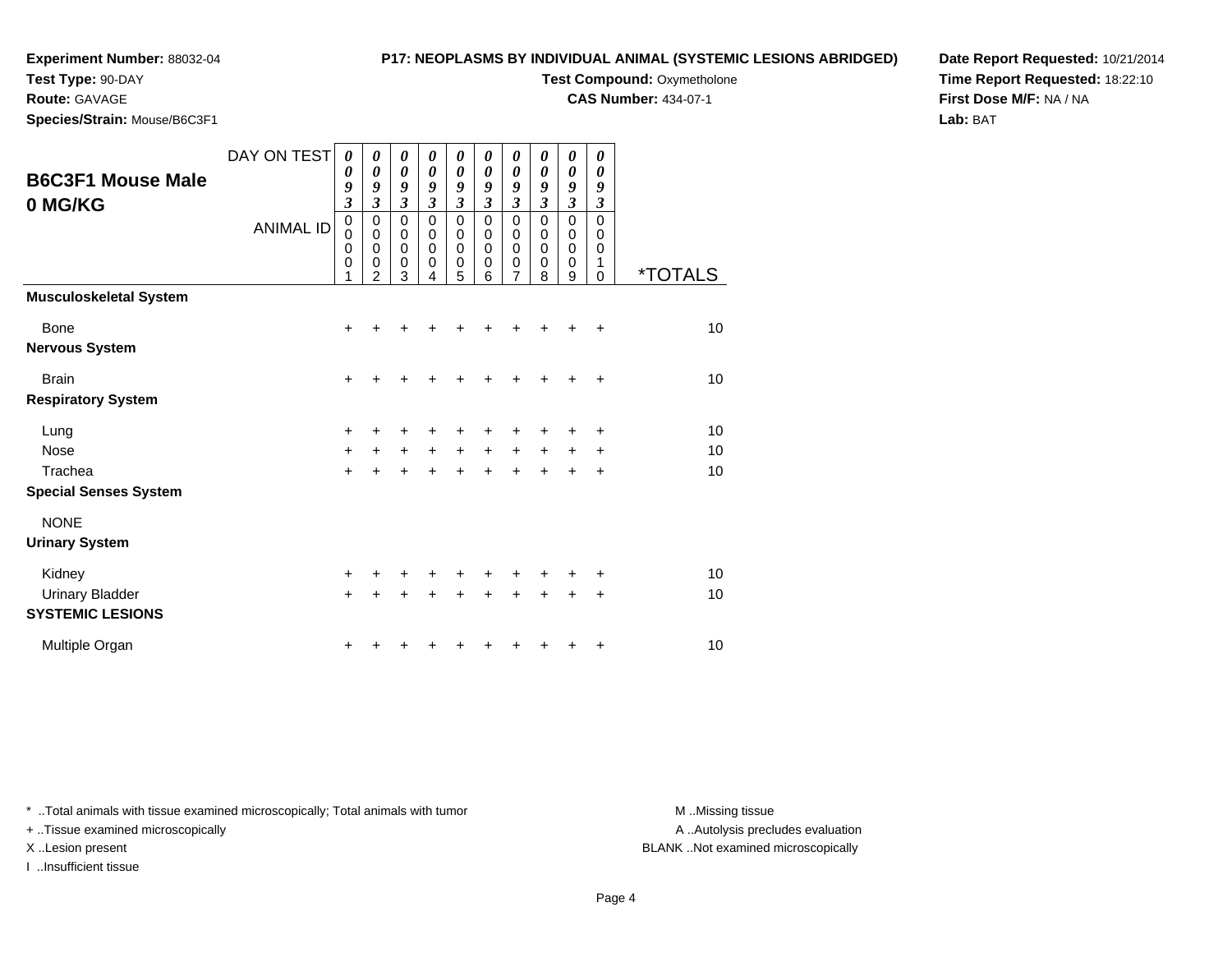| Experiment Number: 88032-04                                                    |                  | P17: NEOPLASMS BY INDIVIDUAL ANIMAL (SYSTEMIC LESIONS ABRIDGED) | Date Report Requested: 10/21/2014                          |
|--------------------------------------------------------------------------------|------------------|-----------------------------------------------------------------|------------------------------------------------------------|
| Test Type: 90-DAY<br>Route: GAVAGE                                             |                  | Test Compound: Oxymetholone<br><b>CAS Number: 434-07-1</b>      | Time Report Requested: 18:22:10<br>First Dose M/F: NA / NA |
| Species/Strain: Mouse/B6C3F1                                                   |                  |                                                                 | Lab: BAT                                                   |
|                                                                                | DAY ON TEST      |                                                                 |                                                            |
| <b>B6C3F1 Mouse Male</b>                                                       |                  |                                                                 |                                                            |
| <b>MG/KG</b><br>160                                                            |                  |                                                                 |                                                            |
|                                                                                | <b>ANIMAL ID</b> |                                                                 |                                                            |
|                                                                                |                  | <i><b>*TOTALS</b></i>                                           |                                                            |
| <b>Alimentary System</b>                                                       |                  |                                                                 |                                                            |
| <b>NONE</b><br><b>Cardiovascular System</b>                                    |                  |                                                                 |                                                            |
| <b>NONE</b><br><b>Endocrine System</b>                                         |                  |                                                                 |                                                            |
| <b>NONE</b><br><b>General Body System</b>                                      |                  |                                                                 |                                                            |
| <b>NONE</b><br><b>Genital System</b>                                           |                  |                                                                 |                                                            |
| <b>NONE</b><br><b>Hematopoietic System</b>                                     |                  |                                                                 |                                                            |
| <b>NONE</b><br><b>Integumentary System</b>                                     |                  |                                                                 |                                                            |
| <b>NONE</b><br><b>Musculoskeletal System</b>                                   |                  |                                                                 |                                                            |
| <b>NONE</b><br><b>Nervous System</b>                                           |                  |                                                                 |                                                            |
| <b>NONE</b>                                                                    |                  |                                                                 |                                                            |
|                                                                                |                  |                                                                 |                                                            |
| * Total animals with tissue examined microscopically; Total animals with tumor |                  |                                                                 | M Missing tissue                                           |

+ ..Tissue examined microscopically

I ..Insufficient tissue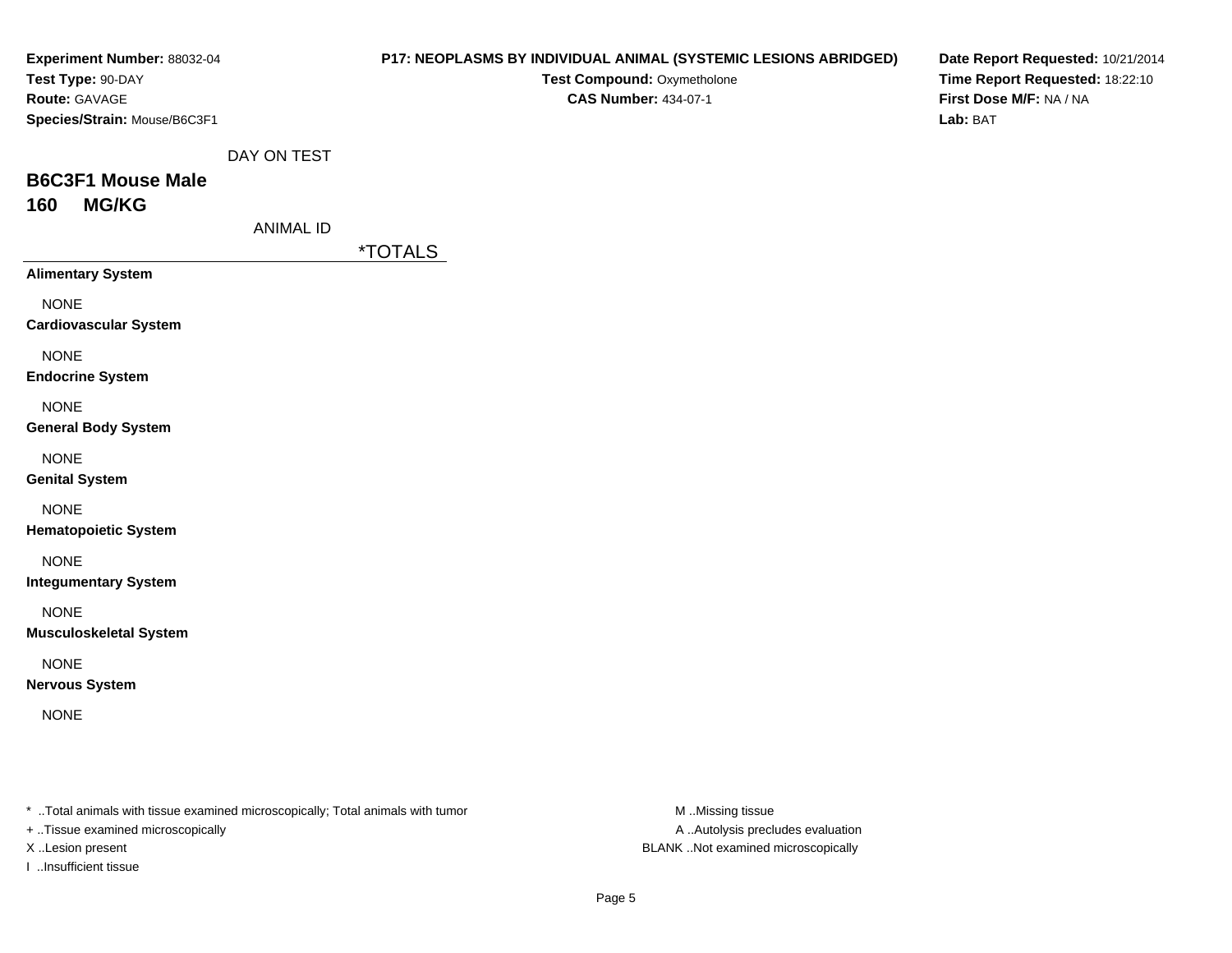| Experiment Number: 88032-04<br>Test Type: 90-DAY |                  | P17: NEOPLASMS BY INDIVIDUAL ANIMAL (SYSTEMIC LESIONS ABRIDGED)<br>Test Compound: Oxymetholone | Date Report Requested: 10/21/2014<br>Time Report Requested: 18:22:10 |
|--------------------------------------------------|------------------|------------------------------------------------------------------------------------------------|----------------------------------------------------------------------|
| <b>Route: GAVAGE</b>                             |                  | <b>CAS Number: 434-07-1</b>                                                                    | First Dose M/F: NA / NA                                              |
| Species/Strain: Mouse/B6C3F1                     |                  |                                                                                                | Lab: BAT                                                             |
|                                                  | DAY ON TEST      |                                                                                                |                                                                      |
| <b>B6C3F1 Mouse Male</b>                         |                  |                                                                                                |                                                                      |
| <b>MG/KG</b><br>160                              |                  |                                                                                                |                                                                      |
|                                                  | <b>ANIMAL ID</b> |                                                                                                |                                                                      |
|                                                  |                  | <i><b>*TOTALS</b></i>                                                                          |                                                                      |
| <b>Respiratory System</b>                        |                  |                                                                                                |                                                                      |
| <b>NONE</b>                                      |                  |                                                                                                |                                                                      |
| <b>Special Senses System</b>                     |                  |                                                                                                |                                                                      |
| <b>NONE</b>                                      |                  |                                                                                                |                                                                      |
| <b>Urinary System</b>                            |                  |                                                                                                |                                                                      |
| <b>NONE</b>                                      |                  |                                                                                                |                                                                      |
| <b>SYSTEMIC LESIONS</b>                          |                  |                                                                                                |                                                                      |
| Multiple Organ                                   |                  | 0                                                                                              |                                                                      |
|                                                  |                  |                                                                                                |                                                                      |
|                                                  |                  |                                                                                                |                                                                      |

\* ..Total animals with tissue examined microscopically; Total animals with tumor M..Missing tissue M ..Missing tissue

+ ..Tissue examined microscopically

I ..Insufficient tissue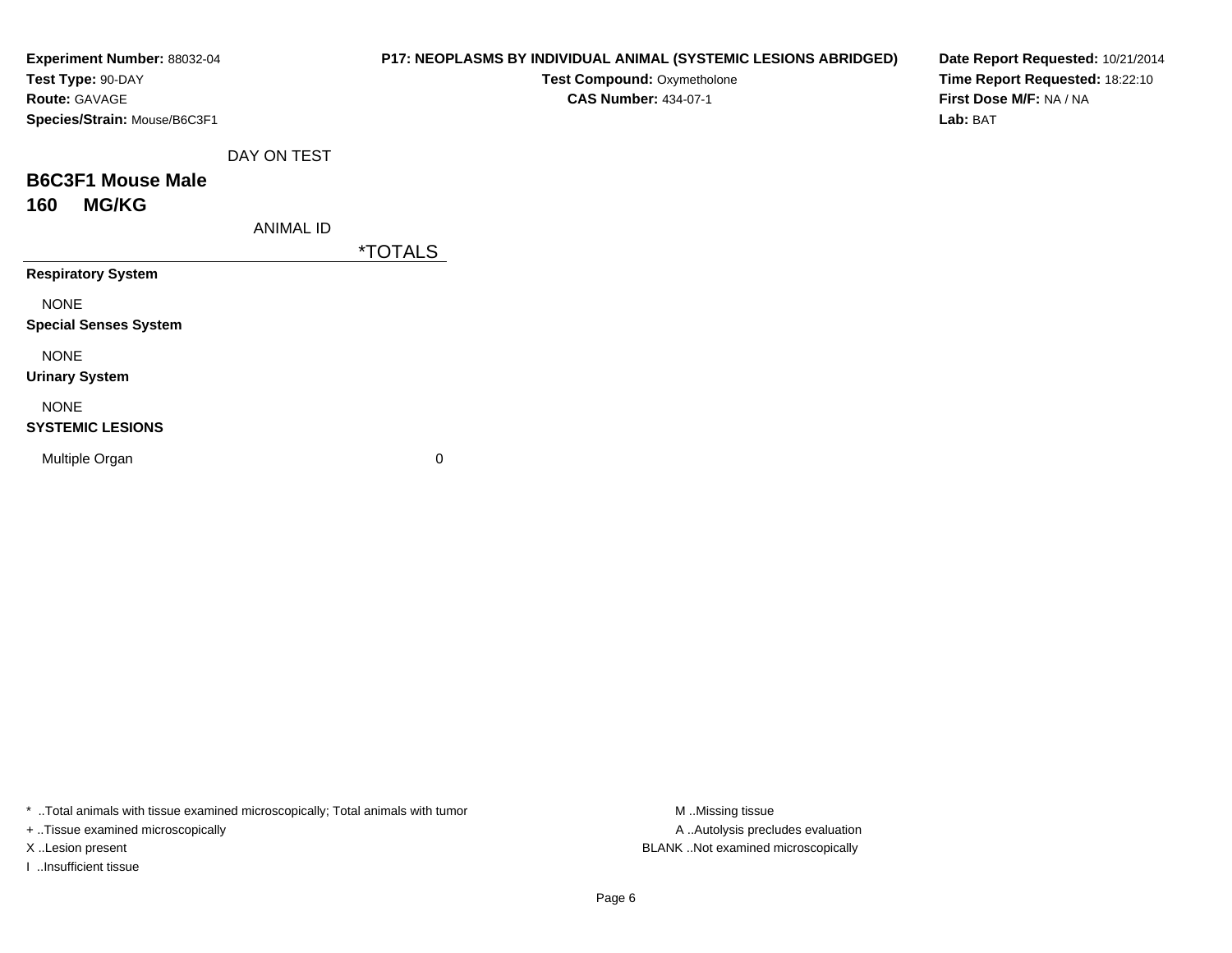| Experiment Number: 88032-04                                                    |                  | P17: NEOPLASMS BY INDIVIDUAL ANIMAL (SYSTEMIC LESIONS ABRIDGED) | Date Report Requested: 10/21/2014   |
|--------------------------------------------------------------------------------|------------------|-----------------------------------------------------------------|-------------------------------------|
| Test Type: 90-DAY                                                              |                  | Test Compound: Oxymetholone                                     | Time Report Requested: 18:22:10     |
| Route: GAVAGE                                                                  |                  | <b>CAS Number: 434-07-1</b>                                     | First Dose M/F: NA / NA<br>Lab: BAT |
| Species/Strain: Mouse/B6C3F1                                                   |                  |                                                                 |                                     |
|                                                                                | DAY ON TEST      |                                                                 |                                     |
| <b>B6C3F1 Mouse Male</b>                                                       |                  |                                                                 |                                     |
| <b>MG/KG</b><br>320                                                            |                  |                                                                 |                                     |
|                                                                                | <b>ANIMAL ID</b> |                                                                 |                                     |
|                                                                                |                  | <i><b>*TOTALS</b></i>                                           |                                     |
| <b>Alimentary System</b>                                                       |                  |                                                                 |                                     |
| <b>NONE</b>                                                                    |                  |                                                                 |                                     |
| <b>Cardiovascular System</b>                                                   |                  |                                                                 |                                     |
| <b>NONE</b>                                                                    |                  |                                                                 |                                     |
| <b>Endocrine System</b>                                                        |                  |                                                                 |                                     |
| <b>NONE</b>                                                                    |                  |                                                                 |                                     |
| <b>General Body System</b>                                                     |                  |                                                                 |                                     |
| <b>NONE</b>                                                                    |                  |                                                                 |                                     |
| <b>Genital System</b>                                                          |                  |                                                                 |                                     |
| <b>NONE</b>                                                                    |                  |                                                                 |                                     |
| <b>Hematopoietic System</b>                                                    |                  |                                                                 |                                     |
| <b>NONE</b>                                                                    |                  |                                                                 |                                     |
| <b>Integumentary System</b>                                                    |                  |                                                                 |                                     |
| <b>NONE</b>                                                                    |                  |                                                                 |                                     |
| <b>Musculoskeletal System</b>                                                  |                  |                                                                 |                                     |
| <b>NONE</b>                                                                    |                  |                                                                 |                                     |
| <b>Nervous System</b>                                                          |                  |                                                                 |                                     |
| <b>NONE</b>                                                                    |                  |                                                                 |                                     |
|                                                                                |                  |                                                                 |                                     |
|                                                                                |                  |                                                                 |                                     |
|                                                                                |                  |                                                                 |                                     |
| * Total animals with tissue examined microscopically; Total animals with tumor |                  | M Missing tissue                                                |                                     |
|                                                                                |                  |                                                                 |                                     |

+ ..Tissue examined microscopically

I ..Insufficient tissue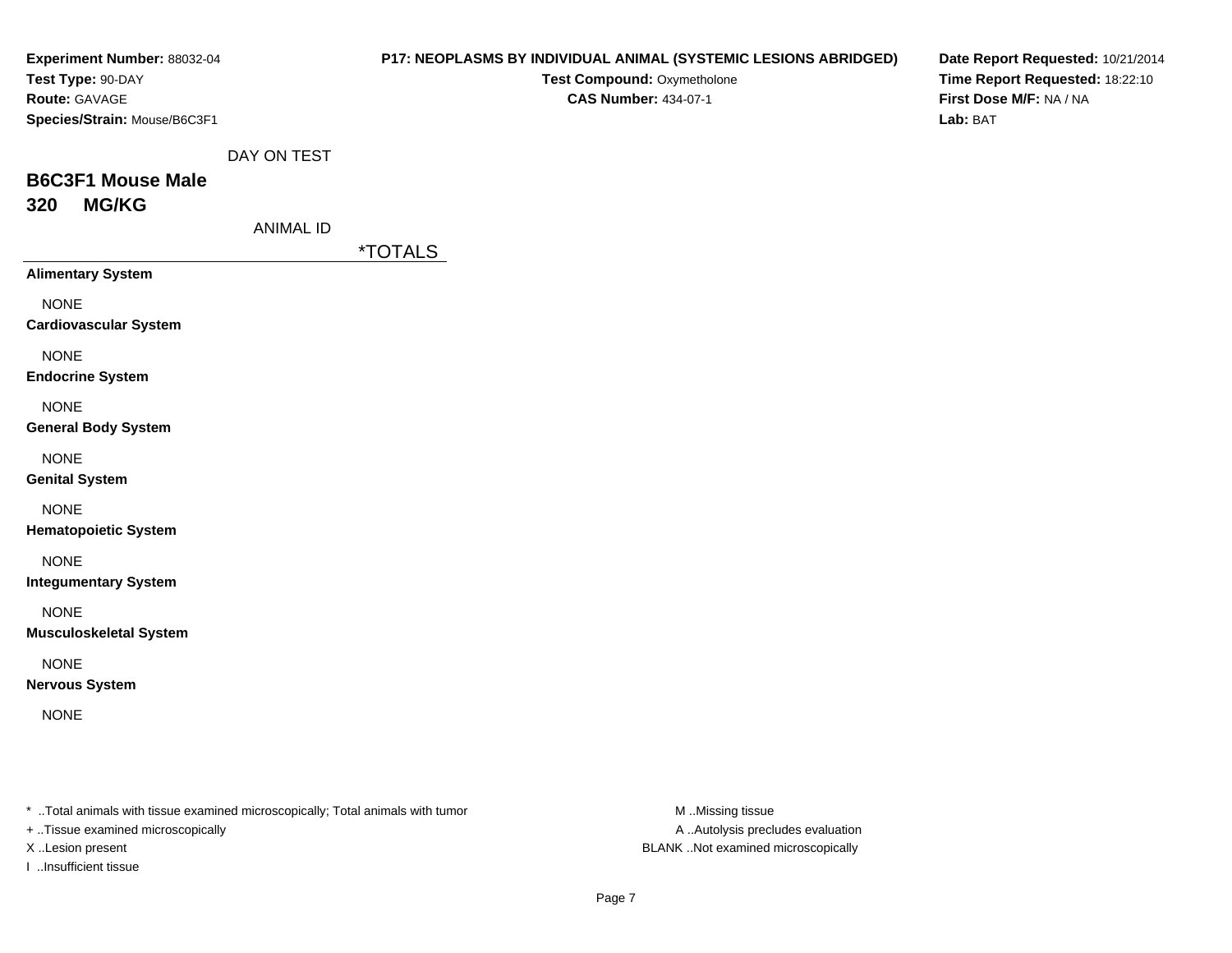| Experiment Number: 88032-04<br>Test Type: 90-DAY |                  | P17: NEOPLASMS BY INDIVIDUAL ANIMAL (SYSTEMIC LESIONS ABRIDGED)<br>Test Compound: Oxymetholone | Date Report Requested: 10/21/2014<br>Time Report Requested: 18:22:10 |
|--------------------------------------------------|------------------|------------------------------------------------------------------------------------------------|----------------------------------------------------------------------|
| <b>Route: GAVAGE</b>                             |                  | <b>CAS Number: 434-07-1</b>                                                                    | First Dose M/F: NA / NA                                              |
| Species/Strain: Mouse/B6C3F1                     |                  |                                                                                                | Lab: BAT                                                             |
|                                                  | DAY ON TEST      |                                                                                                |                                                                      |
| <b>B6C3F1 Mouse Male</b>                         |                  |                                                                                                |                                                                      |
| <b>MG/KG</b><br>320                              |                  |                                                                                                |                                                                      |
|                                                  | <b>ANIMAL ID</b> |                                                                                                |                                                                      |
|                                                  |                  | <i><b>*TOTALS</b></i>                                                                          |                                                                      |
| <b>Respiratory System</b>                        |                  |                                                                                                |                                                                      |
| <b>NONE</b>                                      |                  |                                                                                                |                                                                      |
| <b>Special Senses System</b>                     |                  |                                                                                                |                                                                      |
| <b>NONE</b>                                      |                  |                                                                                                |                                                                      |
| <b>Urinary System</b>                            |                  |                                                                                                |                                                                      |
| <b>NONE</b>                                      |                  |                                                                                                |                                                                      |
| <b>SYSTEMIC LESIONS</b>                          |                  |                                                                                                |                                                                      |
| Multiple Organ                                   |                  | 0                                                                                              |                                                                      |
|                                                  |                  |                                                                                                |                                                                      |

\* ..Total animals with tissue examined microscopically; Total animals with tumor M..Missing tissue M ..Missing tissue

+ ..Tissue examined microscopically

I ..Insufficient tissue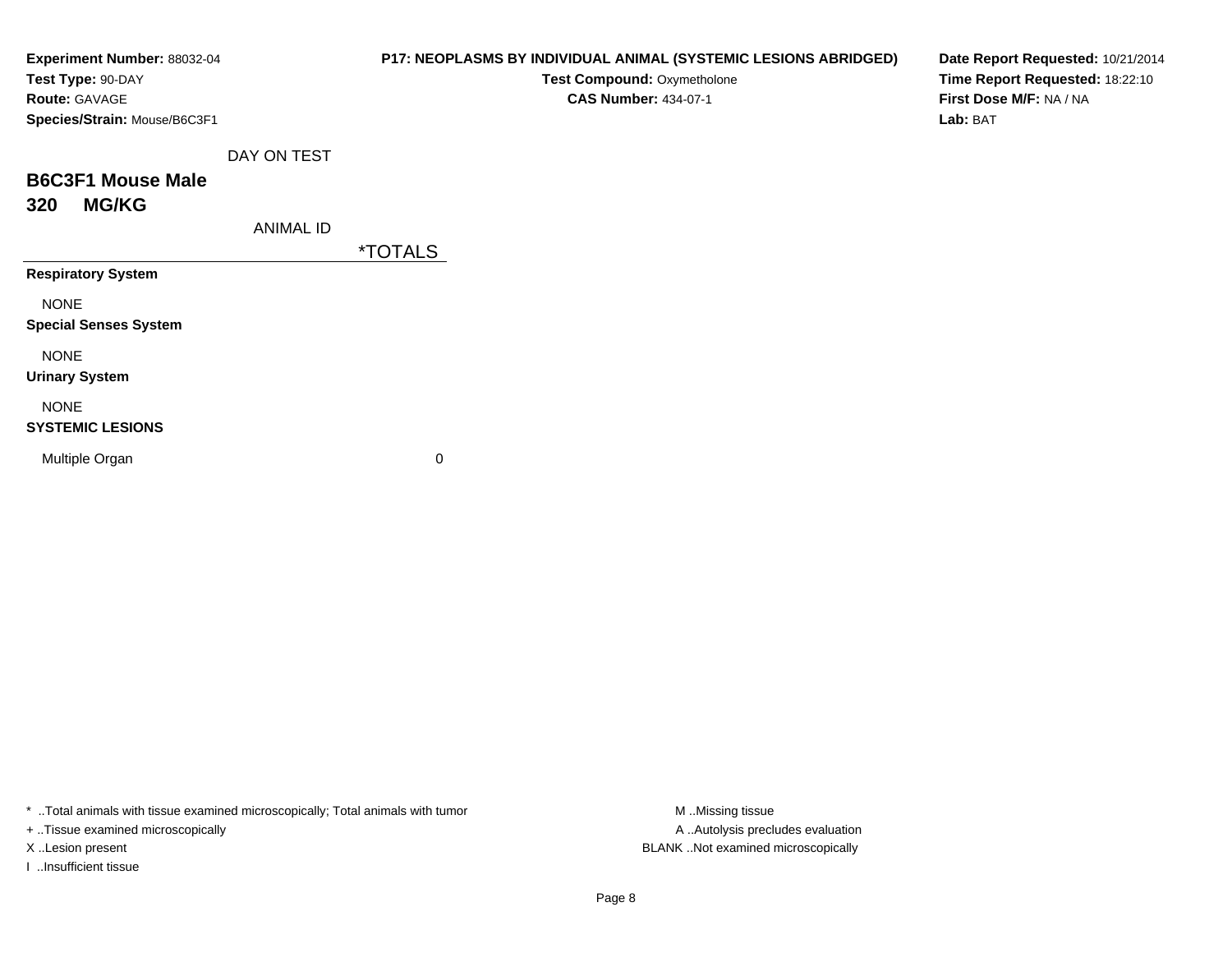| Experiment Number: 88032-04<br>Test Type: 90-DAY                                                                    |                  | P17: NEOPLASMS BY INDIVIDUAL ANIMAL (SYSTEMIC LESIONS ABRIDGED) | Test Compound: Oxymetholone |                                   | Date Report Requested: 10/21/2014<br>Time Report Requested: 18:22:10 |
|---------------------------------------------------------------------------------------------------------------------|------------------|-----------------------------------------------------------------|-----------------------------|-----------------------------------|----------------------------------------------------------------------|
| Route: GAVAGE<br>Species/Strain: Mouse/B6C3F1                                                                       |                  |                                                                 | <b>CAS Number: 434-07-1</b> |                                   | First Dose M/F: NA / NA<br>Lab: BAT                                  |
|                                                                                                                     | DAY ON TEST      |                                                                 |                             |                                   |                                                                      |
| <b>B6C3F1 Mouse Male</b><br><b>MG/KG</b><br>630                                                                     |                  |                                                                 |                             |                                   |                                                                      |
|                                                                                                                     | <b>ANIMAL ID</b> |                                                                 |                             |                                   |                                                                      |
|                                                                                                                     |                  | <i><b>*TOTALS</b></i>                                           |                             |                                   |                                                                      |
| <b>Alimentary System</b>                                                                                            |                  |                                                                 |                             |                                   |                                                                      |
| <b>NONE</b><br><b>Cardiovascular System</b>                                                                         |                  |                                                                 |                             |                                   |                                                                      |
| <b>NONE</b><br><b>Endocrine System</b>                                                                              |                  |                                                                 |                             |                                   |                                                                      |
| <b>NONE</b><br><b>General Body System</b>                                                                           |                  |                                                                 |                             |                                   |                                                                      |
| <b>NONE</b><br><b>Genital System</b>                                                                                |                  |                                                                 |                             |                                   |                                                                      |
| <b>NONE</b><br><b>Hematopoietic System</b>                                                                          |                  |                                                                 |                             |                                   |                                                                      |
| <b>NONE</b><br><b>Integumentary System</b>                                                                          |                  |                                                                 |                             |                                   |                                                                      |
| <b>NONE</b><br><b>Musculoskeletal System</b>                                                                        |                  |                                                                 |                             |                                   |                                                                      |
| <b>NONE</b><br><b>Nervous System</b>                                                                                |                  |                                                                 |                             |                                   |                                                                      |
| <b>NONE</b>                                                                                                         |                  |                                                                 |                             |                                   |                                                                      |
| * Total animals with tissue examined microscopically; Total animals with tumor<br>+ Tissue examined microscopically |                  |                                                                 | M Missing tissue            | A  Autolysis precludes evaluation |                                                                      |

I ..Insufficient tissue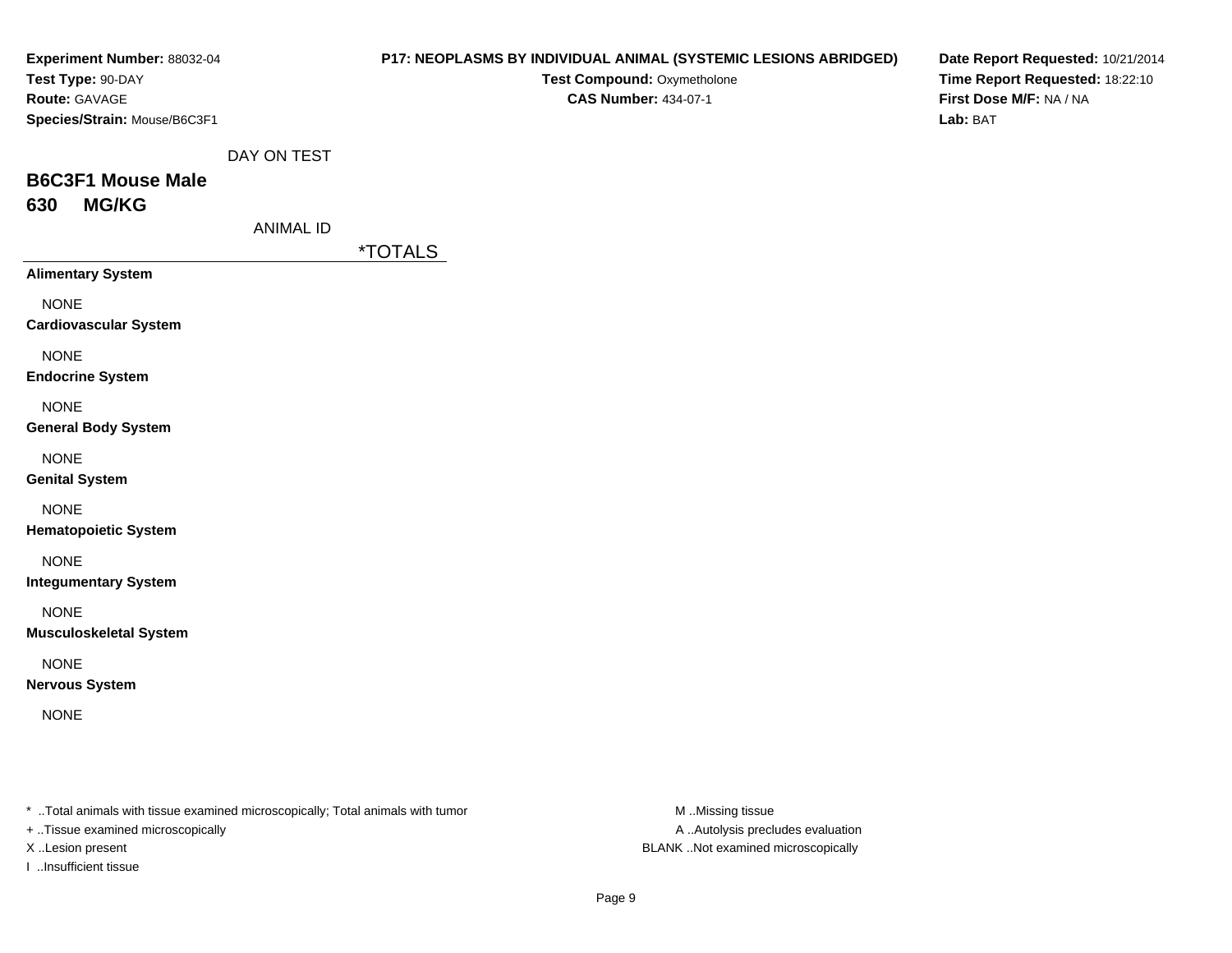| Experiment Number: 88032-04<br>Test Type: 90-DAY<br>Route: GAVAGE<br>Species/Strain: Mouse/B6C3F1 |                  | P17: NEOPLASMS BY INDIVIDUAL ANIMAL (SYSTEMIC LESIONS ABRIDGED)<br>Test Compound: Oxymetholone<br><b>CAS Number: 434-07-1</b> | Date Report Requested: 10/21/2014<br>Time Report Requested: 18:22:10<br>First Dose M/F: NA / NA<br>Lab: BAT |
|---------------------------------------------------------------------------------------------------|------------------|-------------------------------------------------------------------------------------------------------------------------------|-------------------------------------------------------------------------------------------------------------|
|                                                                                                   | DAY ON TEST      |                                                                                                                               |                                                                                                             |
| <b>B6C3F1 Mouse Male</b><br><b>MG/KG</b><br>630                                                   |                  |                                                                                                                               |                                                                                                             |
|                                                                                                   | <b>ANIMAL ID</b> | <i><b>*TOTALS</b></i>                                                                                                         |                                                                                                             |
| <b>Respiratory System</b>                                                                         |                  |                                                                                                                               |                                                                                                             |
| <b>NONE</b><br><b>Special Senses System</b>                                                       |                  |                                                                                                                               |                                                                                                             |
| <b>NONE</b><br><b>Urinary System</b>                                                              |                  |                                                                                                                               |                                                                                                             |
| <b>NONE</b><br><b>SYSTEMIC LESIONS</b>                                                            |                  |                                                                                                                               |                                                                                                             |
| Multiple Organ                                                                                    |                  | 0                                                                                                                             |                                                                                                             |

\* ..Total animals with tissue examined microscopically; Total animals with tumor M..Missing tissue M ..Missing tissue

+ ..Tissue examined microscopically

I ..Insufficient tissue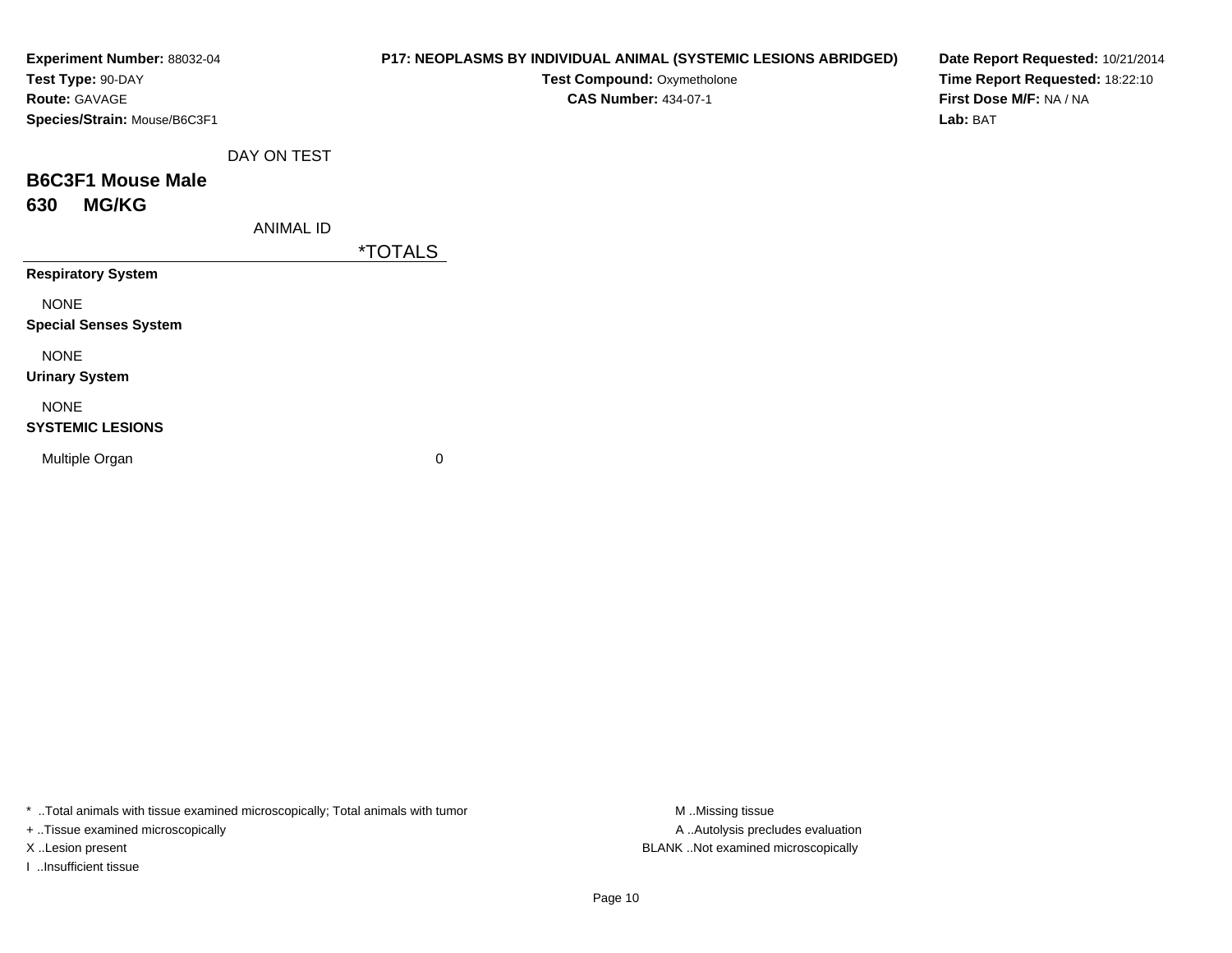| Experiment Number: 88032-04<br>Test Type: 90-DAY                                                                    | P17: NEOPLASMS BY INDIVIDUAL ANIMAL (SYSTEMIC LESIONS ABRIDGED)<br>Test Compound: Oxymetholone | Date Report Requested: 10/21/2014<br>Time Report Requested: 18:22:10 |
|---------------------------------------------------------------------------------------------------------------------|------------------------------------------------------------------------------------------------|----------------------------------------------------------------------|
| Route: GAVAGE<br>Species/Strain: Mouse/B6C3F1                                                                       | <b>CAS Number: 434-07-1</b>                                                                    | First Dose M/F: NA / NA<br>Lab: BAT                                  |
| DAY ON TEST                                                                                                         |                                                                                                |                                                                      |
| <b>B6C3F1 Mouse Male</b><br><b>MG/KG</b><br>1250                                                                    |                                                                                                |                                                                      |
| <b>ANIMAL ID</b>                                                                                                    |                                                                                                |                                                                      |
|                                                                                                                     | <i><b>*TOTALS</b></i>                                                                          |                                                                      |
| <b>Alimentary System</b>                                                                                            |                                                                                                |                                                                      |
| <b>NONE</b><br><b>Cardiovascular System</b>                                                                         |                                                                                                |                                                                      |
| <b>NONE</b><br><b>Endocrine System</b>                                                                              |                                                                                                |                                                                      |
| <b>NONE</b><br><b>General Body System</b>                                                                           |                                                                                                |                                                                      |
| <b>NONE</b><br><b>Genital System</b>                                                                                |                                                                                                |                                                                      |
| <b>NONE</b><br><b>Hematopoietic System</b>                                                                          |                                                                                                |                                                                      |
| <b>NONE</b><br><b>Integumentary System</b>                                                                          |                                                                                                |                                                                      |
| <b>NONE</b><br><b>Musculoskeletal System</b>                                                                        |                                                                                                |                                                                      |
| <b>NONE</b><br><b>Nervous System</b>                                                                                |                                                                                                |                                                                      |
| <b>NONE</b>                                                                                                         |                                                                                                |                                                                      |
| * Total animals with tissue examined microscopically; Total animals with tumor<br>+ Tissue examined microscopically | M Missing tissue<br>A  Autolysis precludes evaluation                                          |                                                                      |

I ..Insufficient tissue

X ..Lesion present BLANK ..Not examined microscopically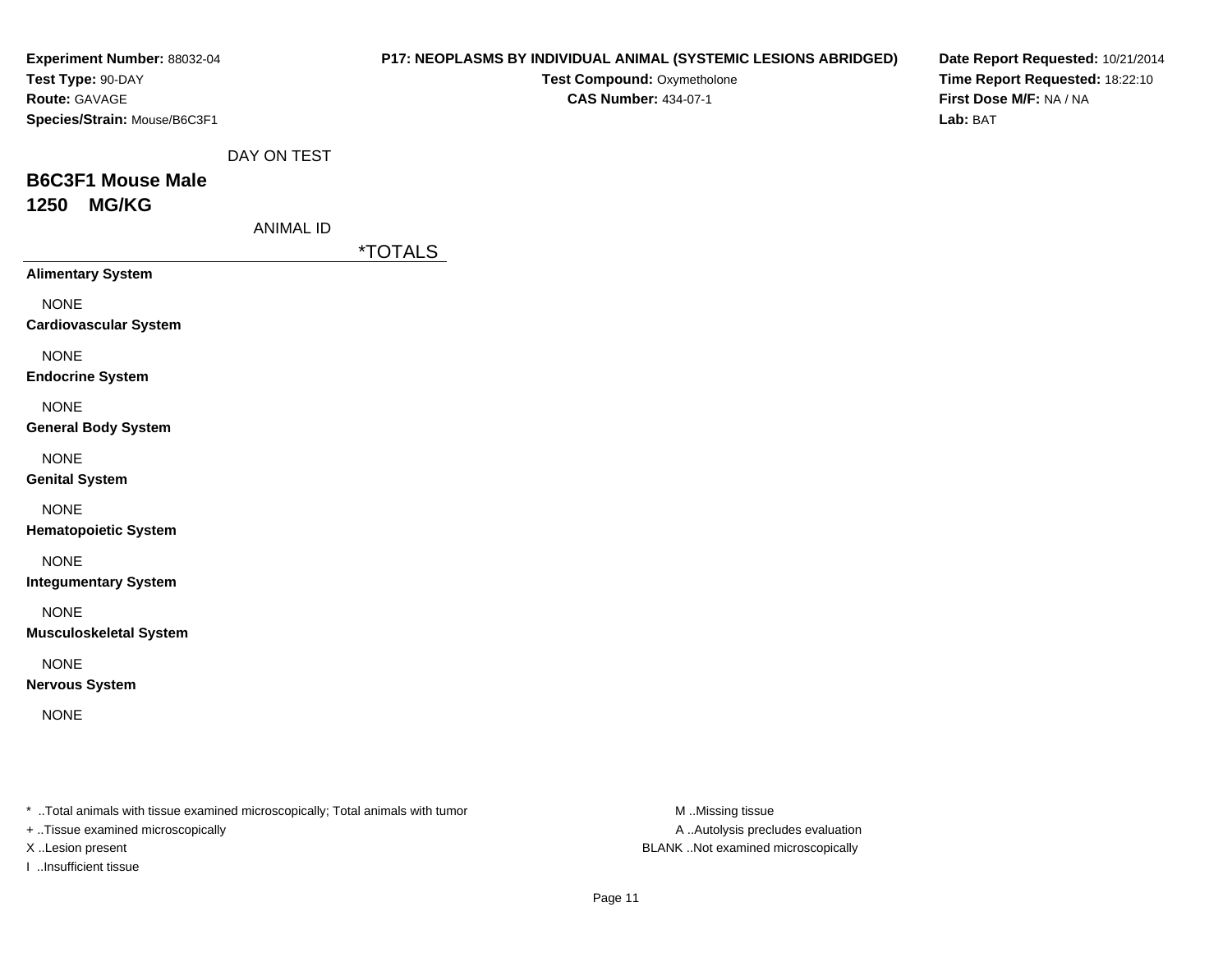| Experiment Number: 88032-04<br>Test Type: 90-DAY<br>Route: GAVAGE<br>Species/Strain: Mouse/B6C3F1 |                  | P17: NEOPLASMS BY INDIVIDUAL ANIMAL (SYSTEMIC LESIONS ABRIDGED)<br>Test Compound: Oxymetholone<br><b>CAS Number: 434-07-1</b> | Date Report Requested: 10/21/2014<br>Time Report Requested: 18:22:10<br>First Dose M/F: NA / NA<br>Lab: BAT |
|---------------------------------------------------------------------------------------------------|------------------|-------------------------------------------------------------------------------------------------------------------------------|-------------------------------------------------------------------------------------------------------------|
|                                                                                                   | DAY ON TEST      |                                                                                                                               |                                                                                                             |
| <b>B6C3F1 Mouse Male</b><br><b>MG/KG</b><br>1250                                                  |                  |                                                                                                                               |                                                                                                             |
|                                                                                                   | <b>ANIMAL ID</b> | <i><b>*TOTALS</b></i>                                                                                                         |                                                                                                             |
| <b>Respiratory System</b>                                                                         |                  |                                                                                                                               |                                                                                                             |
| <b>NONE</b><br><b>Special Senses System</b>                                                       |                  |                                                                                                                               |                                                                                                             |
| <b>NONE</b><br><b>Urinary System</b>                                                              |                  |                                                                                                                               |                                                                                                             |
| <b>NONE</b><br><b>SYSTEMIC LESIONS</b>                                                            |                  |                                                                                                                               |                                                                                                             |
| Multiple Organ                                                                                    |                  | 0                                                                                                                             |                                                                                                             |

\* ..Total animals with tissue examined microscopically; Total animals with tumor M..Missing tissue M ..Missing tissue

+ ..Tissue examined microscopically

I ..Insufficient tissue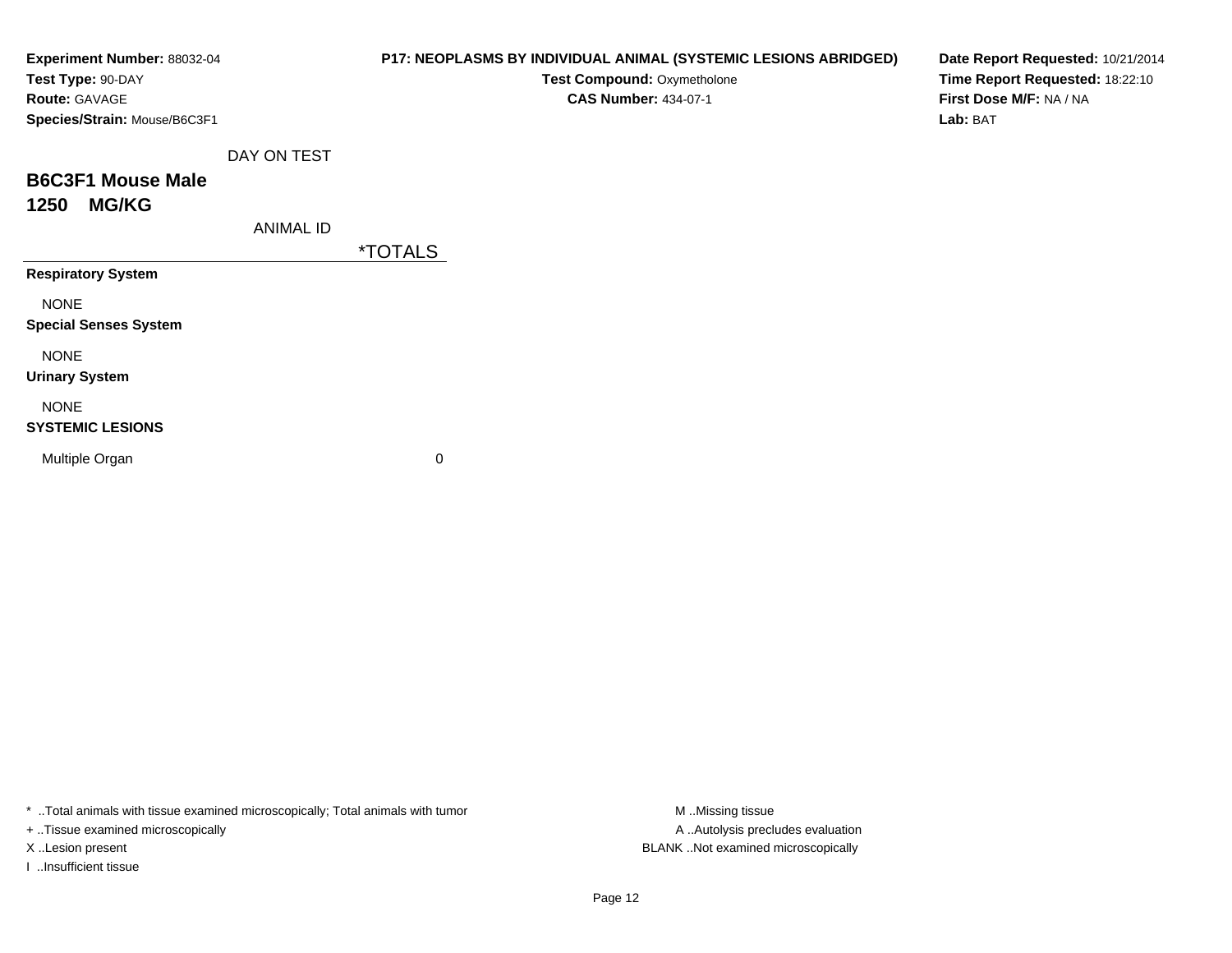# **Test Type:** 90-DAY

**Route:** GAVAGE

**Species/Strain:** Mouse/B6C3F1

## **P17: NEOPLASMS BY INDIVIDUAL ANIMAL (SYSTEMIC LESIONS ABRIDGED)**

**Test Compound: Oxymetholone** 

**CAS Number:** 434-07-1

**Date Report Requested:** 10/21/2014**Time Report Requested:** 18:22:10**First Dose M/F:** NA / NA**Lab:** BAT

|                              | DAY ON TEST      | $\boldsymbol{\theta}$<br>0 | 0<br>$\boldsymbol{\theta}$ | 0<br>$\boldsymbol{\theta}$ | $\boldsymbol{\theta}$<br>$\boldsymbol{\theta}$ | $\boldsymbol{\theta}$<br>$\boldsymbol{\theta}$ | 0<br>0                  | $\pmb{\theta}$<br>$\theta$ | 0<br>$\boldsymbol{\theta}$ | $\boldsymbol{\theta}$<br>$\boldsymbol{\theta}$ | 0<br>$\boldsymbol{\theta}$    |                       |
|------------------------------|------------------|----------------------------|----------------------------|----------------------------|------------------------------------------------|------------------------------------------------|-------------------------|----------------------------|----------------------------|------------------------------------------------|-------------------------------|-----------------------|
| <b>B6C3F1 Mouse Male</b>     |                  | 9                          | 9                          | 9                          | 9                                              | 9                                              | 9                       | 9                          | 9                          | 9                                              | 9                             |                       |
| <b>MG/KG</b><br>2500         |                  | $\overline{\mathbf{3}}$    | $\overline{\mathbf{3}}$    | $\mathfrak{z}$             | $\mathfrak{z}$                                 | $\mathfrak{z}$                                 | $\overline{\mathbf{3}}$ | $\overline{\mathbf{3}}$    | $\overline{\mathbf{3}}$    | $\mathfrak{z}$                                 | $\overline{\mathbf{3}}$       |                       |
|                              | <b>ANIMAL ID</b> | $\mathbf 0$<br>$\mathbf 0$ | $\mathbf 0$<br>$\mathbf 0$ | $\mathbf 0$<br>$\mathbf 0$ | $\mathbf 0$<br>$\mathbf 0$                     | $\pmb{0}$<br>$\mathbf 0$                       | $\mathbf 0$<br>0        | $\mathbf 0$<br>0           | $\mathbf 0$<br>0           | $\mathbf 0$<br>$\mathbf 0$                     | $\overline{0}$<br>$\mathbf 0$ |                       |
|                              |                  | $\mathbf 0$                | $\pmb{0}$                  | $\pmb{0}$                  | $\mathbf 0$                                    | $\pmb{0}$                                      | $\mathbf 0$             | $\mathbf 0$                | $\Omega$                   | $\mathbf 0$                                    | 0                             |                       |
|                              |                  | 5<br>1                     | 5<br>$\overline{2}$        | 5<br>$\overline{3}$        | 5<br>4                                         | 5<br>5                                         | 5<br>6                  | 5<br>$\overline{7}$        | 5<br>8                     | 5<br>$\overline{9}$                            | 6<br>$\Omega$                 | <i><b>*TOTALS</b></i> |
| <b>Alimentary System</b>     |                  |                            |                            |                            |                                                |                                                |                         |                            |                            |                                                |                               |                       |
| Esophagus                    |                  | +                          | +                          | +                          | +                                              | +                                              |                         | +                          | +                          | +                                              | +                             | 10                    |
| Gallbladder                  |                  | +                          | $+$                        | $\ddot{}$                  | +                                              | $\ddot{}$                                      | $\ddot{}$               | $\ddot{}$                  | +                          | +                                              | $\ddot{}$                     | 10                    |
| Intestine Large, Cecum       |                  | +                          | +                          | +                          | +                                              | +                                              | +                       | +                          | +                          | +                                              | $\ddot{}$                     | 10                    |
| Intestine Large, Colon       |                  | $\ddot{}$                  | +                          | $\ddot{}$                  | $\ddot{}$                                      | $\ddot{}$                                      | $\ddot{}$               | $\ddot{}$                  | $\ddot{}$                  | $\ddot{}$                                      | $\ddot{}$                     | 10                    |
| Intestine Large, Rectum      |                  | +                          | $\ddot{}$                  | $\ddot{}$                  | $\ddot{}$                                      | $\ddot{}$                                      | $\ddot{}$               | $\ddot{}$                  | +                          | $\ddot{}$                                      | $\ddot{}$                     | 10                    |
| Intestine Small, Duodenum    |                  | $\ddot{}$                  | $\ddot{}$                  | $\ddot{}$                  | $\ddot{}$                                      | $\ddot{}$                                      | $\ddot{}$               | $\ddot{}$                  | +                          | +                                              | $\ddot{}$                     | 10                    |
| Intestine Small, Ileum       |                  | +                          | +                          | $\ddot{}$                  | $\ddot{}$                                      | $\ddot{}$                                      | $\ddot{}$               | $\ddot{}$                  | +                          | $\ddot{}$                                      | $\ddot{}$                     | 10                    |
| Intestine Small, Jejunum     |                  | $\ddot{}$                  | $\ddot{}$                  | $\ddot{}$                  | $\ddot{}$                                      | $\ddot{}$                                      | $\ddot{}$               | $\ddot{}$                  | $\ddot{}$                  | $\ddot{}$                                      | $\ddot{}$                     | 10                    |
| Liver                        |                  | +                          | $\ddot{}$                  | +                          | $\ddot{}$                                      | $\ddot{}$                                      | $\ddot{}$               | +                          | $\ddot{}$                  | $\ddot{}$                                      | $\ddot{}$                     | 10                    |
| Pancreas                     |                  | +                          | $\ddot{}$                  | $\ddot{}$                  | $\ddot{}$                                      | $\ddot{}$                                      | $\ddot{}$               | $\ddot{}$                  | $\ddot{}$                  | $\ddot{}$                                      | $\ddot{}$                     | 10                    |
| Salivary Glands              |                  | +                          | $\ddot{}$                  | $\ddot{}$                  | +                                              | $\ddot{}$                                      | $\ddot{}$               | +                          | $\ddot{}$                  | +                                              | +                             | 10                    |
| Stomach, Forestomach         |                  | +                          | +                          | +                          | +                                              | $\ddot{}$                                      | $+$                     | $\ddot{}$                  | $\ddot{}$                  | $\ddot{}$                                      | $\ddot{}$                     | 10                    |
| Stomach, Glandular           |                  | $\ddot{}$                  | $\ddot{}$                  | $\ddot{}$                  | +                                              | $\ddot{}$                                      | ÷                       | $\ddot{}$                  | $\ddot{}$                  | $\ddot{}$                                      | $\ddot{}$                     | 10                    |
| <b>Cardiovascular System</b> |                  |                            |                            |                            |                                                |                                                |                         |                            |                            |                                                |                               |                       |
| <b>Blood Vessel</b>          |                  | +                          | +                          | +                          |                                                |                                                |                         | +                          |                            |                                                | ÷                             | 10                    |
| Heart                        |                  | +                          |                            | +                          |                                                |                                                |                         | $\ddot{}$                  | $\ddot{}$                  | $\ddot{}$                                      | $\ddot{}$                     | 10                    |
| <b>Endocrine System</b>      |                  |                            |                            |                            |                                                |                                                |                         |                            |                            |                                                |                               |                       |
| <b>Adrenal Cortex</b>        |                  | ÷                          | +                          | +                          | +                                              | +                                              | ٠                       | +                          | +                          | ٠                                              | ٠                             | 10                    |
| Adrenal Medulla              |                  | +                          |                            | +                          | +                                              | $\ddot{}$                                      | $\ddot{}$               | +                          | +                          | +                                              | +                             | 10                    |
| Islets, Pancreatic           |                  | +                          | +                          | +                          | +                                              | $\ddot{}$                                      | $\ddot{}$               | +                          | +                          | +                                              | +                             | 10                    |

\* ..Total animals with tissue examined microscopically; Total animals with tumor **M** . Missing tissue M ..Missing tissue

+ ..Tissue examined microscopically

I ..Insufficient tissue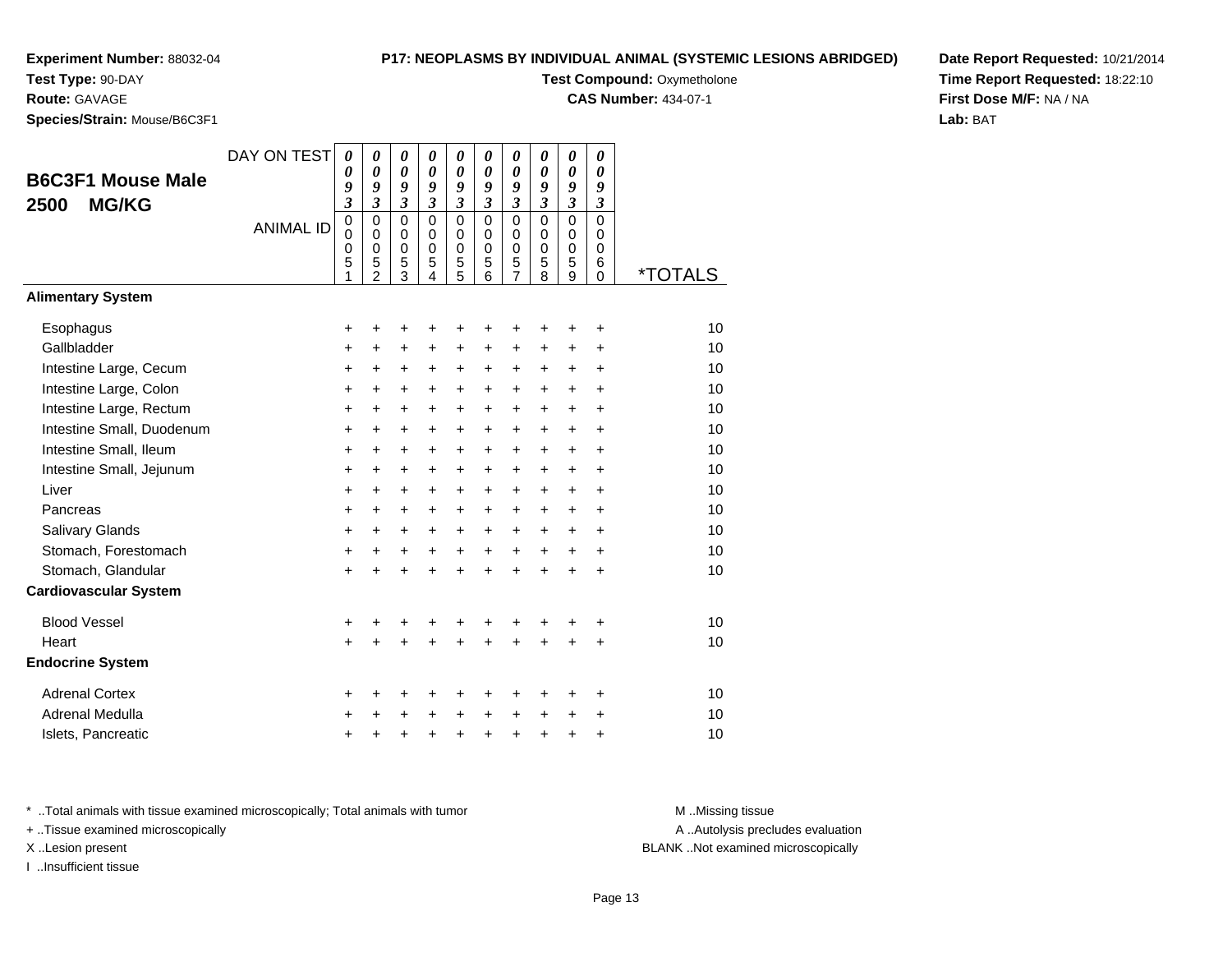#### **P17: NEOPLASMS BY INDIVIDUAL ANIMAL (SYSTEMIC LESIONS ABRIDGED)**

**Test Compound: Oxymetholone CAS Number:** 434-07-1

**Experiment Number:** 88032-04

**Test Type:** 90-DAY

# **Route:** GAVAGE

**Species/Strain:** Mouse/B6C3F1

| <b>B6C3F1 Mouse Male</b>    | DAY ON TEST      | 0<br>0                | 0<br>0                          | 0<br>$\boldsymbol{\theta}$                   | 0<br>0                                       | 0<br>0                                       | 0<br>0                                             | 0<br>0                                       | 0<br>0                                                | 0<br>0                | 0<br>0                |                       |
|-----------------------------|------------------|-----------------------|---------------------------------|----------------------------------------------|----------------------------------------------|----------------------------------------------|----------------------------------------------------|----------------------------------------------|-------------------------------------------------------|-----------------------|-----------------------|-----------------------|
| <b>MG/KG</b><br>2500        | <b>ANIMAL ID</b> | 9<br>3<br>0<br>0<br>0 | 9<br>3<br>$\mathbf 0$<br>0<br>0 | 9<br>$\mathfrak{z}$<br>$\mathbf 0$<br>0<br>0 | 9<br>$\mathfrak{z}$<br>$\mathbf 0$<br>0<br>0 | 9<br>$\mathfrak{z}$<br>$\mathbf 0$<br>0<br>0 | 9<br>$\boldsymbol{\beta}$<br>$\mathbf 0$<br>0<br>0 | 9<br>$\mathfrak{z}$<br>$\mathbf 0$<br>0<br>0 | 9<br>$\overline{\mathbf{3}}$<br>$\mathbf 0$<br>0<br>0 | 9<br>3<br>0<br>0<br>0 | 9<br>3<br>0<br>0<br>0 |                       |
|                             |                  | 5<br>1                | 5<br>$\overline{c}$             | 5<br>3                                       | 5<br>4                                       | 5<br>5                                       | 5<br>6                                             | 5<br>$\overline{7}$                          | $\overline{5}$<br>8                                   | 5<br>9                | 6<br>0                | <i><b>*TOTALS</b></i> |
| Parathyroid Gland           |                  | M                     | $\ddot{}$                       | $\ddot{}$                                    | M                                            | M                                            | $\ddot{}$                                          | $\ddot{}$                                    | M                                                     | M                     | $\ddot{}$             | 5                     |
| <b>Pituitary Gland</b>      |                  | $\ddot{}$             | +                               | +                                            | +                                            | $\ddot{}$                                    | $\ddot{}$                                          | $\ddot{}$                                    | $\ddot{}$                                             | $\ddot{}$             | $\ddot{}$             | 10                    |
| <b>Thyroid Gland</b>        |                  | $\ddot{}$             | $\ddot{}$                       |                                              | $\ddot{}$                                    | ÷                                            | $\ddot{}$                                          | $\ddot{}$                                    | $\ddot{}$                                             | $\ddot{}$             | $\ddot{}$             | 10                    |
| <b>General Body System</b>  |                  |                       |                                 |                                              |                                              |                                              |                                                    |                                              |                                                       |                       |                       |                       |
| <b>NONE</b>                 |                  |                       |                                 |                                              |                                              |                                              |                                                    |                                              |                                                       |                       |                       |                       |
| <b>Genital System</b>       |                  |                       |                                 |                                              |                                              |                                              |                                                    |                                              |                                                       |                       |                       |                       |
| Epididymis                  |                  | +                     | +                               |                                              | +                                            |                                              | +                                                  |                                              | +                                                     | +                     | +                     | 10                    |
| <b>Preputial Gland</b>      |                  | $\ddot{}$             | +                               | $\ddot{}$                                    | $\ddot{}$                                    | +                                            | +                                                  | $\ddot{}$                                    | +                                                     | +                     | +                     | 10                    |
| Prostate                    |                  | +                     | +                               | +                                            | +                                            | +                                            | +                                                  | +                                            | +                                                     | +                     | +                     | 10                    |
| <b>Seminal Vesicle</b>      |                  | +                     | +                               | +                                            | +                                            | +                                            | +                                                  | $\ddot{}$                                    | +                                                     | $\ddot{}$             | $\ddot{}$             | 10                    |
| <b>Testes</b>               |                  | $\ddot{}$             | $\ddot{}$                       |                                              | +                                            |                                              | $\ddot{}$                                          | ÷                                            | $\ddot{}$                                             | $\ddot{}$             | $\ddot{}$             | 10                    |
| <b>Hematopoietic System</b> |                  |                       |                                 |                                              |                                              |                                              |                                                    |                                              |                                                       |                       |                       |                       |
| <b>Bone Marrow</b>          |                  | +                     | +                               | +                                            | +                                            | +                                            | +                                                  | +                                            | +                                                     | +                     | +                     | 10                    |
| Lymph Node, Mandibular      |                  | +                     | +                               | +                                            | +                                            | +                                            | +                                                  | +                                            | $\pm$                                                 | +                     | +                     | 10                    |
| Lymph Node, Mesenteric      |                  | +                     | +                               | +                                            | +                                            | +                                            | +                                                  | +                                            | +                                                     | +                     | +                     | 10                    |
| Spleen                      |                  | $\ddot{}$             | $\ddot{}$                       | +                                            | $\ddot{}$                                    | $\ddot{}$                                    | $\ddot{}$                                          | $\ddot{}$                                    | +                                                     | +                     | +                     | 10                    |
| Thymus                      |                  | M                     | $\ddot{}$                       | $\ddot{}$                                    | $\ddot{}$                                    | $\ddot{}$                                    | $\ddot{}$                                          | $\ddot{}$                                    | $\ddot{}$                                             | $\ddot{}$             | $\ddot{}$             | 9                     |
| <b>Integumentary System</b> |                  |                       |                                 |                                              |                                              |                                              |                                                    |                                              |                                                       |                       |                       |                       |
| <b>Mammary Gland</b>        |                  | M                     | M                               | м                                            | М                                            | М                                            | М                                                  | М                                            | М                                                     | м                     | M                     | 0                     |
| Skin                        |                  | +                     | +                               | +                                            | +                                            | +                                            | +                                                  | +                                            | +                                                     | +                     | +                     | 10                    |
|                             |                  |                       |                                 |                                              |                                              |                                              |                                                    |                                              |                                                       |                       |                       |                       |

\* ..Total animals with tissue examined microscopically; Total animals with tumor **M** . Missing tissue M ..Missing tissue

+ ..Tissue examined microscopically

I ..Insufficient tissue

A ..Autolysis precludes evaluation

X ..Lesion present BLANK ..Not examined microscopically

**Date Report Requested:** 10/21/2014**Time Report Requested:** 18:22:10**First Dose M/F:** NA / NA**Lab:** BAT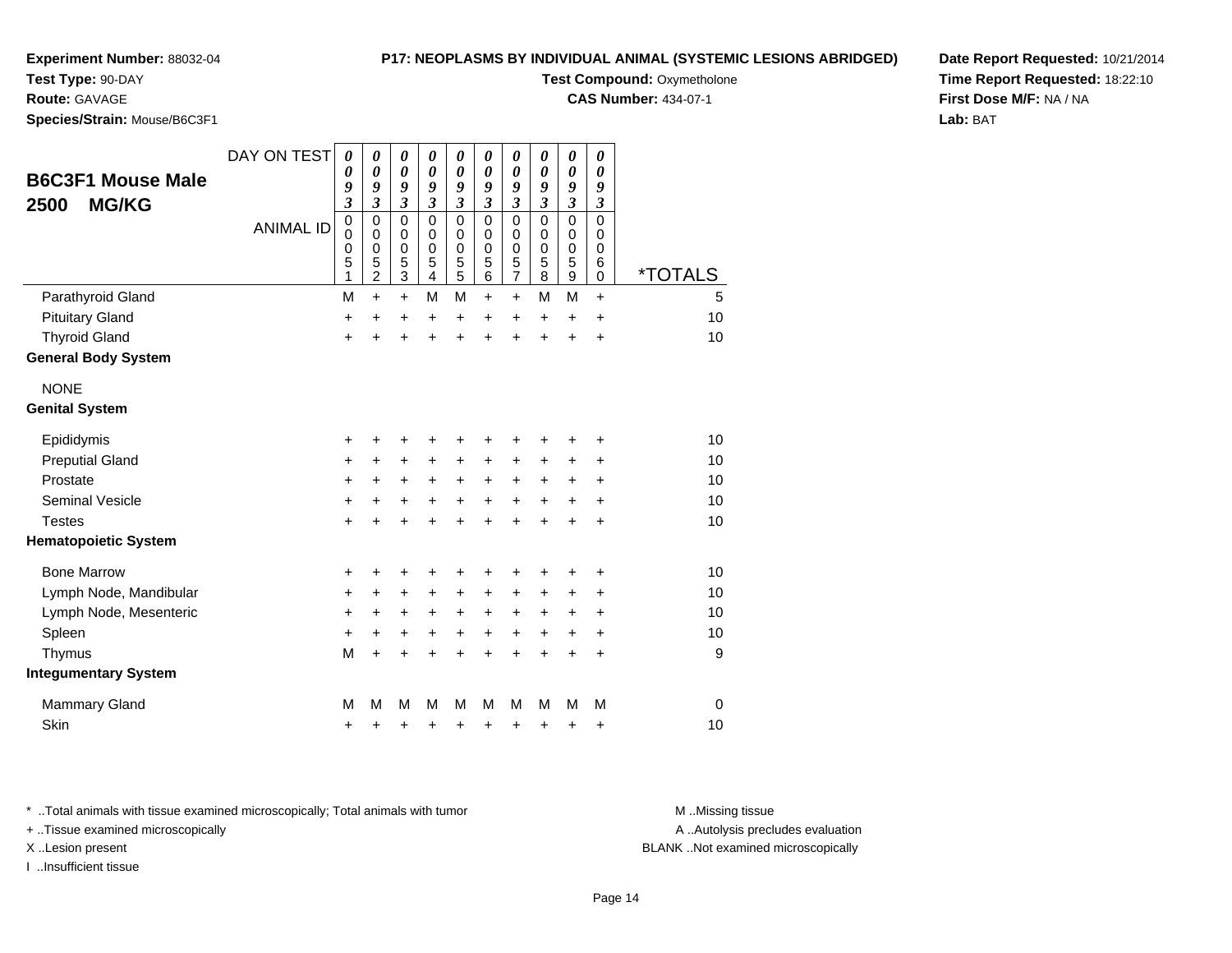## **Test Type:** 90-DAY

#### **Route:** GAVAGE

**Species/Strain:** Mouse/B6C3F1

## **P17: NEOPLASMS BY INDIVIDUAL ANIMAL (SYSTEMIC LESIONS ABRIDGED)**

# **Test Compound: Oxymetholone**

**CAS Number:** 434-07-1

**Date Report Requested:** 10/21/2014**Time Report Requested:** 18:22:10**First Dose M/F:** NA / NA**Lab:** BAT

| <b>B6C3F1 Mouse Male</b><br>2500<br><b>MG/KG</b> | DAY ON TEST<br><b>ANIMAL ID</b> | 0<br>0<br>9<br>$\overline{\mathbf{3}}$<br>$\pmb{0}$<br>$\mathbf 0$<br>$\mathbf 0$<br>5<br>1 | 0<br>$\boldsymbol{\theta}$<br>9<br>$\mathfrak{z}$<br>$\mathbf 0$<br>$\pmb{0}$<br>$\mathbf 0$<br>5<br>$\mathfrak{p}$ | 0<br>0<br>9<br>$\mathfrak{z}$<br>$\mathbf 0$<br>$\mathbf 0$<br>0<br>5<br>3 | 0<br>0<br>9<br>$\mathfrak{z}$<br>$\mathbf 0$<br>$\mathbf 0$<br>0<br>5<br>4 | 0<br>$\boldsymbol{\theta}$<br>9<br>3<br>$\mathbf 0$<br>$\pmb{0}$<br>$\pmb{0}$<br>5<br>5 | 0<br>$\boldsymbol{\theta}$<br>9<br>$\mathfrak{z}$<br>$\mathbf 0$<br>$\mathbf 0$<br>$\pmb{0}$<br>5<br>6 | 0<br>0<br>9<br>$\mathfrak{z}$<br>$\mathbf 0$<br>0<br>$\,0\,$<br>5<br>7 | 0<br>$\boldsymbol{\theta}$<br>9<br>$\mathfrak{z}$<br>$\Omega$<br>$\mathbf 0$<br>$\mathbf 0$<br>5<br>8 | $\boldsymbol{\theta}$<br>$\boldsymbol{\theta}$<br>9<br>$\boldsymbol{\beta}$<br>$\mathbf 0$<br>$\pmb{0}$<br>$\mathbf 0$<br>5<br>9 | 0<br>$\boldsymbol{\theta}$<br>9<br>$\mathfrak{z}$<br>$\mathbf 0$<br>0<br>0<br>6<br>$\Omega$ | <i><b>*TOTALS</b></i>      |
|--------------------------------------------------|---------------------------------|---------------------------------------------------------------------------------------------|---------------------------------------------------------------------------------------------------------------------|----------------------------------------------------------------------------|----------------------------------------------------------------------------|-----------------------------------------------------------------------------------------|--------------------------------------------------------------------------------------------------------|------------------------------------------------------------------------|-------------------------------------------------------------------------------------------------------|----------------------------------------------------------------------------------------------------------------------------------|---------------------------------------------------------------------------------------------|----------------------------|
| <b>Musculoskeletal System</b>                    |                                 |                                                                                             |                                                                                                                     |                                                                            |                                                                            |                                                                                         |                                                                                                        |                                                                        |                                                                                                       |                                                                                                                                  |                                                                                             |                            |
| <b>Bone</b><br><b>Nervous System</b>             |                                 | +                                                                                           |                                                                                                                     | +                                                                          |                                                                            |                                                                                         |                                                                                                        |                                                                        |                                                                                                       |                                                                                                                                  | +                                                                                           | 10                         |
| <b>Brain</b>                                     |                                 | $\ddot{}$                                                                                   |                                                                                                                     | +                                                                          | +                                                                          | +                                                                                       | +                                                                                                      | +                                                                      |                                                                                                       |                                                                                                                                  | $\ddot{}$                                                                                   | 10                         |
| <b>Respiratory System</b>                        |                                 |                                                                                             |                                                                                                                     |                                                                            |                                                                            |                                                                                         |                                                                                                        |                                                                        |                                                                                                       |                                                                                                                                  |                                                                                             |                            |
| Lung                                             |                                 | +                                                                                           |                                                                                                                     | +                                                                          |                                                                            |                                                                                         |                                                                                                        |                                                                        |                                                                                                       |                                                                                                                                  |                                                                                             | 10                         |
| Nose                                             |                                 | $\ddot{}$                                                                                   | $\ddot{}$                                                                                                           | +                                                                          | +                                                                          | $\ddot{}$                                                                               | $\ddot{}$                                                                                              | +                                                                      | $\ddot{}$                                                                                             | +                                                                                                                                | +                                                                                           | 10                         |
| Trachea                                          |                                 | $\ddot{}$                                                                                   | $\ddot{}$                                                                                                           | $\ddot{}$                                                                  | $\ddot{}$                                                                  | $+$                                                                                     | $\ddot{}$                                                                                              | $\ddot{}$                                                              | $\ddot{}$                                                                                             | +                                                                                                                                | $\ddot{}$                                                                                   | 10                         |
| <b>Special Senses System</b>                     |                                 |                                                                                             |                                                                                                                     |                                                                            |                                                                            |                                                                                         |                                                                                                        |                                                                        |                                                                                                       |                                                                                                                                  |                                                                                             |                            |
| <b>NONE</b><br><b>Urinary System</b>             |                                 |                                                                                             |                                                                                                                     |                                                                            |                                                                            |                                                                                         |                                                                                                        |                                                                        |                                                                                                       |                                                                                                                                  |                                                                                             |                            |
| Kidney                                           |                                 | $\ddot{}$                                                                                   | +                                                                                                                   | +                                                                          |                                                                            |                                                                                         |                                                                                                        |                                                                        |                                                                                                       |                                                                                                                                  | +                                                                                           | 10                         |
| <b>Urinary Bladder</b>                           |                                 | $\ddot{}$                                                                                   |                                                                                                                     | +                                                                          | +                                                                          | +                                                                                       |                                                                                                        | +                                                                      |                                                                                                       |                                                                                                                                  | ٠                                                                                           | 10                         |
| <b>SYSTEMIC LESIONS</b>                          |                                 |                                                                                             |                                                                                                                     |                                                                            |                                                                            |                                                                                         |                                                                                                        |                                                                        |                                                                                                       |                                                                                                                                  |                                                                                             |                            |
| Multiple Organ                                   |                                 | +                                                                                           | ٠                                                                                                                   | +                                                                          | ٠                                                                          | ٠                                                                                       | ÷                                                                                                      | ٠                                                                      |                                                                                                       |                                                                                                                                  |                                                                                             | 10                         |
|                                                  |                                 |                                                                                             |                                                                                                                     |                                                                            |                                                                            |                                                                                         |                                                                                                        |                                                                        |                                                                                                       |                                                                                                                                  |                                                                                             | ***<br>***END OF MALE DATA |

\* ..Total animals with tissue examined microscopically; Total animals with tumor **M** . Missing tissue M ..Missing tissue

+ ..Tissue examined microscopically

I ..Insufficient tissue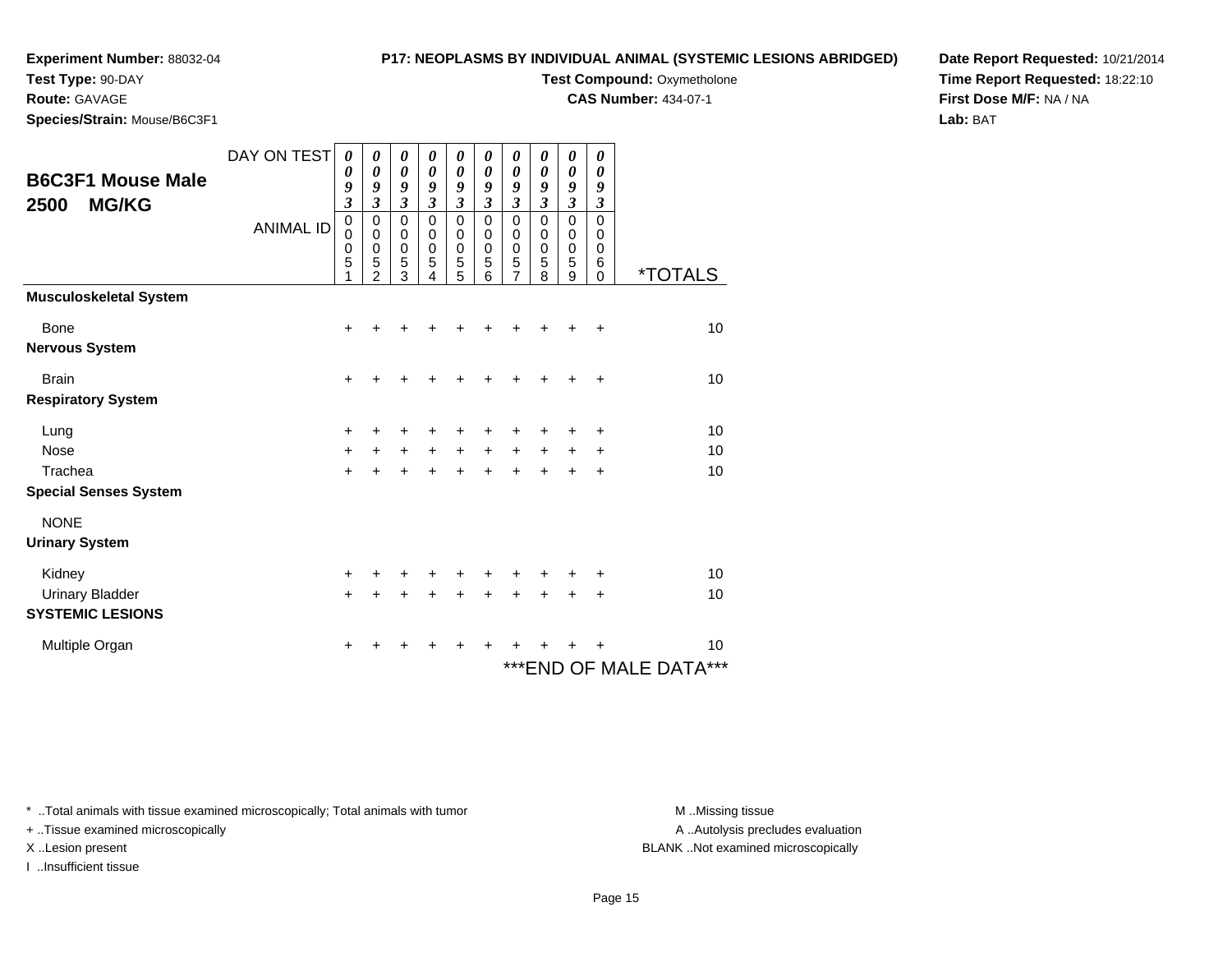# **Test Type:** 90-DAY

**Route:** GAVAGE

**Species/Strain:** Mouse/B6C3F1

### **P17: NEOPLASMS BY INDIVIDUAL ANIMAL (SYSTEMIC LESIONS ABRIDGED)**

**Test Compound: Oxymetholone** 

**CAS Number:** 434-07-1

**Date Report Requested:** 10/21/2014**Time Report Requested:** 18:22:10**First Dose M/F:** NA / NA**Lab:** BAT

| <b>B6C3F1 Mouse Female</b><br>0 MG/KG | DAY ON TEST<br><b>ANIMAL ID</b> | 0<br>0<br>9<br>$\overline{\mathbf{3}}$<br>$\pmb{0}$<br>0<br>0<br>6<br>1 | 0<br>0<br>9<br>$\overline{\mathbf{3}}$<br>$\mathbf 0$<br>$\mathbf 0$<br>0<br>6<br>$\overline{2}$ | 0<br>$\boldsymbol{\theta}$<br>9<br>$\mathfrak{z}$<br>$\Omega$<br>0<br>$\mathbf 0$<br>6<br>3 | 0<br>$\boldsymbol{\theta}$<br>9<br>$\mathfrak{z}$<br>$\Omega$<br>$\mathbf 0$<br>$\Omega$<br>6<br>4 | 0<br>$\boldsymbol{\theta}$<br>9<br>$\boldsymbol{\beta}$<br>$\Omega$<br>$\mathbf 0$<br>$\mathbf 0$<br>6<br>5 | 0<br>$\boldsymbol{\theta}$<br>9<br>$\mathfrak{z}$<br>$\Omega$<br>$\mathbf 0$<br>$\mathbf 0$<br>6<br>6 | 0<br>$\boldsymbol{\theta}$<br>9<br>$\mathfrak{z}$<br>$\mathbf 0$<br>$\pmb{0}$<br>$\mathbf 0$<br>6<br>$\overline{7}$ | 0<br>0<br>9<br>$\mathfrak{z}$<br>$\Omega$<br>$\mathbf 0$<br>$\mathbf 0$<br>6<br>8 | 0<br>0<br>9<br>$\boldsymbol{\mathfrak{z}}$<br>$\mathbf 0$<br>0<br>0<br>6<br>9 | 0<br>$\boldsymbol{\theta}$<br>9<br>$\mathfrak{z}$<br>$\Omega$<br>$\Omega$<br>$\Omega$<br>7<br>$\mathbf 0$ | <i><b>*TOTALS</b></i> |
|---------------------------------------|---------------------------------|-------------------------------------------------------------------------|--------------------------------------------------------------------------------------------------|---------------------------------------------------------------------------------------------|----------------------------------------------------------------------------------------------------|-------------------------------------------------------------------------------------------------------------|-------------------------------------------------------------------------------------------------------|---------------------------------------------------------------------------------------------------------------------|-----------------------------------------------------------------------------------|-------------------------------------------------------------------------------|-----------------------------------------------------------------------------------------------------------|-----------------------|
| <b>Alimentary System</b>              |                                 |                                                                         |                                                                                                  |                                                                                             |                                                                                                    |                                                                                                             |                                                                                                       |                                                                                                                     |                                                                                   |                                                                               |                                                                                                           |                       |
| Esophagus                             |                                 | +                                                                       | +                                                                                                | +                                                                                           | +                                                                                                  | +                                                                                                           | +                                                                                                     | +                                                                                                                   | +                                                                                 | +                                                                             | +                                                                                                         | 10                    |
| Gallbladder                           |                                 | +                                                                       | +                                                                                                | +                                                                                           | +                                                                                                  | $\ddot{}$                                                                                                   | $\ddot{}$                                                                                             | $\ddot{}$                                                                                                           | $\ddot{}$                                                                         | $\ddot{}$                                                                     | $\ddot{}$                                                                                                 | 10                    |
| Intestine Large, Cecum                |                                 | +                                                                       | +                                                                                                | +                                                                                           | $\ddot{}$                                                                                          | $\ddot{}$                                                                                                   | $\ddot{}$                                                                                             | $\ddot{}$                                                                                                           | $\ddot{}$                                                                         | $\ddot{}$                                                                     | $\ddot{}$                                                                                                 | 10                    |
| Intestine Large, Colon                |                                 | +                                                                       | +                                                                                                | +                                                                                           | +                                                                                                  | $\ddot{}$                                                                                                   | $\ddot{}$                                                                                             | $\ddot{}$                                                                                                           | $\ddot{}$                                                                         | $\ddot{}$                                                                     | $\ddot{}$                                                                                                 | 10                    |
| Intestine Large, Rectum               |                                 | +                                                                       | +                                                                                                | $\ddot{}$                                                                                   | $\ddot{}$                                                                                          | $\ddot{}$                                                                                                   | $\ddot{}$                                                                                             | $\ddot{}$                                                                                                           | +                                                                                 | $\ddot{}$                                                                     | $\ddot{}$                                                                                                 | 10                    |
| Intestine Small, Duodenum             |                                 | $\ddot{}$                                                               | $\ddot{}$                                                                                        | +                                                                                           | $\ddot{}$                                                                                          | $\ddot{}$                                                                                                   | $\ddot{}$                                                                                             | $\ddot{}$                                                                                                           | $\ddot{}$                                                                         | $\ddot{}$                                                                     | $\ddot{}$                                                                                                 | 10                    |
| Intestine Small, Ileum                |                                 | $\ddot{}$                                                               | +                                                                                                | +                                                                                           | $\ddot{}$                                                                                          | $\ddot{}$                                                                                                   | $\ddot{}$                                                                                             | $\ddot{}$                                                                                                           | $\ddot{}$                                                                         | $\ddot{}$                                                                     | $\ddot{}$                                                                                                 | 10                    |
| Intestine Small, Jejunum              |                                 | $\ddot{}$                                                               | $\ddot{}$                                                                                        | +                                                                                           | $\ddot{}$                                                                                          | $\ddot{}$                                                                                                   | $\ddot{}$                                                                                             | $\ddot{}$                                                                                                           | $\ddot{}$                                                                         | $\ddot{}$                                                                     | $\ddot{}$                                                                                                 | 10                    |
| Liver                                 |                                 | $\ddot{}$                                                               | $\ddot{}$                                                                                        | +                                                                                           | $\ddot{}$                                                                                          | $\ddot{}$                                                                                                   | $\ddot{}$                                                                                             | $\ddot{}$                                                                                                           | $\ddot{}$                                                                         | $\ddot{}$                                                                     | $\ddot{}$                                                                                                 | 10                    |
| Pancreas                              |                                 | $\ddot{}$                                                               | $\ddot{}$                                                                                        | $\ddot{}$                                                                                   | $\ddot{}$                                                                                          | $\ddot{}$                                                                                                   | $\ddot{}$                                                                                             | $\ddot{}$                                                                                                           | $\ddot{}$                                                                         | $\ddot{}$                                                                     | $\ddot{}$                                                                                                 | 10                    |
| Salivary Glands                       |                                 | +                                                                       | +                                                                                                | +                                                                                           | $\ddot{}$                                                                                          | $\ddot{}$                                                                                                   | $\ddot{}$                                                                                             | $\ddot{}$                                                                                                           | $\ddot{}$                                                                         | +                                                                             | +                                                                                                         | 10                    |
| Stomach, Forestomach                  |                                 | +                                                                       | +                                                                                                | +                                                                                           | $\ddot{}$                                                                                          | $\ddot{}$                                                                                                   | $\ddot{}$                                                                                             | $\ddot{}$                                                                                                           | $\ddot{}$                                                                         | +                                                                             | +                                                                                                         | 10                    |
| Stomach, Glandular                    |                                 | $\ddot{}$                                                               | +                                                                                                | $\ddot{}$                                                                                   | $\ddot{}$                                                                                          | $\ddot{}$                                                                                                   | $\ddot{}$                                                                                             | $\ddot{}$                                                                                                           | ÷                                                                                 | $\ddot{}$                                                                     | $\ddot{}$                                                                                                 | 10                    |
| <b>Cardiovascular System</b>          |                                 |                                                                         |                                                                                                  |                                                                                             |                                                                                                    |                                                                                                             |                                                                                                       |                                                                                                                     |                                                                                   |                                                                               |                                                                                                           |                       |
| <b>Blood Vessel</b>                   |                                 | +                                                                       | +                                                                                                | +                                                                                           | +                                                                                                  | +                                                                                                           |                                                                                                       | +                                                                                                                   | +                                                                                 | +                                                                             | +                                                                                                         | 10                    |
| Heart                                 |                                 | $\ddot{}$                                                               |                                                                                                  | $\ddot{}$                                                                                   |                                                                                                    | $\ddot{}$                                                                                                   |                                                                                                       |                                                                                                                     |                                                                                   | $\ddot{}$                                                                     | $\ddot{}$                                                                                                 | 10                    |
| <b>Endocrine System</b>               |                                 |                                                                         |                                                                                                  |                                                                                             |                                                                                                    |                                                                                                             |                                                                                                       |                                                                                                                     |                                                                                   |                                                                               |                                                                                                           |                       |
| <b>Adrenal Cortex</b>                 |                                 | +                                                                       | +                                                                                                | +                                                                                           | +                                                                                                  | +                                                                                                           | +                                                                                                     | +                                                                                                                   | +                                                                                 | +                                                                             | +                                                                                                         | 10                    |
| Adrenal Medulla                       |                                 | +                                                                       |                                                                                                  | +                                                                                           | +                                                                                                  | +                                                                                                           | +                                                                                                     | +                                                                                                                   | +                                                                                 | +                                                                             | +                                                                                                         | 10                    |
| Islets, Pancreatic                    |                                 | +                                                                       | +                                                                                                | +                                                                                           | +                                                                                                  | +                                                                                                           | +                                                                                                     | +                                                                                                                   | +                                                                                 | +                                                                             | +                                                                                                         | 10                    |

\* ..Total animals with tissue examined microscopically; Total animals with tumor **M** . Missing tissue M ..Missing tissue

+ ..Tissue examined microscopically

I ..Insufficient tissue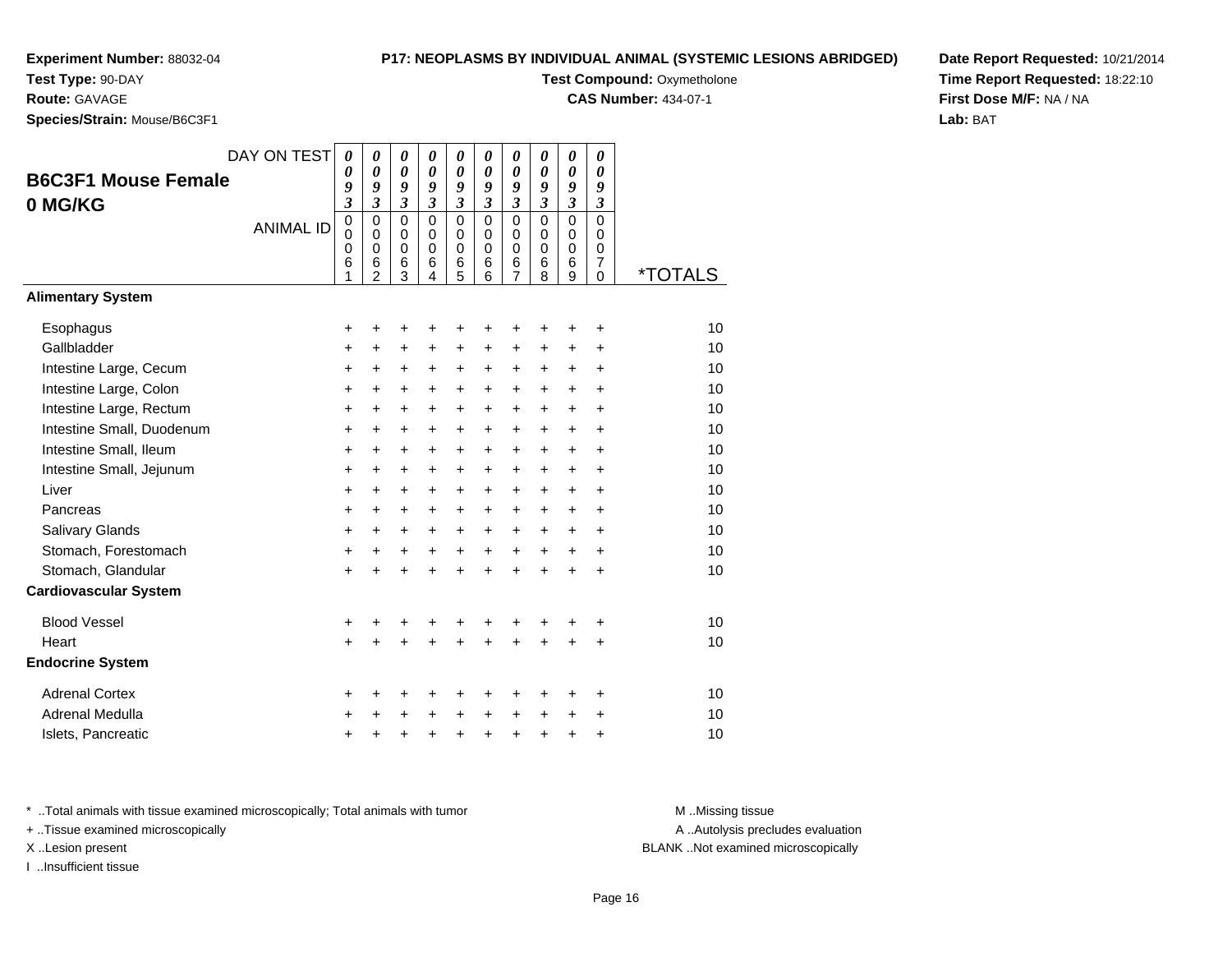**Test Type:** 90-DAY

**Route:** GAVAGE

**Species/Strain:** Mouse/B6C3F1

#### **P17: NEOPLASMS BY INDIVIDUAL ANIMAL (SYSTEMIC LESIONS ABRIDGED)**

**Test Compound: Oxymetholone** 

**CAS Number:** 434-07-1

**Date Report Requested:** 10/21/2014**Time Report Requested:** 18:22:10**First Dose M/F:** NA / NA**Lab:** BAT

| <b>B6C3F1 Mouse Female</b>    | DAY ON TEST      | $\boldsymbol{\theta}$<br>$\boldsymbol{\theta}$<br>9   | 0<br>$\boldsymbol{\theta}$<br>9                            | 0<br>$\boldsymbol{\theta}$<br>9                                  | 0<br>0<br>9                                      | $\boldsymbol{\theta}$<br>$\boldsymbol{\theta}$<br>9     | 0<br>0<br>9                            | $\boldsymbol{\theta}$<br>0<br>9    | 0<br>0<br>9                  | $\pmb{\theta}$<br>$\boldsymbol{\theta}$<br>9                 | 0<br>0<br>9                                  |                       |
|-------------------------------|------------------|-------------------------------------------------------|------------------------------------------------------------|------------------------------------------------------------------|--------------------------------------------------|---------------------------------------------------------|----------------------------------------|------------------------------------|------------------------------|--------------------------------------------------------------|----------------------------------------------|-----------------------|
| 0 MG/KG                       |                  | $\overline{\mathbf{3}}$                               | $\mathfrak{z}$                                             | $\mathfrak{z}$                                                   | $\mathfrak{z}$                                   | $\mathfrak{z}$                                          | $\mathfrak{z}$                         | $\boldsymbol{\beta}$               | $\mathfrak{z}$               | $\boldsymbol{\beta}$                                         | $\boldsymbol{\beta}$                         |                       |
|                               | <b>ANIMAL ID</b> | $\mathbf 0$<br>$\pmb{0}$<br>$\mathbf 0$<br>$\,6$<br>1 | $\mathbf 0$<br>$\mathbf 0$<br>0<br>$\,6$<br>$\overline{c}$ | $\mathbf 0$<br>$\pmb{0}$<br>$\mathbf 0$<br>$\,6$<br>$\mathbf{3}$ | $\Omega$<br>$\mathbf 0$<br>$\mathbf 0$<br>6<br>4 | $\mathbf 0$<br>$\mathbf 0$<br>$\mathbf 0$<br>$\,6$<br>5 | $\Omega$<br>0<br>$\mathbf 0$<br>6<br>6 | 0<br>0<br>0<br>6<br>$\overline{7}$ | $\Omega$<br>0<br>0<br>6<br>8 | $\mathbf 0$<br>0<br>0<br>$6\phantom{1}6$<br>$\boldsymbol{9}$ | $\mathbf 0$<br>0<br>0<br>$\overline{7}$<br>0 | <i><b>*TOTALS</b></i> |
| Parathyroid Gland             |                  | +                                                     | $\ddot{}$                                                  | $\ddot{}$                                                        | +                                                | $\ddot{}$                                               | M                                      | $\ddot{}$                          | $\pm$                        | $\ddot{}$                                                    | $\ddot{}$                                    | 9                     |
| <b>Pituitary Gland</b>        |                  | $\pmb{+}$                                             | +                                                          | +                                                                | +                                                | +                                                       | +                                      | $\ddot{}$                          | +                            | +                                                            | $\ddot{}$                                    | 10                    |
| <b>Thyroid Gland</b>          |                  | $\ddot{}$                                             |                                                            | +                                                                |                                                  | $\ddot{}$                                               | ÷                                      | $\ddot{}$                          | $\ddot{}$                    | $\ddot{}$                                                    | $\ddot{}$                                    | 10                    |
| <b>General Body System</b>    |                  |                                                       |                                                            |                                                                  |                                                  |                                                         |                                        |                                    |                              |                                                              |                                              |                       |
| <b>NONE</b>                   |                  |                                                       |                                                            |                                                                  |                                                  |                                                         |                                        |                                    |                              |                                                              |                                              |                       |
| <b>Genital System</b>         |                  |                                                       |                                                            |                                                                  |                                                  |                                                         |                                        |                                    |                              |                                                              |                                              |                       |
| <b>Clitoral Gland</b>         |                  | +                                                     |                                                            |                                                                  |                                                  | +                                                       |                                        | M                                  |                              | +                                                            | +                                            | 9                     |
| Ovary                         |                  | $\ddot{}$                                             | +                                                          | +                                                                | +                                                | $\ddot{}$                                               | +                                      | +                                  | +                            | +                                                            | +                                            | 10                    |
| Uterus                        |                  | $\ddot{}$                                             |                                                            |                                                                  |                                                  | +                                                       | +                                      | $\ddot{}$                          | +                            | +                                                            | $\ddot{}$                                    | 10                    |
| <b>Hematopoietic System</b>   |                  |                                                       |                                                            |                                                                  |                                                  |                                                         |                                        |                                    |                              |                                                              |                                              |                       |
| <b>Bone Marrow</b>            |                  | +                                                     |                                                            |                                                                  |                                                  |                                                         |                                        | +                                  | +                            | +                                                            | +                                            | 10                    |
| Lymph Node, Mandibular        |                  | +                                                     | +                                                          | +                                                                | +                                                | +                                                       | +                                      | +                                  | М                            | +                                                            | +                                            | 9                     |
| Lymph Node, Mesenteric        |                  | +                                                     | +                                                          | +                                                                | +                                                | +                                                       | +                                      | +                                  | +                            | +                                                            | $\ddot{}$                                    | 10                    |
| Spleen                        |                  | $\ddot{}$                                             | +                                                          | +                                                                | +                                                | +                                                       | +                                      | $\ddot{}$                          | +                            | +                                                            | $\ddot{}$                                    | 10                    |
| Thymus                        |                  | +                                                     |                                                            |                                                                  |                                                  | +                                                       | +                                      | $\ddot{}$                          | $\ddot{}$                    | $\ddot{}$                                                    | $\ddot{}$                                    | 10                    |
| <b>Integumentary System</b>   |                  |                                                       |                                                            |                                                                  |                                                  |                                                         |                                        |                                    |                              |                                                              |                                              |                       |
| <b>Mammary Gland</b>          |                  | +                                                     | +                                                          | +                                                                |                                                  | +                                                       | +                                      | +                                  | +                            | +                                                            | +                                            | 10                    |
| Skin                          |                  | $\ddot{}$                                             |                                                            |                                                                  |                                                  |                                                         |                                        |                                    |                              | +                                                            | +                                            | 10                    |
| <b>Musculoskeletal System</b> |                  |                                                       |                                                            |                                                                  |                                                  |                                                         |                                        |                                    |                              |                                                              |                                              |                       |
| <b>Bone</b>                   |                  | +                                                     |                                                            |                                                                  |                                                  |                                                         |                                        |                                    | +                            | +                                                            | +                                            | 10                    |

\* ..Total animals with tissue examined microscopically; Total animals with tumor **M** . Missing tissue M ..Missing tissue A ..Autolysis precludes evaluation + ..Tissue examined microscopically X ..Lesion present BLANK ..Not examined microscopicallyI ..Insufficient tissue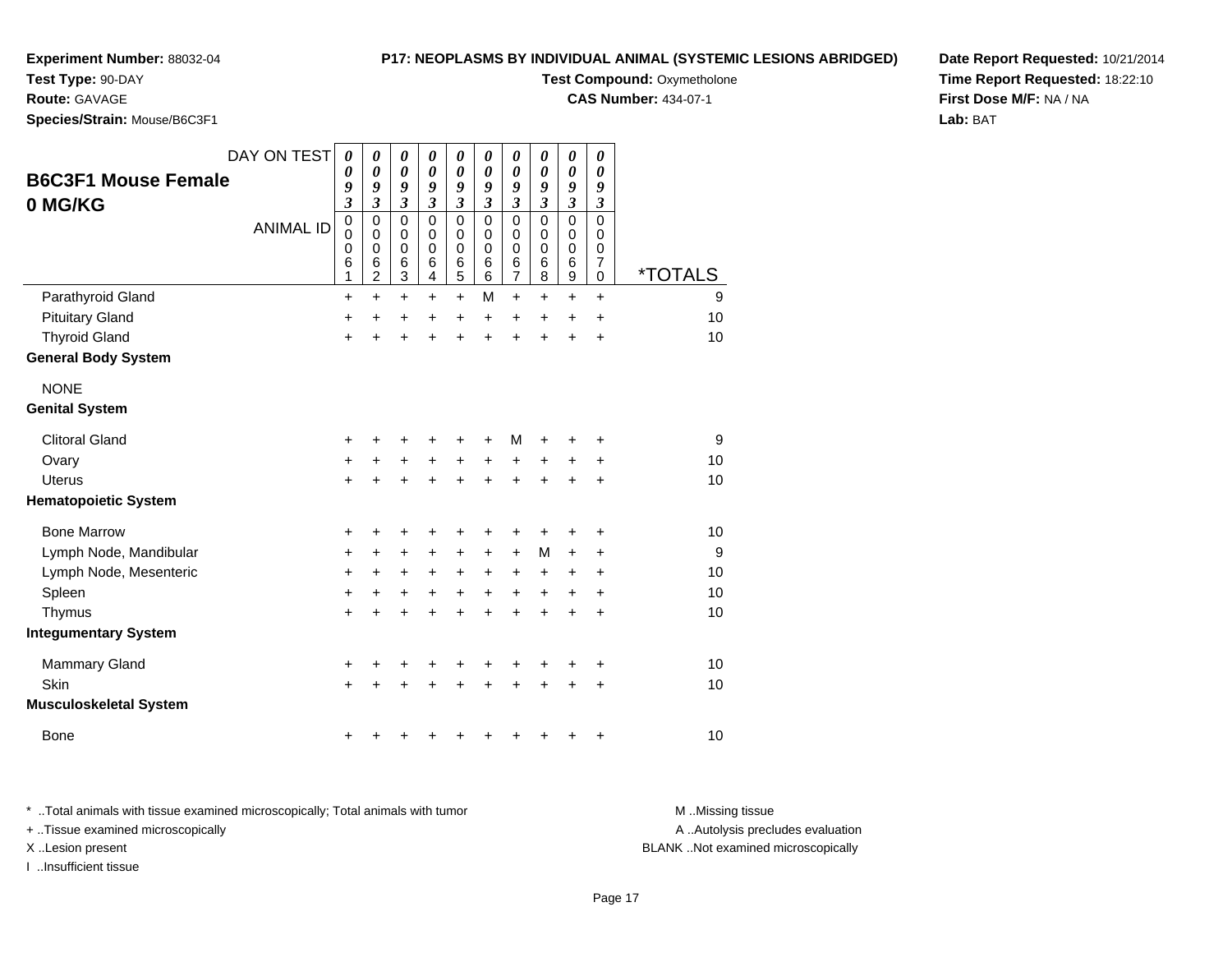**Test Type:** 90-DAY

**Route:** GAVAGE

**Species/Strain:** Mouse/B6C3F1

### **P17: NEOPLASMS BY INDIVIDUAL ANIMAL (SYSTEMIC LESIONS ABRIDGED)**

**Test Compound: Oxymetholone** 

**CAS Number:** 434-07-1

**Date Report Requested:** 10/21/2014**Time Report Requested:** 18:22:10**First Dose M/F:** NA / NA**Lab:** BAT

| <b>B6C3F1 Mouse Female</b><br>0 MG/KG | DAY ON TEST<br><b>ANIMAL ID</b> | 0<br>0<br>9<br>3<br>$\pmb{0}$<br>$\mathbf 0$<br>$\mathbf 0$<br>6<br>1 | 0<br>$\boldsymbol{\theta}$<br>9<br>3<br>0<br>$\mathbf 0$<br>$\mathbf 0$<br>6<br>$\overline{2}$ | 0<br>0<br>9<br>$\mathfrak{z}$<br>$\mathbf 0$<br>$\pmb{0}$<br>$\mathbf 0$<br>6<br>3 | 0<br>0<br>9<br>3<br>$\mathbf 0$<br>0<br>$\mathbf 0$<br>6<br>4 | 0<br>0<br>9<br>$\mathfrak{z}$<br>$\pmb{0}$<br>$\pmb{0}$<br>$\mathbf 0$<br>$\,6$<br>5 | 0<br>0<br>9<br>3<br>$\mathbf 0$<br>0<br>0<br>6<br>6 | 0<br>$\boldsymbol{\theta}$<br>9<br>$\mathfrak{z}$<br>$\mathbf 0$<br>0<br>$\mathbf 0$<br>6<br>$\overline{7}$ | 0<br>0<br>9<br>3<br>$\Omega$<br>0<br>$\Omega$<br>6<br>8 | 0<br>$\boldsymbol{\theta}$<br>9<br>$\mathfrak{z}$<br>$\mathbf 0$<br>0<br>$\mathbf 0$<br>6<br>9 | 0<br>0<br>9<br>3<br>$\Omega$<br>0<br>0<br>7<br>$\Omega$ | <i><b>*TOTALS</b></i> |
|---------------------------------------|---------------------------------|-----------------------------------------------------------------------|------------------------------------------------------------------------------------------------|------------------------------------------------------------------------------------|---------------------------------------------------------------|--------------------------------------------------------------------------------------|-----------------------------------------------------|-------------------------------------------------------------------------------------------------------------|---------------------------------------------------------|------------------------------------------------------------------------------------------------|---------------------------------------------------------|-----------------------|
| <b>Nervous System</b>                 |                                 |                                                                       |                                                                                                |                                                                                    |                                                               |                                                                                      |                                                     |                                                                                                             |                                                         |                                                                                                |                                                         |                       |
| <b>Brain</b>                          |                                 | +                                                                     |                                                                                                |                                                                                    |                                                               |                                                                                      |                                                     | +                                                                                                           | +                                                       | +                                                                                              | $\ddot{}$                                               | 10 <sup>1</sup>       |
| <b>Respiratory System</b>             |                                 |                                                                       |                                                                                                |                                                                                    |                                                               |                                                                                      |                                                     |                                                                                                             |                                                         |                                                                                                |                                                         |                       |
| Lung                                  |                                 | +                                                                     | +                                                                                              |                                                                                    |                                                               |                                                                                      | +                                                   | +                                                                                                           | +                                                       | +                                                                                              | ÷                                                       | 10                    |
| Nose                                  |                                 | $+$                                                                   | $\ddot{}$                                                                                      | $+$                                                                                | $+$                                                           | $+$                                                                                  | $\ddot{}$                                           | $\ddot{}$                                                                                                   | $\ddot{}$                                               | $\pm$                                                                                          | ÷                                                       | 10                    |
| Trachea                               |                                 | $+$                                                                   | $\ddot{}$                                                                                      | $+$                                                                                | $\ddot{}$                                                     | $+$                                                                                  | ÷                                                   | $\ddot{}$                                                                                                   | $\ddot{}$                                               | +                                                                                              | $\ddot{}$                                               | 10                    |
| <b>Special Senses System</b>          |                                 |                                                                       |                                                                                                |                                                                                    |                                                               |                                                                                      |                                                     |                                                                                                             |                                                         |                                                                                                |                                                         |                       |
| <b>NONE</b>                           |                                 |                                                                       |                                                                                                |                                                                                    |                                                               |                                                                                      |                                                     |                                                                                                             |                                                         |                                                                                                |                                                         |                       |
| <b>Urinary System</b>                 |                                 |                                                                       |                                                                                                |                                                                                    |                                                               |                                                                                      |                                                     |                                                                                                             |                                                         |                                                                                                |                                                         |                       |
| Kidney                                |                                 | $\ddot{}$                                                             | +                                                                                              | ÷                                                                                  | ÷                                                             | $\pm$                                                                                | $\pm$                                               | ÷                                                                                                           | ٠                                                       | +                                                                                              | ÷                                                       | 10                    |
| <b>Urinary Bladder</b>                |                                 | $\ddot{}$                                                             |                                                                                                |                                                                                    |                                                               |                                                                                      | $\ddot{}$                                           | $\ddot{}$                                                                                                   | $\ddot{}$                                               | $\ddot{}$                                                                                      | $\ddot{}$                                               | 10                    |
| <b>SYSTEMIC LESIONS</b>               |                                 |                                                                       |                                                                                                |                                                                                    |                                                               |                                                                                      |                                                     |                                                                                                             |                                                         |                                                                                                |                                                         |                       |
| Multiple Organ                        |                                 | +                                                                     |                                                                                                |                                                                                    |                                                               |                                                                                      |                                                     |                                                                                                             |                                                         | +                                                                                              | ÷                                                       | 10                    |

\* ..Total animals with tissue examined microscopically; Total animals with tumor **M** . Missing tissue M ..Missing tissue

+ ..Tissue examined microscopically

I ..Insufficient tissue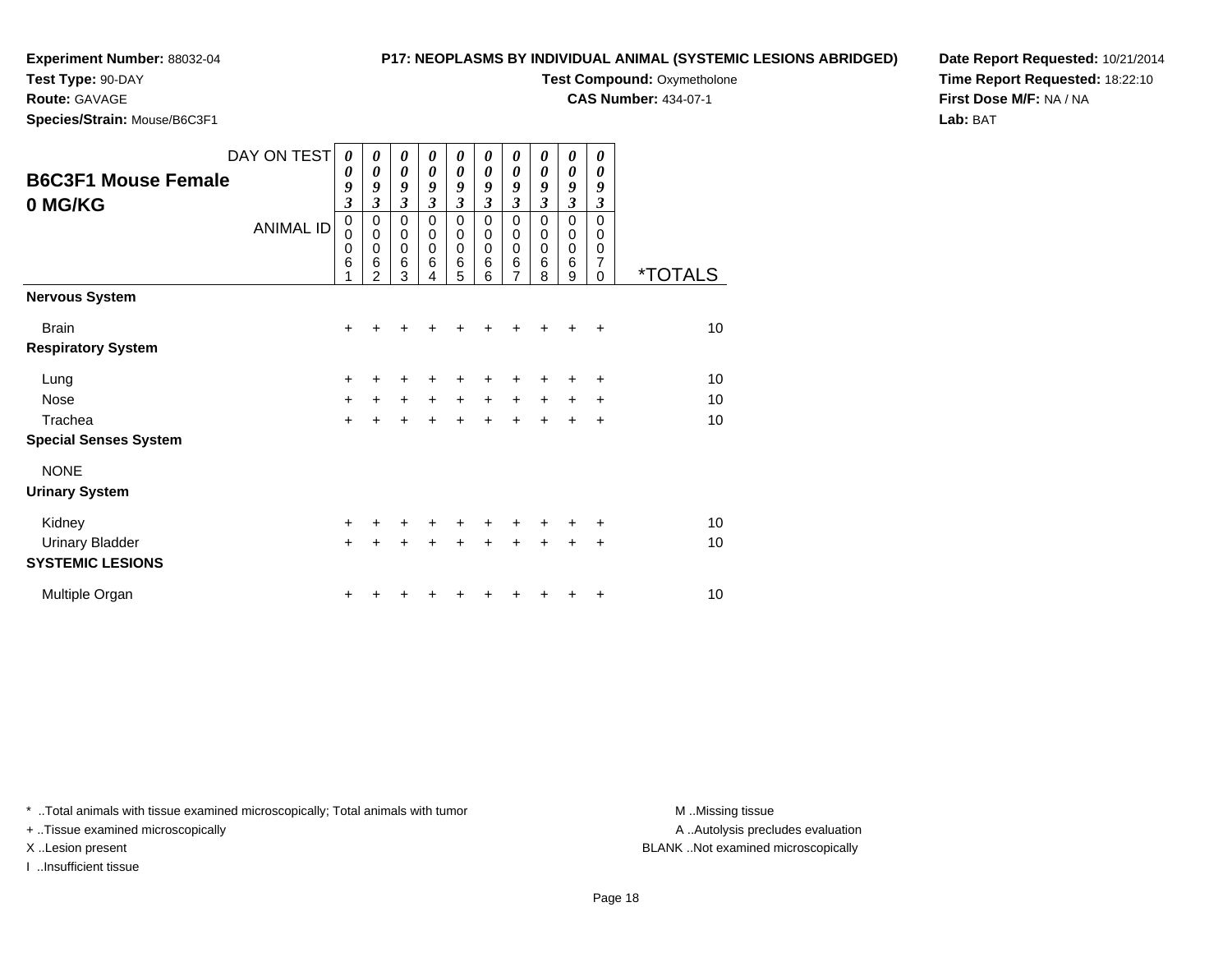## **P17: NEOPLASMS BY INDIVIDUAL ANIMAL (SYSTEMIC LESIONS ABRIDGED)**

**Test Type:** 90-DAY

**Route:** GAVAGE

**Species/Strain:** Mouse/B6C3F1

**Test Compound: Oxymetholone** 

**CAS Number:** 434-07-1

**Date Report Requested:** 10/21/2014**Time Report Requested:** 18:22:10**First Dose M/F:** NA / NA**Lab:** BAT

| <b>B6C3F1 Mouse Female</b><br><b>MG/KG</b><br>160                      | DAY ON TEST<br><b>ANIMAL ID</b> | $\boldsymbol{\theta}$<br>0<br>9<br>$\mathfrak{z}$<br>$\mathbf 0$<br>$\mathbf 0$<br>0<br>7<br>1 | $\pmb{\theta}$<br>$\boldsymbol{\theta}$<br>$\boldsymbol{g}$<br>$\mathfrak{z}$<br>$\pmb{0}$<br>$\mathbf 0$<br>$\pmb{0}$<br>$\overline{7}$<br>$\overline{2}$ | $\pmb{\theta}$<br>$\boldsymbol{\theta}$<br>$\boldsymbol{g}$<br>$\mathfrak{z}$<br>$\mathbf 0$<br>$\mathbf 0$<br>$\mathbf 0$<br>$\overline{7}$<br>3 | 0<br>$\boldsymbol{\theta}$<br>$\boldsymbol{9}$<br>$\mathfrak{z}$<br>$\pmb{0}$<br>$\mathbf 0$<br>$\mathbf 0$<br>$\overline{7}$<br>4 | $\pmb{\theta}$<br>$\boldsymbol{\theta}$<br>9<br>$\mathfrak{z}$<br>$\pmb{0}$<br>$\mathbf 0$<br>$\mathbf 0$<br>$\boldsymbol{7}$<br>5 | 0<br>$\boldsymbol{\theta}$<br>$\boldsymbol{g}$<br>$\mathfrak{z}$<br>$\mathsf 0$<br>$\mathbf 0$<br>$\mathbf 0$<br>$\overline{7}$<br>6 | 0<br>$\boldsymbol{\theta}$<br>9<br>$\mathfrak{z}$<br>$\pmb{0}$<br>0<br>$\mathbf 0$<br>$\boldsymbol{7}$<br>$\overline{7}$ | $\boldsymbol{\theta}$<br>$\boldsymbol{\theta}$<br>$\boldsymbol{g}$<br>$\mathfrak{z}$<br>$\mathbf 0$<br>$\mathbf 0$<br>$\mathbf 0$<br>$\overline{7}$<br>8 | $\pmb{\theta}$<br>$\boldsymbol{\theta}$<br>$\pmb{9}$<br>$\boldsymbol{\mathfrak{z}}$<br>$\pmb{0}$<br>0<br>$\,0\,$<br>$\overline{7}$<br>9 | $\boldsymbol{\theta}$<br>$\boldsymbol{\theta}$<br>$\boldsymbol{g}$<br>$\mathfrak{z}$<br>$\mathbf 0$<br>$\mathbf 0$<br>$\mathbf 0$<br>8<br>$\Omega$ | <i><b>*TOTALS</b></i> |
|------------------------------------------------------------------------|---------------------------------|------------------------------------------------------------------------------------------------|------------------------------------------------------------------------------------------------------------------------------------------------------------|---------------------------------------------------------------------------------------------------------------------------------------------------|------------------------------------------------------------------------------------------------------------------------------------|------------------------------------------------------------------------------------------------------------------------------------|--------------------------------------------------------------------------------------------------------------------------------------|--------------------------------------------------------------------------------------------------------------------------|----------------------------------------------------------------------------------------------------------------------------------------------------------|-----------------------------------------------------------------------------------------------------------------------------------------|----------------------------------------------------------------------------------------------------------------------------------------------------|-----------------------|
| <b>Alimentary System</b><br>Salivary Glands                            |                                 | $\ddot{}$                                                                                      | +                                                                                                                                                          | ٠                                                                                                                                                 | ٠                                                                                                                                  | ٠                                                                                                                                  | $\pm$                                                                                                                                | +                                                                                                                        | +                                                                                                                                                        | $\ddot{}$                                                                                                                               | $\ddot{}$                                                                                                                                          | 10                    |
| <b>Cardiovascular System</b><br><b>NONE</b><br><b>Endocrine System</b> |                                 |                                                                                                |                                                                                                                                                            |                                                                                                                                                   |                                                                                                                                    |                                                                                                                                    |                                                                                                                                      |                                                                                                                          |                                                                                                                                                          |                                                                                                                                         |                                                                                                                                                    |                       |
| <b>NONE</b><br><b>General Body System</b>                              |                                 |                                                                                                |                                                                                                                                                            |                                                                                                                                                   |                                                                                                                                    |                                                                                                                                    |                                                                                                                                      |                                                                                                                          |                                                                                                                                                          |                                                                                                                                         |                                                                                                                                                    |                       |
| <b>NONE</b><br><b>Genital System</b>                                   |                                 |                                                                                                |                                                                                                                                                            |                                                                                                                                                   |                                                                                                                                    |                                                                                                                                    |                                                                                                                                      |                                                                                                                          |                                                                                                                                                          |                                                                                                                                         |                                                                                                                                                    |                       |
| <b>Clitoral Gland</b><br>Ovary<br><b>Hematopoietic System</b>          |                                 | +<br>$\ddot{}$                                                                                 | ÷                                                                                                                                                          | +<br>$\ddot{}$                                                                                                                                    | +<br>$+$                                                                                                                           | $\ddot{}$<br>$+$                                                                                                                   | +<br>$+$                                                                                                                             | $\ddot{}$<br>$+$                                                                                                         | +                                                                                                                                                        | +<br>$+$                                                                                                                                | +<br>$\ddot{}$                                                                                                                                     | 10<br>10              |
| <b>NONE</b><br><b>Integumentary System</b>                             |                                 |                                                                                                |                                                                                                                                                            |                                                                                                                                                   |                                                                                                                                    |                                                                                                                                    |                                                                                                                                      |                                                                                                                          |                                                                                                                                                          |                                                                                                                                         |                                                                                                                                                    |                       |
| <b>NONE</b><br><b>Musculoskeletal System</b>                           |                                 |                                                                                                |                                                                                                                                                            |                                                                                                                                                   |                                                                                                                                    |                                                                                                                                    |                                                                                                                                      |                                                                                                                          |                                                                                                                                                          |                                                                                                                                         |                                                                                                                                                    |                       |
| <b>NONE</b><br><b>Nervous System</b>                                   |                                 |                                                                                                |                                                                                                                                                            |                                                                                                                                                   |                                                                                                                                    |                                                                                                                                    |                                                                                                                                      |                                                                                                                          |                                                                                                                                                          |                                                                                                                                         |                                                                                                                                                    |                       |

\* ..Total animals with tissue examined microscopically; Total animals with tumor **M** . Missing tissue M ..Missing tissue A ..Autolysis precludes evaluation + ..Tissue examined microscopically X ..Lesion present BLANK ..Not examined microscopicallyI ..Insufficient tissue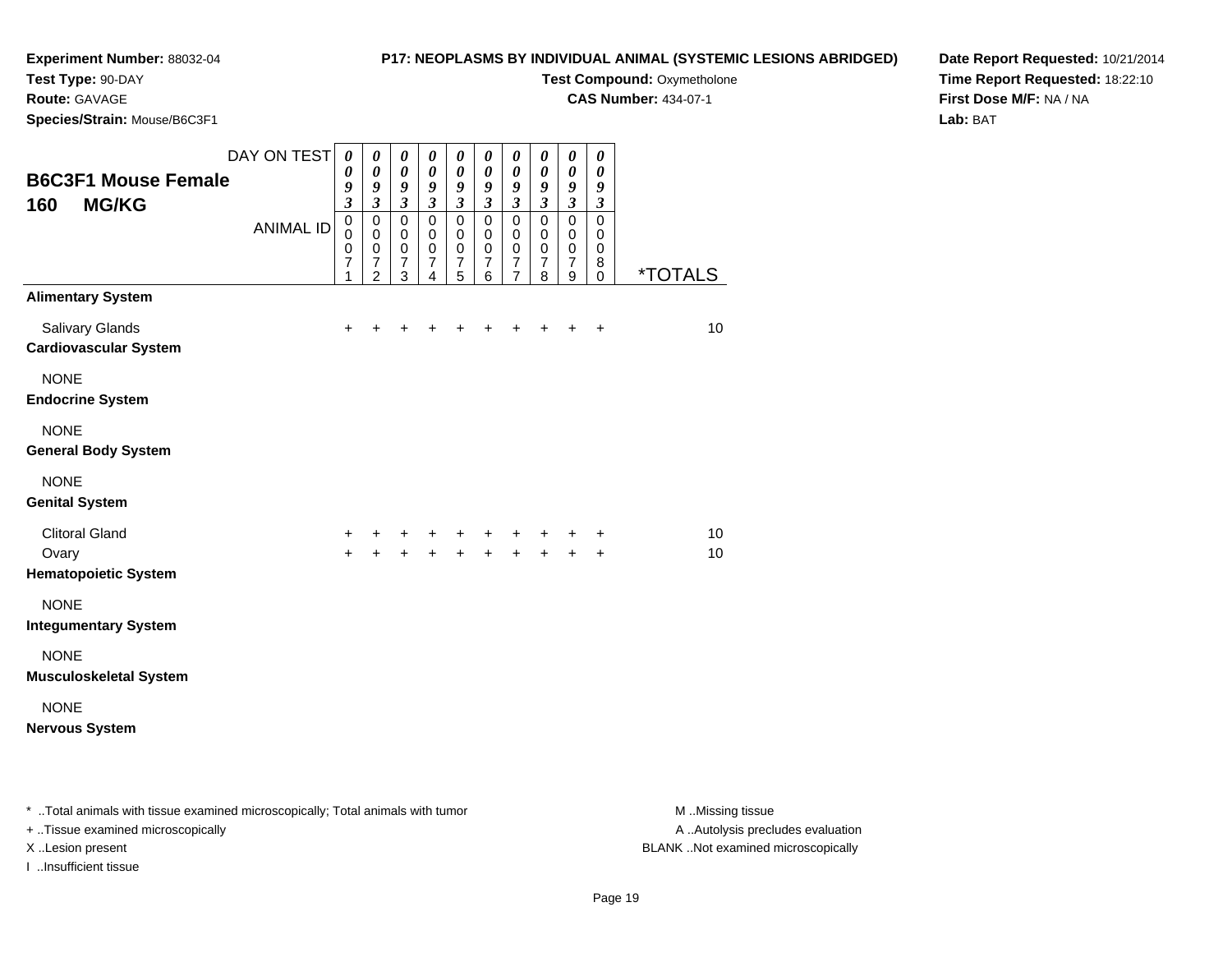## **P17: NEOPLASMS BY INDIVIDUAL ANIMAL (SYSTEMIC LESIONS ABRIDGED)**

**Test Compound: Oxymetholone CAS Number:** 434-07-1

**Test Type:** 90-DAY

## **Route:** GAVAGE

**Species/Strain:** Mouse/B6C3F1

**Date Report Requested:** 10/21/2014**Time Report Requested:** 18:22:10**First Dose M/F:** NA / NA**Lab:** BAT

| <b>B6C3F1 Mouse Female</b><br><b>MG/KG</b><br>160 | DAY ON TEST<br><b>ANIMAL ID</b> | $\boldsymbol{\theta}$<br>0<br>9<br>$\overline{\mathbf{3}}$<br>$\mathbf 0$<br>$\mathbf 0$<br>0<br>7 | 0<br>$\boldsymbol{\theta}$<br>9<br>3<br>0<br>$\mathbf 0$<br>0<br>7<br>2 | $\boldsymbol{\theta}$<br>$\boldsymbol{\theta}$<br>9<br>3<br>$\pmb{0}$<br>$\mathbf 0$<br>$\pmb{0}$<br>7<br>3 | 0<br>0<br>9<br>3<br>0<br>$\mathbf 0$<br>$\mathbf 0$<br>7<br>4 | 0<br>$\boldsymbol{\theta}$<br>9<br>$\mathfrak{z}$<br>$\mathbf 0$<br>0<br>$\mathbf 0$<br>$\overline{7}$<br>5 | 0<br>0<br>9<br>3<br>$\mathbf 0$<br>0<br>$\mathbf 0$<br>7<br>6 | 0<br>0<br>9<br>3<br>$\mathbf 0$<br>0<br>0<br>7<br>7 | 0<br>$\boldsymbol{\theta}$<br>9<br>3<br>0<br>0<br>0<br>7<br>8 | 0<br>$\boldsymbol{\theta}$<br>9<br>$\mathfrak{z}$<br>0<br>0<br>$\mathbf 0$<br>7<br>9 | 0<br>0<br>9<br>3<br>0<br>0<br>0<br>8<br>$\Omega$ | <i><b>*TOTALS</b></i> |
|---------------------------------------------------|---------------------------------|----------------------------------------------------------------------------------------------------|-------------------------------------------------------------------------|-------------------------------------------------------------------------------------------------------------|---------------------------------------------------------------|-------------------------------------------------------------------------------------------------------------|---------------------------------------------------------------|-----------------------------------------------------|---------------------------------------------------------------|--------------------------------------------------------------------------------------|--------------------------------------------------|-----------------------|
| <b>NONE</b><br><b>Respiratory System</b>          |                                 |                                                                                                    |                                                                         |                                                                                                             |                                                               |                                                                                                             |                                                               |                                                     |                                                               |                                                                                      |                                                  |                       |
| <b>NONE</b><br><b>Special Senses System</b>       |                                 |                                                                                                    |                                                                         |                                                                                                             |                                                               |                                                                                                             |                                                               |                                                     |                                                               |                                                                                      |                                                  |                       |
| <b>NONE</b><br><b>Urinary System</b>              |                                 |                                                                                                    |                                                                         |                                                                                                             |                                                               |                                                                                                             |                                                               |                                                     |                                                               |                                                                                      |                                                  |                       |
| Kidney<br><b>SYSTEMIC LESIONS</b>                 |                                 | $\ddot{}$                                                                                          |                                                                         |                                                                                                             |                                                               |                                                                                                             |                                                               | +                                                   | $\div$                                                        |                                                                                      | $\ddot{}$                                        | 10                    |
| Multiple Organ                                    |                                 | +                                                                                                  |                                                                         |                                                                                                             |                                                               |                                                                                                             |                                                               |                                                     |                                                               |                                                                                      |                                                  | 10                    |

\* ..Total animals with tissue examined microscopically; Total animals with tumor **M** . Missing tissue M ..Missing tissue

+ ..Tissue examined microscopically

I ..Insufficient tissue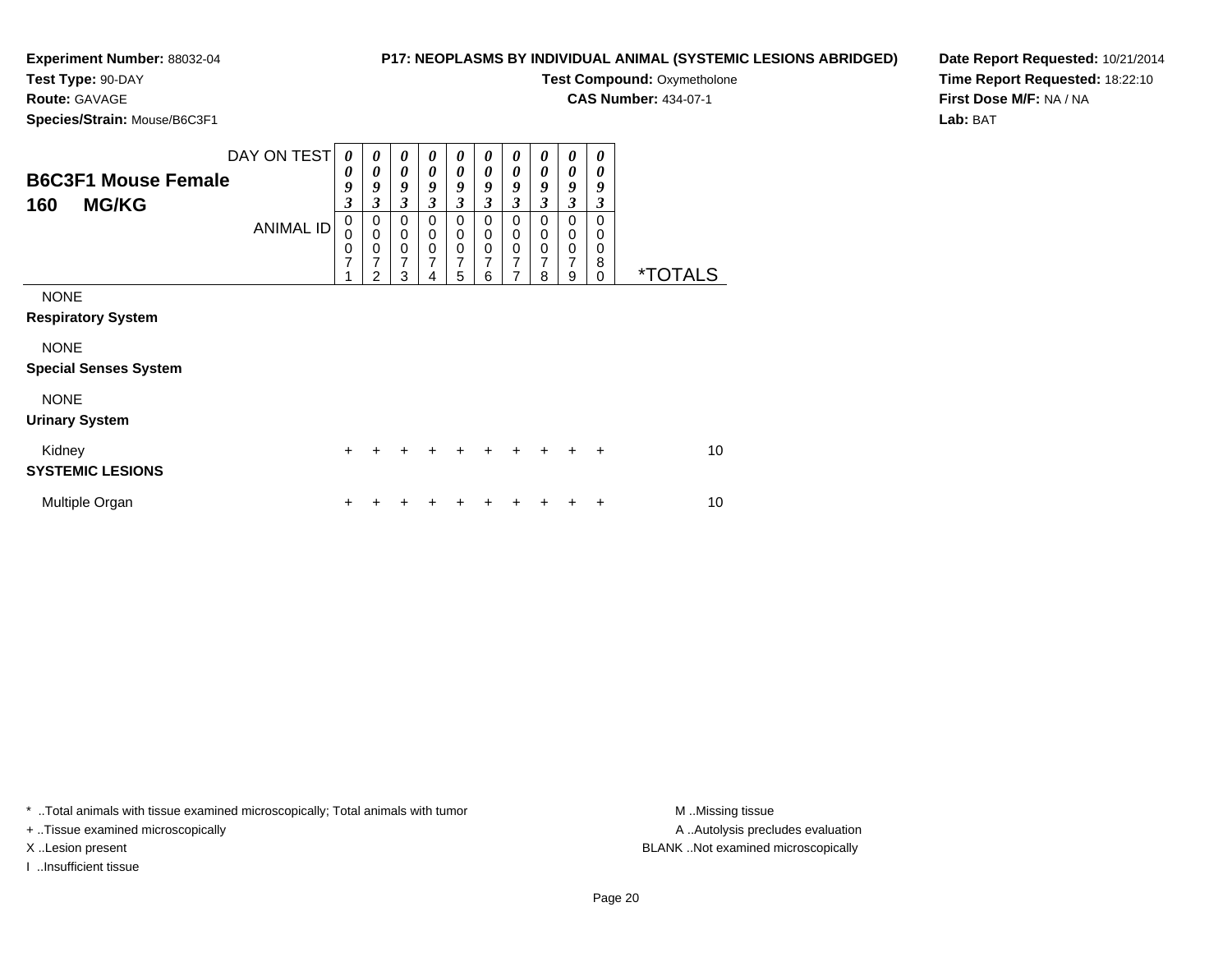## **P17: NEOPLASMS BY INDIVIDUAL ANIMAL (SYSTEMIC LESIONS ABRIDGED)**

**Test Compound: Oxymetholone CAS Number:** 434-07-1

**Test Type:** 90-DAY

**Route:** GAVAGE

**Species/Strain:** Mouse/B6C3F1

**Date Report Requested:** 10/21/2014**Time Report Requested:** 18:22:10**First Dose M/F:** NA / NA**Lab:** BAT

| <b>B6C3F1 Mouse Female</b><br><b>MG/KG</b><br>320  | DAY ON TEST<br><b>ANIMAL ID</b> | $\boldsymbol{\theta}$<br>0<br>9<br>$\overline{\mathbf{3}}$<br>$\pmb{0}$<br>$\Omega$<br>$\mathbf 0$<br>8<br>1 | 0<br>0<br>9<br>$\mathfrak{z}$<br>$\pmb{0}$<br>$\mathbf 0$<br>$\mathbf 0$<br>8<br>$\overline{2}$ | $\boldsymbol{\theta}$<br>$\boldsymbol{\theta}$<br>$\boldsymbol{g}$<br>$\mathfrak{z}$<br>$\pmb{0}$<br>0<br>$\mathbf 0$<br>$\bf8$<br>3 | 0<br>$\boldsymbol{\theta}$<br>9<br>$\mathfrak{z}$<br>$\mathsf 0$<br>$\mathbf 0$<br>$\pmb{0}$<br>8<br>4 | $\pmb{\theta}$<br>$\boldsymbol{\theta}$<br>$\pmb{9}$<br>$\mathfrak{z}$<br>$\pmb{0}$<br>$\mathbf 0$<br>$\mathbf 0$<br>8<br>5 | $\boldsymbol{\theta}$<br>$\boldsymbol{\theta}$<br>$\pmb{9}$<br>$\mathfrak{z}$<br>$\pmb{0}$<br>$\mathbf 0$<br>$\mathbf 0$<br>8<br>6 | $\pmb{\theta}$<br>$\pmb{\theta}$<br>9<br>$\overline{\mathbf{3}}$<br>$\pmb{0}$<br>$\mathbf 0$<br>0<br>$\bf8$<br>$\overline{7}$ | 0<br>0<br>$\boldsymbol{9}$<br>$\mathfrak{z}$<br>$\pmb{0}$<br>$\Omega$<br>0<br>8<br>8 | $\pmb{\theta}$<br>$\boldsymbol{\theta}$<br>9<br>$\mathfrak{z}$<br>$\pmb{0}$<br>$\mathbf 0$<br>$\pmb{0}$<br>$\bf8$<br>$\boldsymbol{9}$ | 0<br>0<br>9<br>$\mathfrak{z}$<br>$\pmb{0}$<br>$\mathbf 0$<br>0<br>9<br>0 | <u>*TOTALS</u> |
|----------------------------------------------------|---------------------------------|--------------------------------------------------------------------------------------------------------------|-------------------------------------------------------------------------------------------------|--------------------------------------------------------------------------------------------------------------------------------------|--------------------------------------------------------------------------------------------------------|-----------------------------------------------------------------------------------------------------------------------------|------------------------------------------------------------------------------------------------------------------------------------|-------------------------------------------------------------------------------------------------------------------------------|--------------------------------------------------------------------------------------|---------------------------------------------------------------------------------------------------------------------------------------|--------------------------------------------------------------------------|----------------|
| <b>Alimentary System</b><br><b>Salivary Glands</b> |                                 | $\ddot{}$                                                                                                    | +                                                                                               | +                                                                                                                                    | +                                                                                                      | +                                                                                                                           | +                                                                                                                                  | $\pm$                                                                                                                         | +                                                                                    | +                                                                                                                                     | $\ddot{}$                                                                | 10             |
| <b>Cardiovascular System</b>                       |                                 |                                                                                                              |                                                                                                 |                                                                                                                                      |                                                                                                        |                                                                                                                             |                                                                                                                                    |                                                                                                                               |                                                                                      |                                                                                                                                       |                                                                          |                |
| <b>NONE</b><br><b>Endocrine System</b>             |                                 |                                                                                                              |                                                                                                 |                                                                                                                                      |                                                                                                        |                                                                                                                             |                                                                                                                                    |                                                                                                                               |                                                                                      |                                                                                                                                       |                                                                          |                |
| <b>NONE</b><br><b>General Body System</b>          |                                 |                                                                                                              |                                                                                                 |                                                                                                                                      |                                                                                                        |                                                                                                                             |                                                                                                                                    |                                                                                                                               |                                                                                      |                                                                                                                                       |                                                                          |                |
| <b>NONE</b><br><b>Genital System</b>               |                                 |                                                                                                              |                                                                                                 |                                                                                                                                      |                                                                                                        |                                                                                                                             |                                                                                                                                    |                                                                                                                               |                                                                                      |                                                                                                                                       |                                                                          |                |
| <b>Clitoral Gland</b>                              |                                 | +                                                                                                            | +                                                                                               | +                                                                                                                                    | +                                                                                                      | +                                                                                                                           | +                                                                                                                                  | +                                                                                                                             | +                                                                                    | +                                                                                                                                     | +                                                                        | 10             |
| Ovary<br><b>Hematopoietic System</b>               |                                 | $\ddot{}$                                                                                                    | $\ddot{}$                                                                                       | $\ddot{}$                                                                                                                            |                                                                                                        | $+$                                                                                                                         |                                                                                                                                    | $\ddot{}$                                                                                                                     | $\ddot{}$                                                                            | $\ddot{}$                                                                                                                             | $\ddot{}$                                                                | 10             |
| <b>NONE</b><br><b>Integumentary System</b>         |                                 |                                                                                                              |                                                                                                 |                                                                                                                                      |                                                                                                        |                                                                                                                             |                                                                                                                                    |                                                                                                                               |                                                                                      |                                                                                                                                       |                                                                          |                |
| <b>NONE</b><br><b>Musculoskeletal System</b>       |                                 |                                                                                                              |                                                                                                 |                                                                                                                                      |                                                                                                        |                                                                                                                             |                                                                                                                                    |                                                                                                                               |                                                                                      |                                                                                                                                       |                                                                          |                |
| <b>NONE</b><br><b>Nervous System</b>               |                                 |                                                                                                              |                                                                                                 |                                                                                                                                      |                                                                                                        |                                                                                                                             |                                                                                                                                    |                                                                                                                               |                                                                                      |                                                                                                                                       |                                                                          |                |

\* ..Total animals with tissue examined microscopically; Total animals with tumor **M** . Missing tissue M ..Missing tissue A ..Autolysis precludes evaluation + ..Tissue examined microscopically X ..Lesion present BLANK ..Not examined microscopicallyI ..Insufficient tissue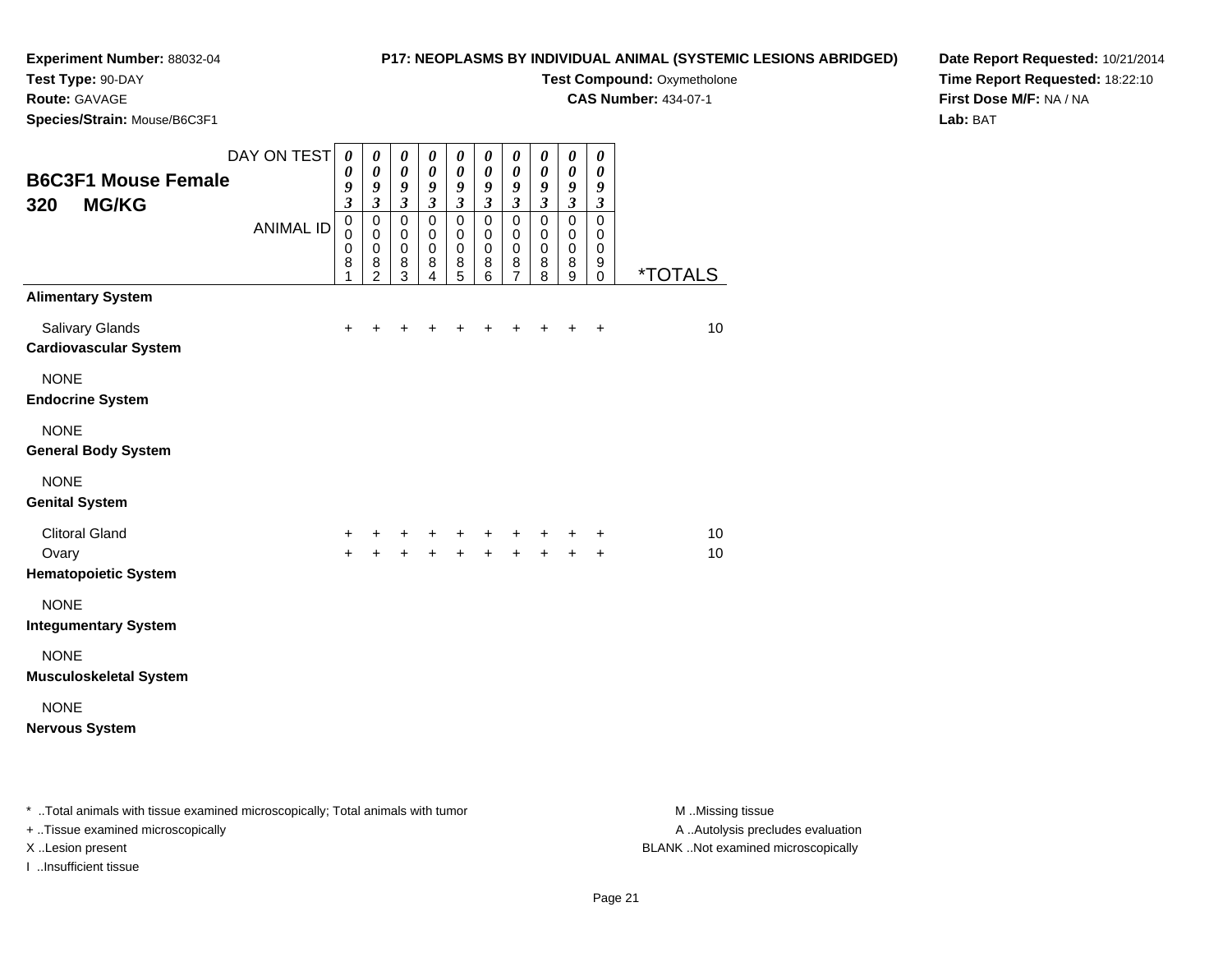## **P17: NEOPLASMS BY INDIVIDUAL ANIMAL (SYSTEMIC LESIONS ABRIDGED)**

**Test Compound: Oxymetholone CAS Number:** 434-07-1

**Test Type:** 90-DAY

**Route:** GAVAGE

**Species/Strain:** Mouse/B6C3F1

| Species/Strain: Mouse/B6C3F1                                                                           |                                                            |                                                                                     |                                                     |                                                                                     |                                                        |                                                                       |                                           |                                                                 |                                           |                                                     |                       |
|--------------------------------------------------------------------------------------------------------|------------------------------------------------------------|-------------------------------------------------------------------------------------|-----------------------------------------------------|-------------------------------------------------------------------------------------|--------------------------------------------------------|-----------------------------------------------------------------------|-------------------------------------------|-----------------------------------------------------------------|-------------------------------------------|-----------------------------------------------------|-----------------------|
| DAY ON TEST<br><b>B6C3F1 Mouse Female</b><br><b>MG/KG</b><br>320<br><b>ANIMAL ID</b>                   | 0<br>0<br>9<br>$\overline{\mathbf{3}}$<br>0<br>0<br>0<br>8 | 0<br>0<br>9<br>$\overline{\mathbf{3}}$<br>0<br>$\mathbf 0$<br>$\mathbf 0$<br>8<br>2 | 0<br>0<br>9<br>3<br>0<br>$\mathbf 0$<br>0<br>8<br>3 | 0<br>0<br>9<br>$\overline{\mathbf{3}}$<br>0<br>$\mathbf 0$<br>$\mathbf 0$<br>8<br>4 | 0<br>0<br>9<br>$\mathfrak{z}$<br>0<br>0<br>0<br>8<br>5 | 0<br>0<br>9<br>$\mathfrak{z}$<br>0<br>0<br>$\boldsymbol{0}$<br>8<br>6 | 0<br>0<br>9<br>3<br>0<br>0<br>0<br>8<br>7 | 0<br>0<br>9<br>$\overline{\mathbf{3}}$<br>0<br>0<br>0<br>8<br>8 | 0<br>0<br>9<br>3<br>0<br>0<br>0<br>8<br>9 | 0<br>0<br>9<br>3<br>0<br>0<br>0<br>9<br>$\mathbf 0$ | <i><b>*TOTALS</b></i> |
| <b>NONE</b><br><b>Respiratory System</b><br><b>NONE</b><br><b>Special Senses System</b><br><b>NONE</b> |                                                            |                                                                                     |                                                     |                                                                                     |                                                        |                                                                       |                                           |                                                                 |                                           |                                                     |                       |
| <b>Urinary System</b><br>Kidney<br><b>SYSTEMIC LESIONS</b>                                             | $\ddot{}$                                                  |                                                                                     |                                                     |                                                                                     |                                                        |                                                                       |                                           |                                                                 |                                           | +                                                   | 10                    |
| Multiple Organ                                                                                         | ٠                                                          |                                                                                     |                                                     |                                                                                     |                                                        |                                                                       |                                           |                                                                 |                                           | ٠                                                   | 10                    |

\* ..Total animals with tissue examined microscopically; Total animals with tumor **M** . Missing tissue M ..Missing tissue

+ ..Tissue examined microscopically

I ..Insufficient tissue

A ..Autolysis precludes evaluation X ..Lesion present BLANK ..Not examined microscopically

**Date Report Requested:** 10/21/2014**Time Report Requested:** 18:22:10**First Dose M/F:** NA / NA**Lab:** BAT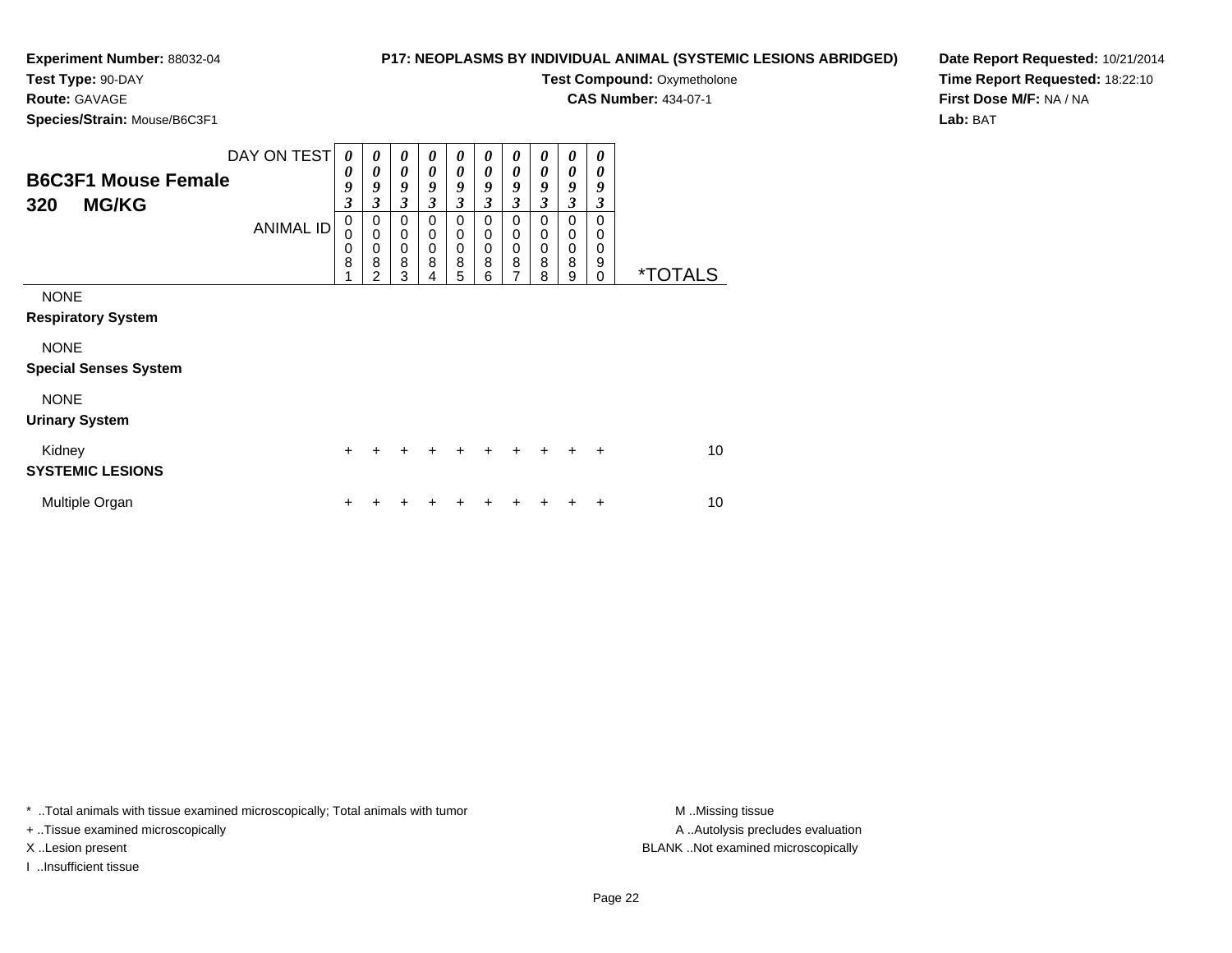## **P17: NEOPLASMS BY INDIVIDUAL ANIMAL (SYSTEMIC LESIONS ABRIDGED)**

**Test Compound: Oxymetholone CAS Number:** 434-07-1

**Test Type:** 90-DAY

## **Route:** GAVAGE

**Species/Strain:** Mouse/B6C3F1

**Date Report Requested:** 10/21/2014**Time Report Requested:** 18:22:10**First Dose M/F:** NA / NA**Lab:** BAT

| <b>B6C3F1 Mouse Female</b><br><b>MG/KG</b><br>630                           | DAY ON TEST<br><b>ANIMAL ID</b> | $\boldsymbol{\theta}$<br>0<br>9<br>$\overline{\mathbf{3}}$<br>$\pmb{0}$<br>$\mathbf 0$<br>$\mathbf 0$<br>9<br>1 | $\boldsymbol{\theta}$<br>$\boldsymbol{\theta}$<br>9<br>$\overline{\mathbf{3}}$<br>$\pmb{0}$<br>$\mathbf 0$<br>$\mathbf 0$<br>$\boldsymbol{9}$<br>$\overline{2}$ | $\boldsymbol{\theta}$<br>$\pmb{\theta}$<br>$\frac{9}{3}$<br>$\mathsf 0$<br>$\mathbf 0$<br>$\mathbf 0$<br>$\boldsymbol{9}$<br>3 | $\boldsymbol{\theta}$<br>$\pmb{\theta}$<br>$\frac{9}{3}$<br>$\mathbf 0$<br>$\mathbf 0$<br>$\mathbf 0$<br>9<br>$\overline{4}$ | $\pmb{\theta}$<br>$\boldsymbol{\theta}$<br>$\boldsymbol{g}$<br>$\overline{\mathbf{3}}$<br>$\mathbf 0$<br>0<br>$\mathbf 0$<br>$\boldsymbol{9}$<br>5 | $\boldsymbol{\theta}$<br>$\boldsymbol{\theta}$<br>$\boldsymbol{g}$<br>$\overline{\mathbf{3}}$<br>$\pmb{0}$<br>$\mathbf 0$<br>$\mathbf 0$<br>$\boldsymbol{9}$<br>$6\phantom{1}$ | $\pmb{\theta}$<br>0<br>9<br>$\overline{\mathbf{3}}$<br>$\mathsf 0$<br>0<br>$\pmb{0}$<br>$\boldsymbol{9}$<br>$\overline{7}$ | $\boldsymbol{\theta}$<br>0<br>9<br>$\mathfrak{z}$<br>$\mathbf 0$<br>$\mathbf 0$<br>$\mathbf 0$<br>9<br>8 | $\boldsymbol{\theta}$<br>$\boldsymbol{\theta}$<br>9<br>$\mathfrak{z}$<br>$\mathbf 0$<br>$\mathbf 0$<br>$\mathbf 0$<br>$\boldsymbol{9}$<br>$\overline{9}$ | 0<br>0<br>9<br>$\mathfrak{z}$<br>$\mathbf 0$<br>$\mathbf 0$<br>1<br>0<br>0 | <u><i><b>*TOTALS</b></i></u> |
|-----------------------------------------------------------------------------|---------------------------------|-----------------------------------------------------------------------------------------------------------------|-----------------------------------------------------------------------------------------------------------------------------------------------------------------|--------------------------------------------------------------------------------------------------------------------------------|------------------------------------------------------------------------------------------------------------------------------|----------------------------------------------------------------------------------------------------------------------------------------------------|--------------------------------------------------------------------------------------------------------------------------------------------------------------------------------|----------------------------------------------------------------------------------------------------------------------------|----------------------------------------------------------------------------------------------------------|----------------------------------------------------------------------------------------------------------------------------------------------------------|----------------------------------------------------------------------------|------------------------------|
| <b>Alimentary System</b><br>Salivary Glands<br><b>Cardiovascular System</b> |                                 | $\ddot{}$                                                                                                       | +                                                                                                                                                               | +                                                                                                                              | ٠                                                                                                                            | +                                                                                                                                                  |                                                                                                                                                                                | +                                                                                                                          | +                                                                                                        | $\ddot{}$                                                                                                                                                | $\ddot{}$                                                                  | 10                           |
| <b>NONE</b><br><b>Endocrine System</b>                                      |                                 |                                                                                                                 |                                                                                                                                                                 |                                                                                                                                |                                                                                                                              |                                                                                                                                                    |                                                                                                                                                                                |                                                                                                                            |                                                                                                          |                                                                                                                                                          |                                                                            |                              |
| <b>NONE</b><br><b>General Body System</b>                                   |                                 |                                                                                                                 |                                                                                                                                                                 |                                                                                                                                |                                                                                                                              |                                                                                                                                                    |                                                                                                                                                                                |                                                                                                                            |                                                                                                          |                                                                                                                                                          |                                                                            |                              |
| <b>NONE</b><br><b>Genital System</b>                                        |                                 |                                                                                                                 |                                                                                                                                                                 |                                                                                                                                |                                                                                                                              |                                                                                                                                                    |                                                                                                                                                                                |                                                                                                                            |                                                                                                          |                                                                                                                                                          |                                                                            |                              |
| <b>Clitoral Gland</b><br>Ovary<br><b>Hematopoietic System</b>               |                                 | +<br>$\ddot{}$                                                                                                  | +<br>$\ddot{}$                                                                                                                                                  | +<br>$\ddot{}$                                                                                                                 | $+$                                                                                                                          | +<br>$+$                                                                                                                                           | +                                                                                                                                                                              | +                                                                                                                          | +<br>$\ddot{}$                                                                                           | +<br>$+$                                                                                                                                                 | +<br>$+$                                                                   | 10<br>10 <sup>1</sup>        |
| <b>NONE</b><br><b>Integumentary System</b>                                  |                                 |                                                                                                                 |                                                                                                                                                                 |                                                                                                                                |                                                                                                                              |                                                                                                                                                    |                                                                                                                                                                                |                                                                                                                            |                                                                                                          |                                                                                                                                                          |                                                                            |                              |
| <b>NONE</b><br><b>Musculoskeletal System</b>                                |                                 |                                                                                                                 |                                                                                                                                                                 |                                                                                                                                |                                                                                                                              |                                                                                                                                                    |                                                                                                                                                                                |                                                                                                                            |                                                                                                          |                                                                                                                                                          |                                                                            |                              |
| <b>NONE</b><br><b>Nervous System</b>                                        |                                 |                                                                                                                 |                                                                                                                                                                 |                                                                                                                                |                                                                                                                              |                                                                                                                                                    |                                                                                                                                                                                |                                                                                                                            |                                                                                                          |                                                                                                                                                          |                                                                            |                              |

\* ..Total animals with tissue examined microscopically; Total animals with tumor **M** . Missing tissue M ..Missing tissue A ..Autolysis precludes evaluation + ..Tissue examined microscopically X ..Lesion present BLANK ..Not examined microscopicallyI ..Insufficient tissue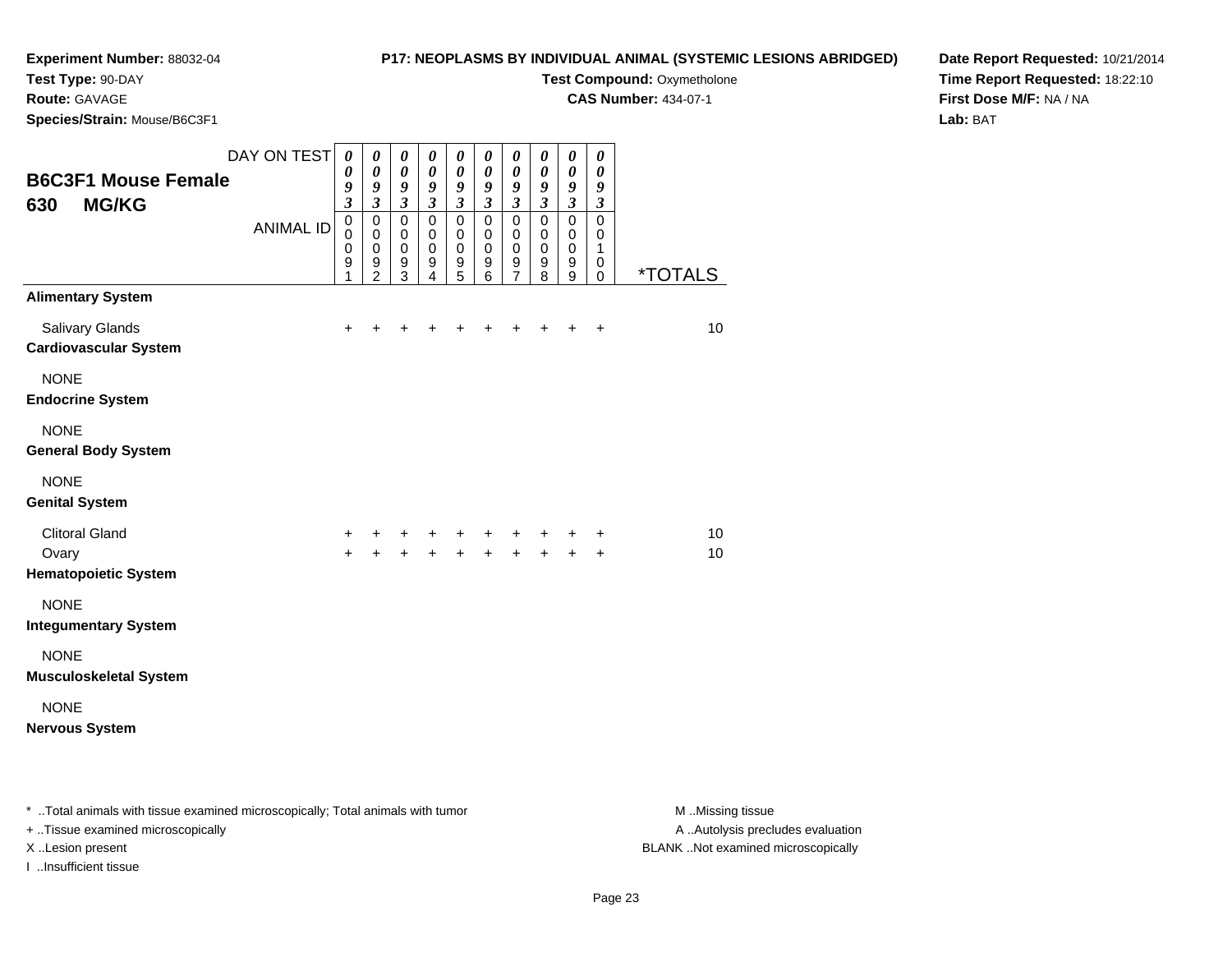## **P17: NEOPLASMS BY INDIVIDUAL ANIMAL (SYSTEMIC LESIONS ABRIDGED)Test Compound: Oxymetholone**

**CAS Number:** 434-07-1

**Test Type:** 90-DAY

**Route:** GAVAGE

**Species/Strain:** Mouse/B6C3F1

| - - - - - - - -                                   |                                 |                                                                                    |                                                          |                                                        |                                                          |                                                |                                                |                                                                    |                                                |                                      |                                                          |                       |
|---------------------------------------------------|---------------------------------|------------------------------------------------------------------------------------|----------------------------------------------------------|--------------------------------------------------------|----------------------------------------------------------|------------------------------------------------|------------------------------------------------|--------------------------------------------------------------------|------------------------------------------------|--------------------------------------|----------------------------------------------------------|-----------------------|
| <b>B6C3F1 Mouse Female</b><br><b>MG/KG</b><br>630 | DAY ON TEST<br><b>ANIMAL ID</b> | $\theta$<br>$\boldsymbol{\theta}$<br>9<br>$\boldsymbol{\beta}$<br>0<br>0<br>0<br>9 | 0<br>0<br>9<br>3<br>0<br>$\mathbf 0$<br>$\mathbf 0$<br>9 | 0<br>0<br>9<br>3<br>0<br>$\pmb{0}$<br>$\mathbf 0$<br>9 | 0<br>0<br>9<br>3<br>0<br>$\mathbf 0$<br>$\mathbf 0$<br>9 | 0<br>0<br>9<br>3<br>0<br>0<br>$\mathbf 0$<br>9 | 0<br>0<br>9<br>3<br>0<br>0<br>$\mathbf 0$<br>9 | 0<br>0<br>9<br>3<br>0<br>0<br>$\boldsymbol{0}$<br>$\boldsymbol{9}$ | 0<br>0<br>9<br>3<br>0<br>0<br>$\mathbf 0$<br>9 | 0<br>0<br>9<br>3<br>0<br>0<br>0<br>9 | 0<br>$\boldsymbol{\theta}$<br>9<br>3<br>0<br>0<br>1<br>0 |                       |
|                                                   |                                 |                                                                                    | 2                                                        | 3                                                      | 4                                                        | 5                                              | 6                                              | $\overline{7}$                                                     | 8                                              | 9                                    | $\mathbf 0$                                              | <i><b>*TOTALS</b></i> |
| <b>NONE</b><br><b>Respiratory System</b>          |                                 |                                                                                    |                                                          |                                                        |                                                          |                                                |                                                |                                                                    |                                                |                                      |                                                          |                       |
| <b>NONE</b>                                       |                                 |                                                                                    |                                                          |                                                        |                                                          |                                                |                                                |                                                                    |                                                |                                      |                                                          |                       |
| <b>Special Senses System</b>                      |                                 |                                                                                    |                                                          |                                                        |                                                          |                                                |                                                |                                                                    |                                                |                                      |                                                          |                       |
| <b>NONE</b><br><b>Urinary System</b>              |                                 |                                                                                    |                                                          |                                                        |                                                          |                                                |                                                |                                                                    |                                                |                                      |                                                          |                       |
| Kidney<br><b>SYSTEMIC LESIONS</b>                 |                                 | $\div$                                                                             |                                                          |                                                        |                                                          |                                                |                                                |                                                                    |                                                |                                      | ÷                                                        | 10                    |
| Multiple Organ                                    |                                 |                                                                                    |                                                          |                                                        |                                                          |                                                |                                                |                                                                    |                                                |                                      | +                                                        | 10                    |

\* ..Total animals with tissue examined microscopically; Total animals with tumor **M** . Missing tissue M ..Missing tissue

+ ..Tissue examined microscopically

I ..Insufficient tissue

A ..Autolysis precludes evaluation X ..Lesion present BLANK ..Not examined microscopically

**Date Report Requested:** 10/21/2014**Time Report Requested:** 18:22:10**First Dose M/F:** NA / NA**Lab:** BAT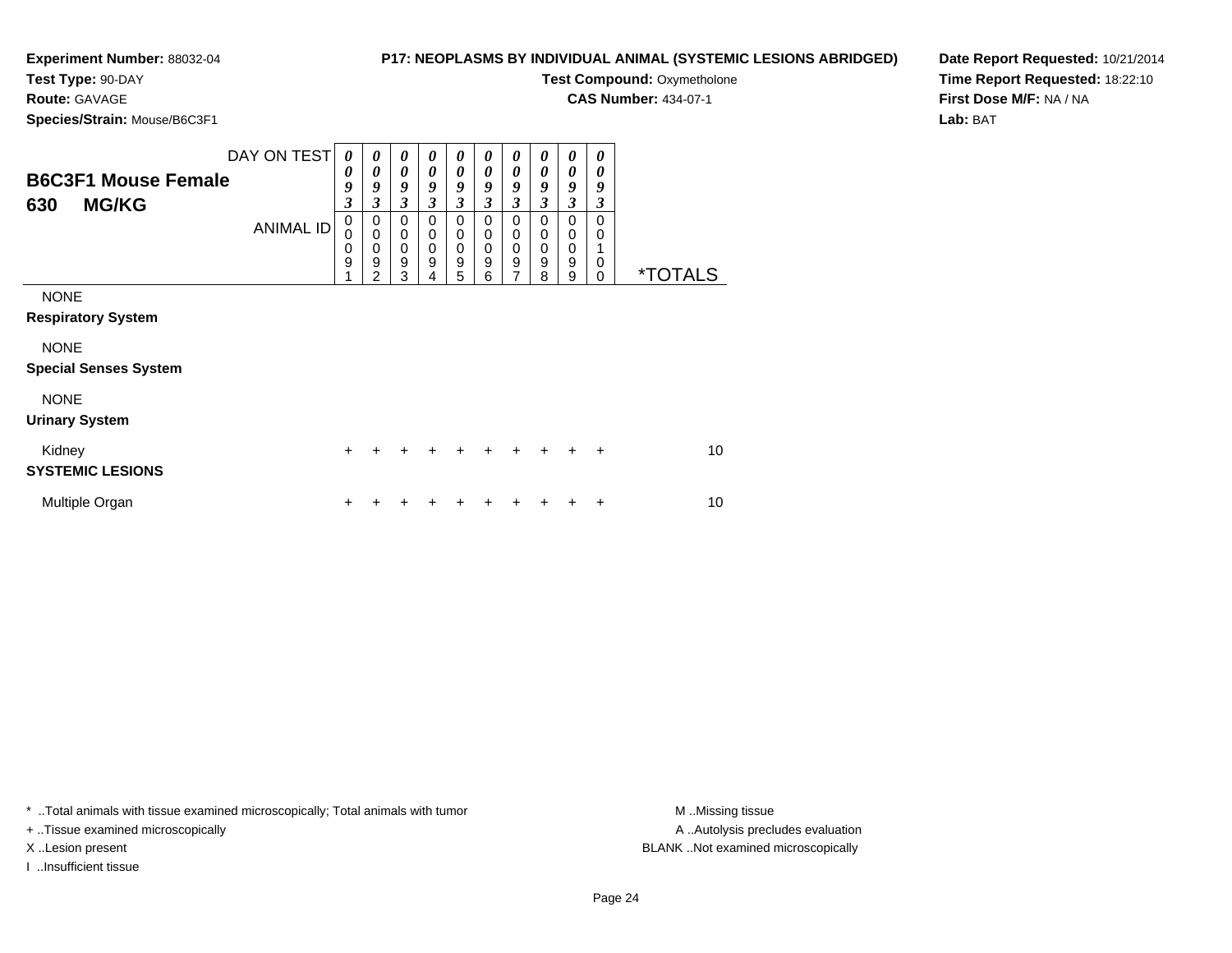## **Experiment Number:** 88032-04**Test Type:** 90-DAY

**Route:** GAVAGE

## **P17: NEOPLASMS BY INDIVIDUAL ANIMAL (SYSTEMIC LESIONS ABRIDGED)**

**Test Compound: Oxymetholone** 

**CAS Number:** 434-07-1

**Date Report Requested:** 10/21/2014**Time Report Requested:** 18:22:10**First Dose M/F:** NA / NA**Lab:** BAT

| Species/Strain: Mouse/B6C3F1                                  |                                 |                                                                                                                                |                                                                                                                         |                                                                               |                                                                                        |                                                                                    |                                                                                                     |                                                                                                       |                                                                                        |                                                                                     |                                                                                                     |                       |
|---------------------------------------------------------------|---------------------------------|--------------------------------------------------------------------------------------------------------------------------------|-------------------------------------------------------------------------------------------------------------------------|-------------------------------------------------------------------------------|----------------------------------------------------------------------------------------|------------------------------------------------------------------------------------|-----------------------------------------------------------------------------------------------------|-------------------------------------------------------------------------------------------------------|----------------------------------------------------------------------------------------|-------------------------------------------------------------------------------------|-----------------------------------------------------------------------------------------------------|-----------------------|
| <b>B6C3F1 Mouse Female</b><br><b>MG/KG</b><br>1250            | DAY ON TEST<br><b>ANIMAL ID</b> | $\boldsymbol{\theta}$<br>$\boldsymbol{\theta}$<br>9<br>$\overline{\mathbf{3}}$<br>$\overline{0}$<br>0<br>1<br>$\mathbf 0$<br>1 | $\boldsymbol{\theta}$<br>$\pmb{\theta}$<br>9<br>$\mathfrak{z}$<br>$\pmb{0}$<br>0<br>$\mathbf{1}$<br>0<br>$\overline{2}$ | 0<br>$\pmb{\theta}$<br>9<br>$\mathfrak{z}$<br>$\mathbf 0$<br>0<br>1<br>0<br>3 | 0<br>$\pmb{\theta}$<br>9<br>$\mathfrak{z}$<br>$\pmb{0}$<br>0<br>$\mathbf{1}$<br>0<br>4 | 0<br>$\boldsymbol{\theta}$<br>9<br>$\mathfrak{z}$<br>$\pmb{0}$<br>0<br>1<br>0<br>5 | $\pmb{\theta}$<br>$\pmb{\theta}$<br>9<br>$\mathfrak{z}$<br>$\pmb{0}$<br>0<br>$\mathbf{1}$<br>0<br>6 | 0<br>$\boldsymbol{\theta}$<br>9<br>$\boldsymbol{\beta}$<br>$\pmb{0}$<br>0<br>1<br>0<br>$\overline{7}$ | 0<br>$\pmb{\theta}$<br>9<br>$\mathfrak{z}$<br>$\pmb{0}$<br>0<br>$\mathbf{1}$<br>0<br>8 | 0<br>$\pmb{\theta}$<br>9<br>$\boldsymbol{\beta}$<br>$\mathsf 0$<br>0<br>1<br>0<br>9 | 0<br>$\boldsymbol{\theta}$<br>9<br>$\boldsymbol{\beta}$<br>$\pmb{0}$<br>0<br>$\mathbf{1}$<br>1<br>0 | <i><b>*TOTALS</b></i> |
| <b>Alimentary System</b>                                      |                                 |                                                                                                                                |                                                                                                                         |                                                                               |                                                                                        |                                                                                    |                                                                                                     |                                                                                                       |                                                                                        |                                                                                     |                                                                                                     |                       |
| Salivary Glands<br>Cardiovascular System                      |                                 | $\ddot{}$                                                                                                                      | +                                                                                                                       | +                                                                             | ٠                                                                                      | +                                                                                  | +                                                                                                   | +                                                                                                     | +                                                                                      | ٠                                                                                   | $\ddot{}$                                                                                           | 10                    |
| <b>NONE</b><br><b>Endocrine System</b>                        |                                 |                                                                                                                                |                                                                                                                         |                                                                               |                                                                                        |                                                                                    |                                                                                                     |                                                                                                       |                                                                                        |                                                                                     |                                                                                                     |                       |
| <b>NONE</b><br><b>General Body System</b>                     |                                 |                                                                                                                                |                                                                                                                         |                                                                               |                                                                                        |                                                                                    |                                                                                                     |                                                                                                       |                                                                                        |                                                                                     |                                                                                                     |                       |
| <b>NONE</b><br><b>Genital System</b>                          |                                 |                                                                                                                                |                                                                                                                         |                                                                               |                                                                                        |                                                                                    |                                                                                                     |                                                                                                       |                                                                                        |                                                                                     |                                                                                                     |                       |
| <b>Clitoral Gland</b><br>Ovary<br><b>Hematopoietic System</b> |                                 | $\ddot{}$<br>$+$                                                                                                               | $\ddot{}$                                                                                                               | $\pm$<br>$\ddot{+}$                                                           | $+$ $-$<br>$+$                                                                         | $+$<br>$+$                                                                         | +<br>$\ddot{+}$                                                                                     | +<br>$+$                                                                                              | $\ddot{+}$                                                                             | +<br>$\ddot{}$                                                                      | +<br>$\ddot{}$                                                                                      | 10<br>10              |
| <b>NONE</b><br><b>Integumentary System</b>                    |                                 |                                                                                                                                |                                                                                                                         |                                                                               |                                                                                        |                                                                                    |                                                                                                     |                                                                                                       |                                                                                        |                                                                                     |                                                                                                     |                       |
| <b>NONE</b><br>Musculoskeletal System                         |                                 |                                                                                                                                |                                                                                                                         |                                                                               |                                                                                        |                                                                                    |                                                                                                     |                                                                                                       |                                                                                        |                                                                                     |                                                                                                     |                       |
| <b>NONE</b><br>Nervous System                                 |                                 |                                                                                                                                |                                                                                                                         |                                                                               |                                                                                        |                                                                                    |                                                                                                     |                                                                                                       |                                                                                        |                                                                                     |                                                                                                     |                       |
|                                                               |                                 |                                                                                                                                |                                                                                                                         |                                                                               |                                                                                        |                                                                                    |                                                                                                     |                                                                                                       |                                                                                        |                                                                                     |                                                                                                     |                       |

| Total animals with tissue examined microscopically; Total animals with tumor | M Missing tissue                   |
|------------------------------------------------------------------------------|------------------------------------|
| + Tissue examined microscopically                                            | A Autolysis precludes evaluation   |
| X Lesion present                                                             | BLANK Not examined microscopically |
| …Insufficient tissue                                                         |                                    |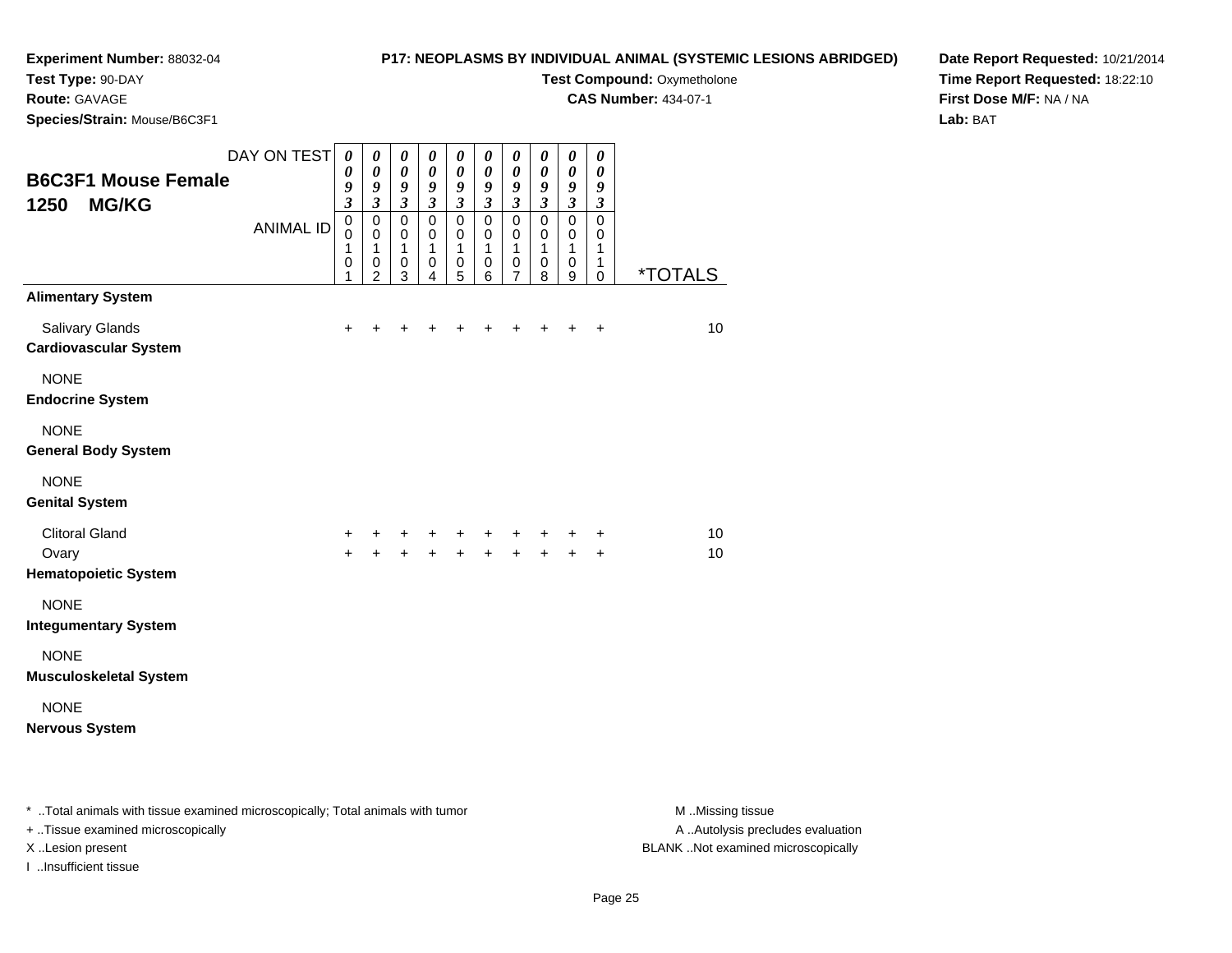## **Experiment Number:** 88032-04**Test Type:** 90-DAY

## **P17: NEOPLASMS BY INDIVIDUAL ANIMAL (SYSTEMIC LESIONS ABRIDGED)Test Compound: Oxymetholone**

**CAS Number:** 434-07-1

**Route:** GAVAGE

**Species/Strain:** Mouse/B6C3F1

**Date Report Requested:** 10/21/2014**Time Report Requested:** 18:22:10**First Dose M/F:** NA / NA**Lab:** BAT

| <b>B6C3F1 Mouse Female</b><br><b>MG/KG</b><br>1250 | DAY ON TEST<br><b>ANIMAL ID</b> | 0<br>0<br>9<br>$\overline{\mathbf{3}}$<br>0<br>0<br>1<br>0<br>4 | 0<br>0<br>9<br>$\overline{\mathbf{3}}$<br>0<br>$\mathbf 0$<br>1<br>0<br>2 | 0<br>0<br>9<br>$\boldsymbol{\beta}$<br>$\mathbf 0$<br>$\pmb{0}$<br>1<br>$\pmb{0}$<br>3 | $\boldsymbol{\theta}$<br>0<br>9<br>$\boldsymbol{\beta}$<br>$\mathbf 0$<br>$\mathbf 0$<br>$\mathbf 0$<br>4 | 0<br>$\boldsymbol{\theta}$<br>9<br>$\boldsymbol{\mathfrak{z}}$<br>0<br>$\mathbf 0$<br>1<br>$\mathbf 0$<br>5 | 0<br>0<br>9<br>3<br>$\mathbf 0$<br>0<br>$\mathbf 0$<br>6 | 0<br>0<br>9<br>$\boldsymbol{\beta}$<br>$\mathbf 0$<br>0<br>1<br>$\pmb{0}$<br>7 | 0<br>0<br>9<br>3<br>$\Omega$<br>0<br>$\Omega$<br>8 | 0<br>0<br>9<br>$\boldsymbol{\mathfrak{z}}$<br>$\mathbf 0$<br>0<br>1<br>0<br>9 | 0<br>0<br>9<br>3<br>0<br>0<br>0 | <i><b>*TOTALS</b></i> |
|----------------------------------------------------|---------------------------------|-----------------------------------------------------------------|---------------------------------------------------------------------------|----------------------------------------------------------------------------------------|-----------------------------------------------------------------------------------------------------------|-------------------------------------------------------------------------------------------------------------|----------------------------------------------------------|--------------------------------------------------------------------------------|----------------------------------------------------|-------------------------------------------------------------------------------|---------------------------------|-----------------------|
| <b>NONE</b><br><b>Respiratory System</b>           |                                 |                                                                 |                                                                           |                                                                                        |                                                                                                           |                                                                                                             |                                                          |                                                                                |                                                    |                                                                               |                                 |                       |
| <b>NONE</b><br><b>Special Senses System</b>        |                                 |                                                                 |                                                                           |                                                                                        |                                                                                                           |                                                                                                             |                                                          |                                                                                |                                                    |                                                                               |                                 |                       |
| <b>NONE</b><br><b>Urinary System</b>               |                                 |                                                                 |                                                                           |                                                                                        |                                                                                                           |                                                                                                             |                                                          |                                                                                |                                                    |                                                                               |                                 |                       |
| Kidney<br><b>SYSTEMIC LESIONS</b>                  |                                 | $\ddot{}$                                                       |                                                                           |                                                                                        |                                                                                                           |                                                                                                             |                                                          | $\div$                                                                         | $+$                                                | ÷                                                                             | $\ddot{}$                       | 10 <sup>1</sup>       |
| Multiple Organ                                     |                                 | +                                                               |                                                                           |                                                                                        |                                                                                                           |                                                                                                             |                                                          |                                                                                |                                                    |                                                                               | ٠                               | 10                    |

\* ..Total animals with tissue examined microscopically; Total animals with tumor **M** . Missing tissue M ..Missing tissue

+ ..Tissue examined microscopically

I ..Insufficient tissue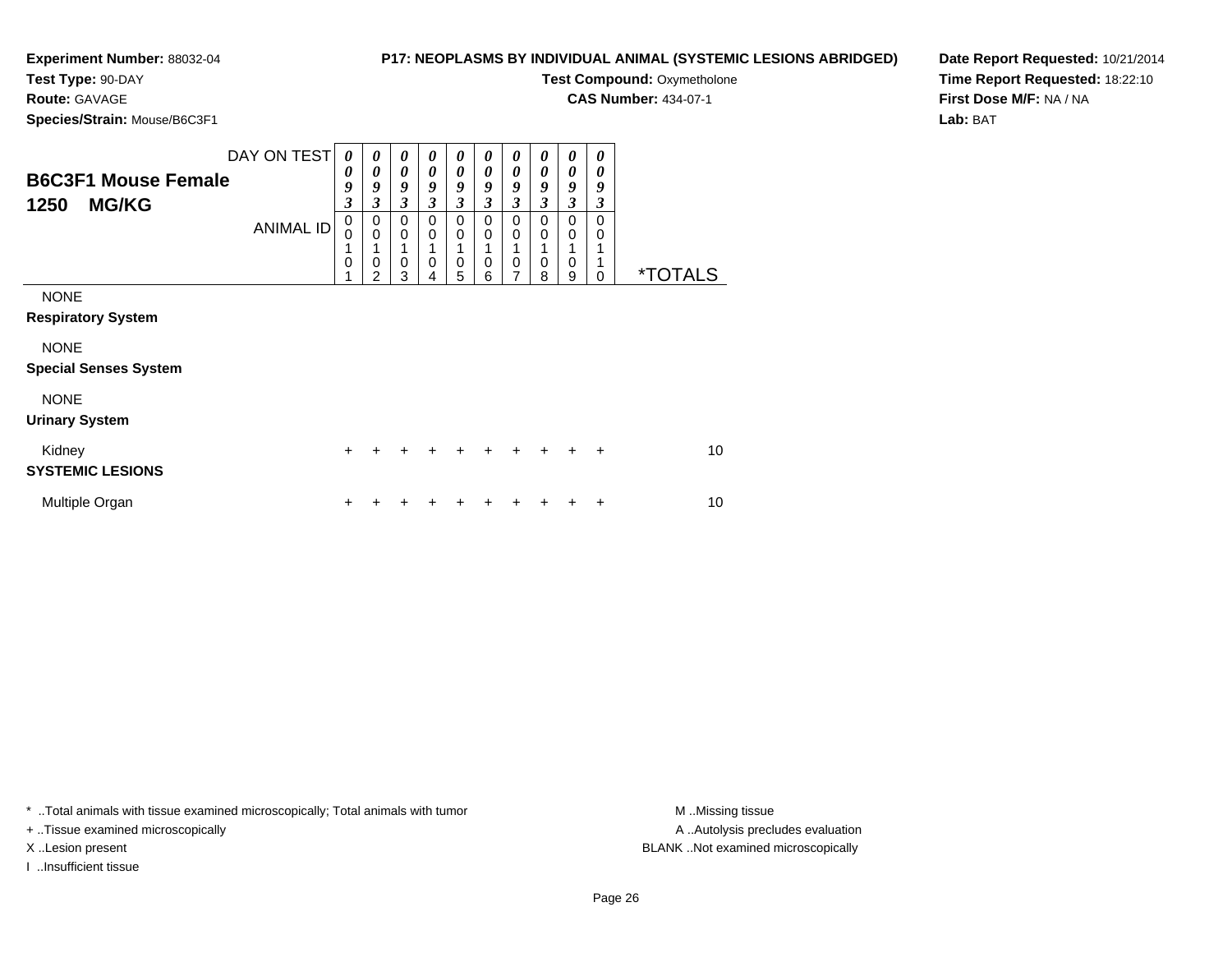## **P17: NEOPLASMS BY INDIVIDUAL ANIMAL (SYSTEMIC LESIONS ABRIDGED)Test Compound: Oxymetholone**

**CAS Number:** 434-07-1

**Test Type:** 90-DAY

**Route:** GAVAGE

**Species/Strain:** Mouse/B6C3F1

**Date Report Requested:** 10/21/2014**Time Report Requested:** 18:22:10**First Dose M/F:** NA / NA**Lab:** BAT

| <b>B6C3F1 Mouse Female</b><br><b>MG/KG</b><br>2500 | DAY ON TEST<br><b>ANIMAL ID</b> | 0<br>0<br>9<br>$\mathfrak{z}$<br>$\pmb{0}$<br>$\mathbf 0$<br>1<br>1<br>1 | $\boldsymbol{\theta}$<br>$\boldsymbol{\theta}$<br>9<br>$\overline{\mathbf{3}}$<br>$\mathbf 0$<br>$\mathbf 0$<br>1<br>1<br>$\overline{2}$ | 0<br>$\boldsymbol{\theta}$<br>9<br>$\mathfrak{z}$<br>$\mathbf 0$<br>$\mathbf 0$<br>1<br>1<br>3 | $\boldsymbol{\theta}$<br>$\boldsymbol{\theta}$<br>9<br>$\mathfrak{z}$<br>$\Omega$<br>$\Omega$<br>1<br>1<br>4 | 0<br>$\boldsymbol{\theta}$<br>9<br>$\boldsymbol{\mathfrak{z}}$<br>$\mathbf 0$<br>0<br>1<br>1<br>5 | 0<br>$\boldsymbol{\theta}$<br>9<br>$\overline{\mathbf{3}}$<br>0<br>$\mathbf 0$<br>1<br>1<br>6 | 0<br>$\boldsymbol{\theta}$<br>9<br>$\overline{\mathbf{3}}$<br>0<br>0<br>1<br>1<br>7 | $\boldsymbol{\theta}$<br>$\boldsymbol{\theta}$<br>9<br>$\overline{\mathbf{3}}$<br>$\mathbf 0$<br>$\mathbf 0$<br>1<br>1<br>8 | 0<br>$\boldsymbol{\theta}$<br>9<br>$\mathfrak{z}$<br>$\mathbf 0$<br>$\mathbf 0$<br>1<br>1<br>9 | 0<br>$\boldsymbol{\theta}$<br>9<br>$\mathfrak{z}$<br>$\mathbf 0$<br>0<br>1<br>$\overline{2}$<br>0 | <i><b>*TOTALS</b></i> |
|----------------------------------------------------|---------------------------------|--------------------------------------------------------------------------|------------------------------------------------------------------------------------------------------------------------------------------|------------------------------------------------------------------------------------------------|--------------------------------------------------------------------------------------------------------------|---------------------------------------------------------------------------------------------------|-----------------------------------------------------------------------------------------------|-------------------------------------------------------------------------------------|-----------------------------------------------------------------------------------------------------------------------------|------------------------------------------------------------------------------------------------|---------------------------------------------------------------------------------------------------|-----------------------|
| <b>Alimentary System</b>                           |                                 |                                                                          |                                                                                                                                          |                                                                                                |                                                                                                              |                                                                                                   |                                                                                               |                                                                                     |                                                                                                                             |                                                                                                |                                                                                                   |                       |
| Esophagus                                          |                                 | +                                                                        | +                                                                                                                                        | +                                                                                              | +                                                                                                            | +                                                                                                 | +                                                                                             | +                                                                                   |                                                                                                                             | +                                                                                              | +                                                                                                 | 10                    |
| Gallbladder                                        |                                 | +                                                                        | $\ddot{}$                                                                                                                                | +                                                                                              | +                                                                                                            | +                                                                                                 | +                                                                                             | +                                                                                   | +                                                                                                                           | +                                                                                              | +                                                                                                 | 10                    |
| Intestine Large, Cecum                             |                                 | $\ddot{}$                                                                | +                                                                                                                                        | +                                                                                              | +                                                                                                            | $\pm$                                                                                             | $\pm$                                                                                         | +                                                                                   | $\ddot{}$                                                                                                                   | $\ddot{}$                                                                                      | $\ddot{}$                                                                                         | 10                    |
| Intestine Large, Colon                             |                                 | +                                                                        | $\ddot{}$                                                                                                                                | $\ddot{}$                                                                                      | +                                                                                                            | +                                                                                                 | +                                                                                             | +                                                                                   | +                                                                                                                           | $\ddot{}$                                                                                      | +                                                                                                 | 10                    |
| Intestine Large, Rectum                            |                                 | $\ddot{}$                                                                | $\ddot{}$                                                                                                                                | $\ddot{}$                                                                                      | $\ddot{}$                                                                                                    | $\ddot{}$                                                                                         | $\ddot{}$                                                                                     | $\ddot{}$                                                                           | $\ddot{}$                                                                                                                   | $\ddot{}$                                                                                      | $\ddot{}$                                                                                         | 10                    |
| Intestine Small, Duodenum                          |                                 | $\ddot{}$                                                                | $\ddot{}$                                                                                                                                | $\ddot{}$                                                                                      | $\ddot{}$                                                                                                    | $\ddot{}$                                                                                         | $\ddot{}$                                                                                     | $\ddot{}$                                                                           | $\ddot{}$                                                                                                                   | $\ddot{}$                                                                                      | $\ddot{}$                                                                                         | 10                    |
| Intestine Small, Ileum                             |                                 | $\ddot{}$                                                                | $\ddot{}$                                                                                                                                | $\ddot{}$                                                                                      | $\ddot{}$                                                                                                    | $\ddot{}$                                                                                         | $\ddot{}$                                                                                     | $\ddot{}$                                                                           | $\ddot{}$                                                                                                                   | $+$                                                                                            | ÷                                                                                                 | 10                    |
| Intestine Small, Jejunum                           |                                 | +                                                                        | +                                                                                                                                        | +                                                                                              | +                                                                                                            | +                                                                                                 | +                                                                                             | +                                                                                   | +                                                                                                                           | $\ddot{}$                                                                                      | +                                                                                                 | 10                    |
| Liver                                              |                                 | +                                                                        | +                                                                                                                                        | +                                                                                              | +                                                                                                            | +                                                                                                 | +                                                                                             | +                                                                                   | +                                                                                                                           | +                                                                                              | +                                                                                                 | 10                    |
| Pancreas                                           |                                 | +                                                                        | $\ddot{}$                                                                                                                                | $\ddot{}$                                                                                      | +                                                                                                            | $\ddot{}$                                                                                         | +                                                                                             | +                                                                                   | $\ddot{}$                                                                                                                   | $\ddot{}$                                                                                      | $\ddot{}$                                                                                         | 10                    |
| Salivary Glands                                    |                                 | +                                                                        | $\ddot{}$                                                                                                                                | $\ddot{}$                                                                                      | $\ddot{}$                                                                                                    | $\ddot{}$                                                                                         | $\ddot{}$                                                                                     | $\ddot{}$                                                                           | $\ddot{}$                                                                                                                   | $\ddot{}$                                                                                      | $\ddot{}$                                                                                         | 10                    |
| Stomach, Forestomach                               |                                 | +                                                                        | $\ddot{}$                                                                                                                                | $\ddot{}$                                                                                      | $\ddot{}$                                                                                                    | +                                                                                                 | $\ddot{}$                                                                                     | +                                                                                   | $\ddot{}$                                                                                                                   | $\ddot{}$                                                                                      | $\ddot{}$                                                                                         | 10                    |
| Stomach, Glandular                                 |                                 | $\ddot{}$                                                                | $\ddot{}$                                                                                                                                | $\ddot{}$                                                                                      | $\ddot{}$                                                                                                    | $+$                                                                                               | $\ddot{}$                                                                                     | $\ddot{}$                                                                           | $\ddot{}$                                                                                                                   | $\ddot{}$                                                                                      | ÷                                                                                                 | 10                    |
| <b>Cardiovascular System</b>                       |                                 |                                                                          |                                                                                                                                          |                                                                                                |                                                                                                              |                                                                                                   |                                                                                               |                                                                                     |                                                                                                                             |                                                                                                |                                                                                                   |                       |
| <b>Blood Vessel</b>                                |                                 | +                                                                        |                                                                                                                                          | +                                                                                              |                                                                                                              |                                                                                                   |                                                                                               |                                                                                     |                                                                                                                             |                                                                                                | +                                                                                                 | 10                    |
| Heart                                              |                                 | $\ddot{}$                                                                | $\ddot{}$                                                                                                                                | $\ddot{}$                                                                                      | $\ddot{}$                                                                                                    | $\ddot{}$                                                                                         | $\ddot{}$                                                                                     | $\ddot{}$                                                                           | $\ddot{}$                                                                                                                   | $\ddot{}$                                                                                      | $\ddot{}$                                                                                         | 10                    |
| <b>Endocrine System</b>                            |                                 |                                                                          |                                                                                                                                          |                                                                                                |                                                                                                              |                                                                                                   |                                                                                               |                                                                                     |                                                                                                                             |                                                                                                |                                                                                                   |                       |
| <b>Adrenal Cortex</b>                              |                                 | +                                                                        | ٠                                                                                                                                        | +                                                                                              | +                                                                                                            | +                                                                                                 | +                                                                                             | +                                                                                   | ٠                                                                                                                           | ٠                                                                                              | ٠                                                                                                 | 10                    |
| <b>Adrenal Medulla</b>                             |                                 | +                                                                        |                                                                                                                                          | +                                                                                              | +                                                                                                            | $\ddot{}$                                                                                         | $\ddot{}$                                                                                     | $\ddot{}$                                                                           | $\ddot{}$                                                                                                                   | +                                                                                              | +                                                                                                 | 10                    |
| Islets, Pancreatic                                 |                                 | $\ddot{}$                                                                | +                                                                                                                                        | +                                                                                              | $\ddot{}$                                                                                                    | $\ddot{}$                                                                                         | $\ddot{}$                                                                                     | $\ddot{}$                                                                           | $\ddot{}$                                                                                                                   | $\ddot{}$                                                                                      | +                                                                                                 | 10                    |

\* ..Total animals with tissue examined microscopically; Total animals with tumor **M** . Missing tissue M ..Missing tissue

+ ..Tissue examined microscopically

I ..Insufficient tissue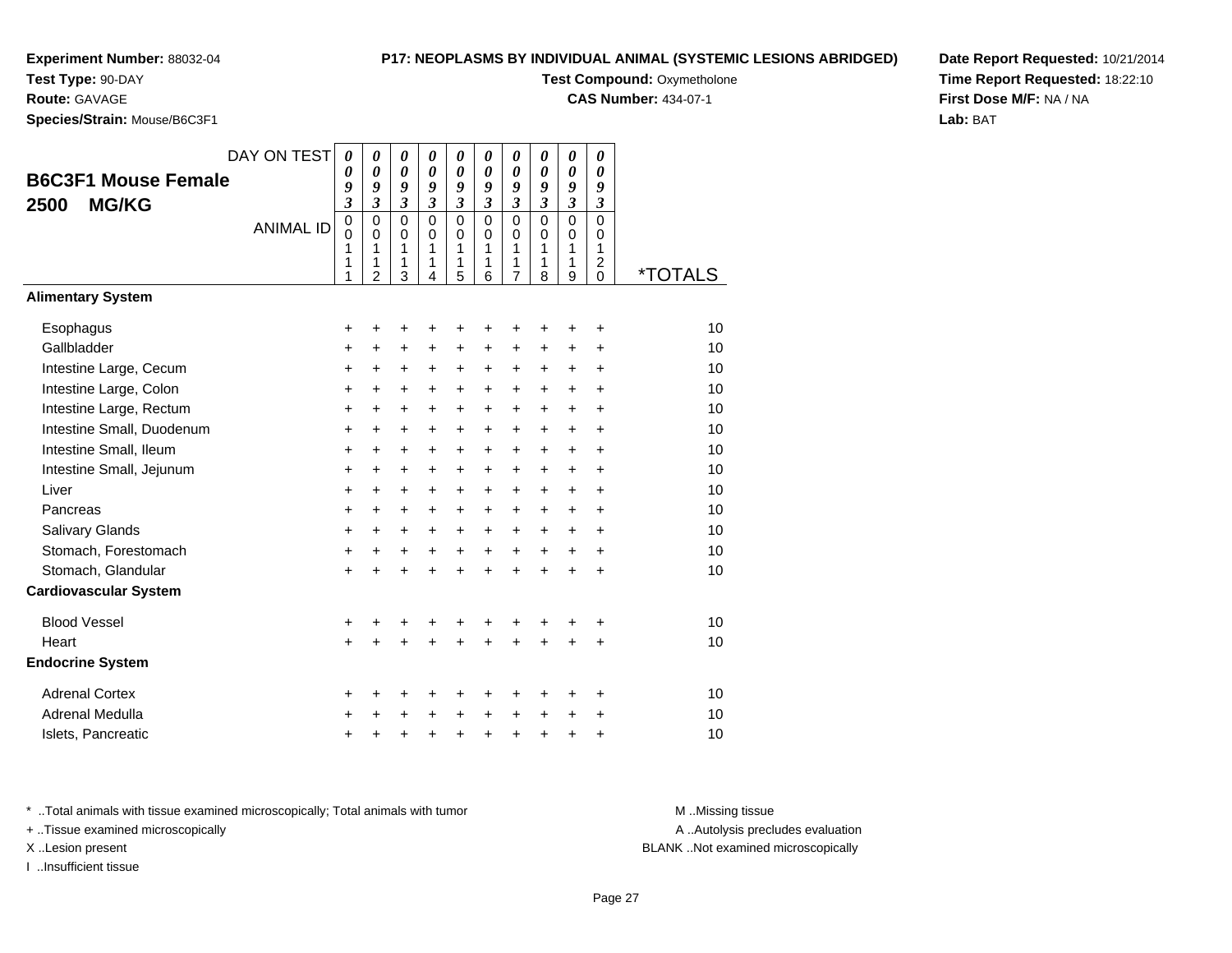#### **P17: NEOPLASMS BY INDIVIDUAL ANIMAL (SYSTEMIC LESIONS ABRIDGED)**

**Test Compound: Oxymetholone CAS Number:** 434-07-1

**Experiment Number:** 88032-04

**Test Type:** 90-DAY

**Route:** GAVAGE

**Species/Strain:** Mouse/B6C3F1

|                               | DAY ON TEST      | 0                       | 0                    | 0                          | 0                           | $\pmb{\theta}$              | $\boldsymbol{\theta}$      | 0                          | 0                          | 0                          | 0                    |                       |
|-------------------------------|------------------|-------------------------|----------------------|----------------------------|-----------------------------|-----------------------------|----------------------------|----------------------------|----------------------------|----------------------------|----------------------|-----------------------|
| <b>B6C3F1 Mouse Female</b>    |                  | 0<br>9                  | 0<br>9               | $\boldsymbol{\theta}$<br>9 | 0<br>9                      | 0<br>9                      | $\boldsymbol{\theta}$<br>9 | $\boldsymbol{\theta}$<br>9 | $\boldsymbol{\theta}$<br>9 | $\boldsymbol{\theta}$<br>9 | 0<br>9               |                       |
| <b>MG/KG</b><br>2500          |                  | $\overline{\mathbf{3}}$ | $\boldsymbol{\beta}$ | $\boldsymbol{\beta}$       | $\boldsymbol{\mathfrak{z}}$ | $\boldsymbol{\mathfrak{z}}$ | $\mathfrak{z}$             | $\mathfrak{z}$             | $\mathfrak{z}$             | $\boldsymbol{\beta}$       | $\boldsymbol{\beta}$ |                       |
|                               | <b>ANIMAL ID</b> | $\mathbf 0$             | $\mathbf 0$          | $\mathbf 0$                | $\mathbf 0$                 | 0                           | $\mathbf 0$                | $\mathbf 0$                | $\mathbf 0$                | $\mathbf 0$                | $\mathbf 0$          |                       |
|                               |                  | 0<br>1                  | 0<br>1               | 0<br>1                     | $\mathbf 0$<br>1            | 0<br>1                      | 0<br>1                     | 0<br>1                     | $\mathbf 0$<br>1           | $\mathbf 0$<br>1           | 0<br>1               |                       |
|                               |                  | 1                       | 1                    | 1                          | 1                           | 1                           | 1                          | 1                          | 1                          | 1                          | $\boldsymbol{2}$     |                       |
|                               |                  | 1                       | $\overline{c}$       | 3                          | 4                           | 5                           | $\,6$                      | $\overline{7}$             | 8                          | $\boldsymbol{9}$           | 0                    | <i><b>*TOTALS</b></i> |
| Parathyroid Gland             |                  | $\ddot{}$               | $\ddot{}$            | $\ddot{}$                  | $\ddot{}$                   | $\ddot{}$                   | $\ddot{}$                  | $\ddot{}$                  | $\ddot{}$                  | $\ddot{}$                  | $+$                  | 10                    |
| <b>Pituitary Gland</b>        |                  | $\ddot{}$               | $\ddot{}$            | $\ddot{}$                  | $\ddot{}$                   | $\ddot{}$                   | $\ddot{}$                  | M                          | $\ddot{}$                  | $\ddot{}$                  | +                    | 9                     |
| <b>Thyroid Gland</b>          |                  | $\ddot{}$               | +                    | +                          | +                           | +                           | $\ddot{}$                  | $\div$                     | +                          | +                          | +                    | 10                    |
| <b>General Body System</b>    |                  |                         |                      |                            |                             |                             |                            |                            |                            |                            |                      |                       |
| <b>NONE</b>                   |                  |                         |                      |                            |                             |                             |                            |                            |                            |                            |                      |                       |
| <b>Genital System</b>         |                  |                         |                      |                            |                             |                             |                            |                            |                            |                            |                      |                       |
| <b>Clitoral Gland</b>         |                  | +                       | +                    | +                          | +                           | +                           | +                          |                            | +                          | +                          | +                    | 10                    |
| Ovary                         |                  | $\ddot{}$               | $\ddot{}$            | $\ddot{}$                  | $\ddot{}$                   | $\ddot{}$                   | $\ddot{}$                  | $\ddot{}$                  | $\ddot{}$                  | $\ddot{}$                  | +                    | 10                    |
| <b>Uterus</b>                 |                  | $\ddot{}$               | $\ddot{}$            | +                          | $\ddot{}$                   | $\ddot{}$                   | $\ddot{}$                  | $\ddot{}$                  | $\ddot{}$                  | $\ddot{}$                  | $\ddot{}$            | 10                    |
| <b>Hematopoietic System</b>   |                  |                         |                      |                            |                             |                             |                            |                            |                            |                            |                      |                       |
| <b>Bone Marrow</b>            |                  | +                       | +                    | +                          | +                           | +                           | +                          | +                          | +                          | +                          | +                    | 10                    |
| Lymph Node, Mandibular        |                  | +                       | +                    | +                          | $\ddot{}$                   | +                           | +                          | +                          | +                          | $\ddot{}$                  | M                    | 9                     |
| Lymph Node, Mesenteric        |                  | $\ddot{}$               | $\ddot{}$            | $\ddot{}$                  | $\ddot{}$                   | +                           | +                          | $\ddot{}$                  | +                          | $\ddot{}$                  | $\ddot{}$            | 10                    |
| Spleen                        |                  | $\ddot{}$               | $\ddot{}$            | $\ddot{}$                  | $\ddot{}$                   | $\ddot{}$                   | $\ddot{}$                  | $\ddot{}$                  | $\ddot{}$                  | $\ddot{}$                  | $\ddot{}$            | 10                    |
| Thymus                        |                  | $\ddot{}$               | +                    | +                          | +                           | +                           | $\ddot{}$                  | $\ddot{}$                  | $\ddot{}$                  | $\ddot{}$                  | +                    | 10                    |
| <b>Integumentary System</b>   |                  |                         |                      |                            |                             |                             |                            |                            |                            |                            |                      |                       |
| <b>Mammary Gland</b>          |                  | +                       | +                    |                            | +                           | +                           | +                          |                            |                            |                            | +                    | 10                    |
| Skin                          |                  | $\ddot{}$               | +                    |                            | +                           | +                           | +                          |                            |                            |                            | +                    | 10                    |
| <b>Musculoskeletal System</b> |                  |                         |                      |                            |                             |                             |                            |                            |                            |                            |                      |                       |
| Bone                          |                  | ٠                       |                      |                            |                             |                             |                            |                            |                            | +                          | +                    | 10                    |

**Date Report Requested:** 10/21/2014**Time Report Requested:** 18:22:10**First Dose M/F:** NA / NA**Lab:** BAT

\* ..Total animals with tissue examined microscopically; Total animals with tumor **M** . Missing tissue M ..Missing tissue A ..Autolysis precludes evaluation + ..Tissue examined microscopically X ..Lesion present BLANK ..Not examined microscopicallyI ..Insufficient tissue